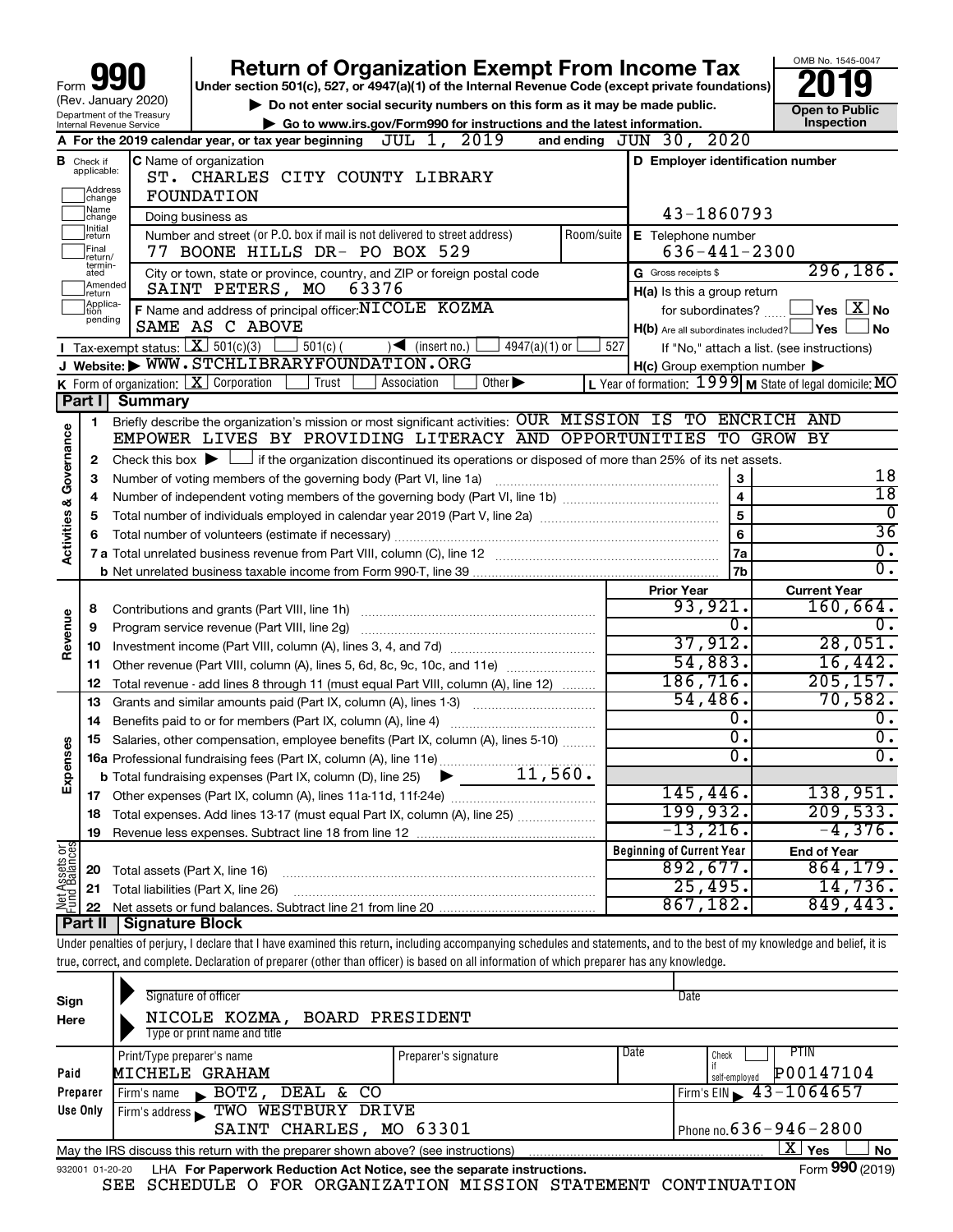|              | ST. CHARLES CITY COUNTY LIBRARY                                                                                                                               |
|--------------|---------------------------------------------------------------------------------------------------------------------------------------------------------------|
|              | 43-1860793<br>FOUNDATION<br>Page 2<br>Form 990 (2019)                                                                                                         |
|              | Part III Statement of Program Service Accomplishments                                                                                                         |
|              |                                                                                                                                                               |
| 1            | Briefly describe the organization's mission:                                                                                                                  |
|              | OUR MISSION IS TO ENCRICH AND EMPOWER LIVES BY PROVIDING LITERACY AND                                                                                         |
|              | OPPORTUNITIES TO GROW BY CONTINUALLY WORKING TOGETHER TO ENGAGE THE                                                                                           |
|              | COMMUNITY THROUGH CHARITABLE GIVING.                                                                                                                          |
|              |                                                                                                                                                               |
| $\mathbf{2}$ | Did the organization undertake any significant program services during the year which were not listed on the<br>$\sqrt{}$ Yes $\sqrt{ \ \overline{\rm X}}$ No |
|              | prior Form 990 or 990-EZ?                                                                                                                                     |
|              | If "Yes," describe these new services on Schedule O.<br>$\exists$ Yes $\Box X$ No                                                                             |
| 3            | Did the organization cease conducting, or make significant changes in how it conducts, any program services?                                                  |
|              | If "Yes," describe these changes on Schedule O.                                                                                                               |
| 4            | Describe the organization's program service accomplishments for each of its three largest program services, as measured by expenses.                          |
|              | Section 501(c)(3) and 501(c)(4) organizations are required to report the amount of grants and allocations to others, the total expenses, and                  |
|              | revenue, if any, for each program service reported.<br>37, 778. including grants of \$<br>) (Expenses \$                                                      |
| 4a           | ) (Revenue \$<br>(Code:<br>EARLY LITERACY OUTREACH / READY TO READ - THIS PROGRAM FUNDS EARLY                                                                 |
|              | LITERACY EFFORTS WHICH INCLUDES PROVIDING EARLY LITERACY KITS TO NEW                                                                                          |
|              | MOMS AND PARENTS/CAREGIVERS OF PRE-READERS.<br>THESE KITS INCLUDE BOOKS,                                                                                      |
|              | RESOURCES, AND A LIBRARY CARD APPLICATION.<br>IT ALSO SUPPORTS THE                                                                                            |
|              | DISTRIBUTION OF MINI-LIBRARIES THROUGHOUT THE COMMUNITY THAT BRINGS                                                                                           |
|              | AWARENESS OF THE IMPORTANCE OF READING TO PRE-READERS SO THAT THEY WILL                                                                                       |
|              | BE READY TO READ WHEN THEY GET TO KINDERGARTEN.                                                                                                               |
|              |                                                                                                                                                               |
|              |                                                                                                                                                               |
|              |                                                                                                                                                               |
|              |                                                                                                                                                               |
|              |                                                                                                                                                               |
| 4b.          | $\overline{70, 582.}$ (Revenue \$<br>$\overline{107}$ , $411$ . including grants of \$<br>) (Expenses \$<br>(Code:                                            |
|              | THE LIBRARY FOUNDATION PROGRAM FUNDING SUPPORTS SOME LIBRARY DISTRICT                                                                                         |
|              | PROGRAMMING AS WELL AS COMMUNITY-BASED PROGRAMMING, THE LARGEST OF                                                                                            |
|              | WHICH IS THE TAKE 20 AND READ SCHOOL BASED PROGRAM.<br>WE PARTNER WITH                                                                                        |
|              | THE LOCAL SCHOOL DISTRICTS'<br>ELEMENTARY SCHOOLS AND HAVE<br>THE KIDS AND                                                                                    |
|              | CLASSROOMS TAKE THE TAKE 20 AND READ PLEDGE.<br>WHEN THEY HIT THEIR                                                                                           |
|              | READING GOALS, WE REWARD THE KIDS AND THE CLASSROOMS WITH BOOKS THAT                                                                                          |
|              | THEY GET TO KEEP. ANOTHER COMMUNITY-BASED PROGRAM IS LIBRARY TO YOU -                                                                                         |
|              | THIS PROGRAM SERVES TO BRING LIBRARY MATERIALS TO THOSE THAT ARE                                                                                              |
|              | HOMEBOUND AND CANNOT COME TO THE LIBRARY THEMSELVES.                                                                                                          |
|              |                                                                                                                                                               |
|              |                                                                                                                                                               |
|              |                                                                                                                                                               |
| 4с           | $\overline{19}$ , $013$ onling grants of \$<br>(Code:<br>(Expenses \$<br>) (Revenue \$<br>THE STORYBOOK WALK PROVIDES A NEW OUTDOOR ADVENTURE THAT CHAMPIONS  |
|              | FAMILY CONNECTION, EARLY CHILDHOOD DEVELOPMENT, AND HEALTH AND                                                                                                |
|              | WELLNESS. STORIES ARE HAND-PICKED BY LIBRARY STAFF WITH A CHILD'S                                                                                             |
|              | ENJOYMENT IN MIND. PAGES ARE POSTED AT SEVERAL STATIONS ALONG A TRAIL,                                                                                        |
|              | ALLOWING FAMILIES AND FRIENDS TO ENJOY A STORY AS THEY WALK THE PATH                                                                                          |
|              | AND TAKE IN THE SCENERY.                                                                                                                                      |
|              |                                                                                                                                                               |
|              |                                                                                                                                                               |
|              |                                                                                                                                                               |
|              |                                                                                                                                                               |
|              |                                                                                                                                                               |
|              |                                                                                                                                                               |
|              |                                                                                                                                                               |
|              | 4d Other program services (Describe on Schedule O.)                                                                                                           |
| 4е           | (Expenses \$<br>including grants of \$<br>(Revenue \$<br>164, 202.<br>Total program service expenses                                                          |
|              | Form 990 (2019)                                                                                                                                               |
|              | ne ne ra cancen                                                                                                                                               |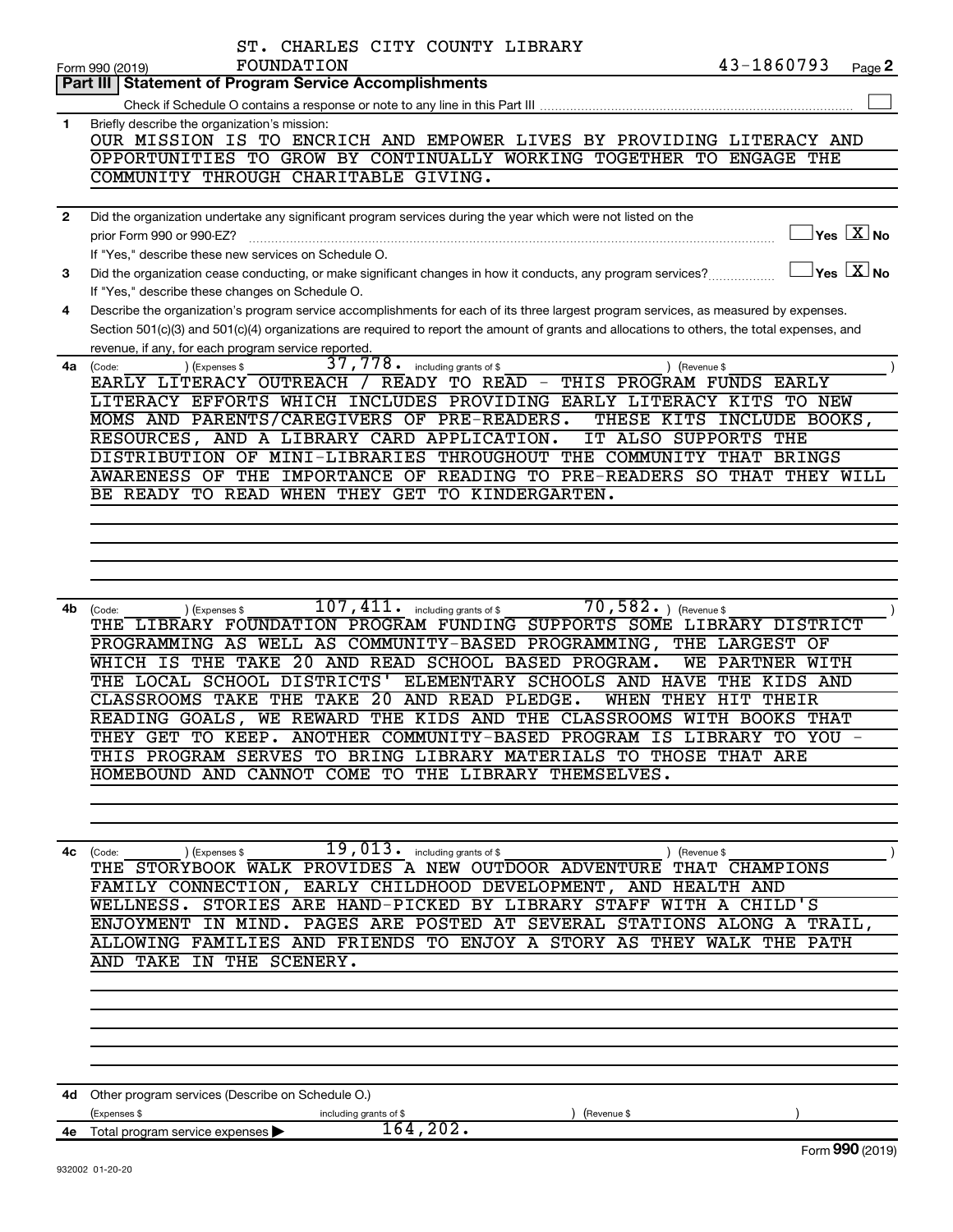**Part IV Checklist of Required Schedules**

|     |                                                                                                                                                                                                                                                   |                 | Yes                     | No                           |
|-----|---------------------------------------------------------------------------------------------------------------------------------------------------------------------------------------------------------------------------------------------------|-----------------|-------------------------|------------------------------|
| 1.  | Is the organization described in section $501(c)(3)$ or $4947(a)(1)$ (other than a private foundation)?                                                                                                                                           |                 |                         |                              |
|     |                                                                                                                                                                                                                                                   | 1               | х                       |                              |
| 2   | Is the organization required to complete Schedule B, Schedule of Contributors? [11] The organization required to complete Schedule B, Schedule of Contributors?                                                                                   | $\overline{2}$  | $\overline{\textbf{x}}$ |                              |
| 3   | Did the organization engage in direct or indirect political campaign activities on behalf of or in opposition to candidates for                                                                                                                   |                 |                         |                              |
|     |                                                                                                                                                                                                                                                   | 3               |                         | х                            |
| 4   | Section 501(c)(3) organizations. Did the organization engage in lobbying activities, or have a section 501(h) election in effect                                                                                                                  |                 |                         |                              |
|     |                                                                                                                                                                                                                                                   | 4               |                         | х                            |
| 5   | Is the organization a section 501(c)(4), 501(c)(5), or 501(c)(6) organization that receives membership dues, assessments, or                                                                                                                      |                 |                         |                              |
|     |                                                                                                                                                                                                                                                   | 5               |                         | х                            |
| 6   | Did the organization maintain any donor advised funds or any similar funds or accounts for which donors have the right to                                                                                                                         |                 |                         |                              |
|     | provide advice on the distribution or investment of amounts in such funds or accounts? If "Yes," complete Schedule D, Part I                                                                                                                      | 6               |                         | х                            |
| 7   | Did the organization receive or hold a conservation easement, including easements to preserve open space,                                                                                                                                         |                 |                         |                              |
|     |                                                                                                                                                                                                                                                   | $\overline{7}$  |                         | х                            |
| 8   | Did the organization maintain collections of works of art, historical treasures, or other similar assets? If "Yes," complete                                                                                                                      |                 |                         |                              |
|     | Schedule D, Part III <b>Marting Communities</b> and the contract of the contract of the contract of the contract of the contract of the contract of the contract of the contract of the contract of the contract of the contract of               | 8               |                         | х                            |
| 9   | Did the organization report an amount in Part X, line 21, for escrow or custodial account liability, serve as a custodian for                                                                                                                     |                 |                         |                              |
|     | amounts not listed in Part X; or provide credit counseling, debt management, credit repair, or debt negotiation services?                                                                                                                         |                 |                         |                              |
|     |                                                                                                                                                                                                                                                   | 9               |                         | х                            |
| 10  | Did the organization, directly or through a related organization, hold assets in donor-restricted endowments                                                                                                                                      |                 |                         |                              |
|     |                                                                                                                                                                                                                                                   | 10              |                         | x                            |
| 11  | If the organization's answer to any of the following questions is "Yes," then complete Schedule D, Parts VI, VII, VIII, IX, or X                                                                                                                  |                 |                         |                              |
|     | as applicable.                                                                                                                                                                                                                                    |                 |                         |                              |
|     | a Did the organization report an amount for land, buildings, and equipment in Part X, line 10? If "Yes," complete Schedule D,                                                                                                                     |                 |                         |                              |
|     | Part VI                                                                                                                                                                                                                                           | 11a             |                         | х                            |
|     | <b>b</b> Did the organization report an amount for investments - other securities in Part X, line 12, that is 5% or more of its total                                                                                                             |                 |                         |                              |
|     |                                                                                                                                                                                                                                                   | 11b             |                         | х                            |
|     | c Did the organization report an amount for investments - program related in Part X, line 13, that is 5% or more of its total                                                                                                                     |                 |                         |                              |
|     |                                                                                                                                                                                                                                                   | 11c             |                         | х                            |
|     | d Did the organization report an amount for other assets in Part X, line 15, that is 5% or more of its total assets reported in                                                                                                                   |                 |                         |                              |
|     |                                                                                                                                                                                                                                                   | 11d             |                         | x<br>$\overline{\mathtt{x}}$ |
|     |                                                                                                                                                                                                                                                   | 11e             |                         |                              |
| f   | Did the organization's separate or consolidated financial statements for the tax year include a footnote that addresses                                                                                                                           | 11f             | х                       |                              |
|     | the organization's liability for uncertain tax positions under FIN 48 (ASC 740)? If "Yes," complete Schedule D, Part X<br>12a Did the organization obtain separate, independent audited financial statements for the tax year? If "Yes," complete |                 |                         |                              |
|     |                                                                                                                                                                                                                                                   | 12a             | х                       |                              |
|     | <b>b</b> Was the organization included in consolidated, independent audited financial statements for the tax year?                                                                                                                                |                 |                         |                              |
|     | If "Yes," and if the organization answered "No" to line 12a, then completing Schedule D, Parts XI and XII is optional <i>manum</i>                                                                                                                | 12b             |                         | х                            |
| 13  |                                                                                                                                                                                                                                                   | 13              |                         | $\overline{\textbf{x}}$      |
| 14a |                                                                                                                                                                                                                                                   | 14a             |                         | $\overline{\textbf{X}}$      |
| b   | Did the organization have aggregate revenues or expenses of more than \$10,000 from grantmaking, fundraising, business,                                                                                                                           |                 |                         |                              |
|     | investment, and program service activities outside the United States, or aggregate foreign investments valued at \$100,000                                                                                                                        |                 |                         |                              |
|     |                                                                                                                                                                                                                                                   | 14b             |                         | х                            |
| 15  | Did the organization report on Part IX, column (A), line 3, more than \$5,000 of grants or other assistance to or for any                                                                                                                         |                 |                         |                              |
|     |                                                                                                                                                                                                                                                   | 15              |                         | х                            |
| 16  | Did the organization report on Part IX, column (A), line 3, more than \$5,000 of aggregate grants or other assistance to                                                                                                                          |                 |                         |                              |
|     |                                                                                                                                                                                                                                                   | 16              |                         | x                            |
| 17  | Did the organization report a total of more than \$15,000 of expenses for professional fundraising services on Part IX,                                                                                                                           |                 |                         |                              |
|     |                                                                                                                                                                                                                                                   | 17              |                         | х                            |
| 18  | Did the organization report more than \$15,000 total of fundraising event gross income and contributions on Part VIII, lines                                                                                                                      |                 |                         |                              |
|     |                                                                                                                                                                                                                                                   | 18              | х                       |                              |
| 19  | Did the organization report more than \$15,000 of gross income from gaming activities on Part VIII, line 9a? If "Yes,"                                                                                                                            |                 |                         |                              |
|     |                                                                                                                                                                                                                                                   | 19              |                         | x<br>$\overline{\texttt{x}}$ |
| 20a |                                                                                                                                                                                                                                                   | 20a             |                         |                              |
| b   | Did the organization report more than \$5,000 of grants or other assistance to any domestic organization or                                                                                                                                       | 20 <sub>b</sub> |                         |                              |
| 21  |                                                                                                                                                                                                                                                   | 21              | х                       |                              |
|     |                                                                                                                                                                                                                                                   |                 |                         |                              |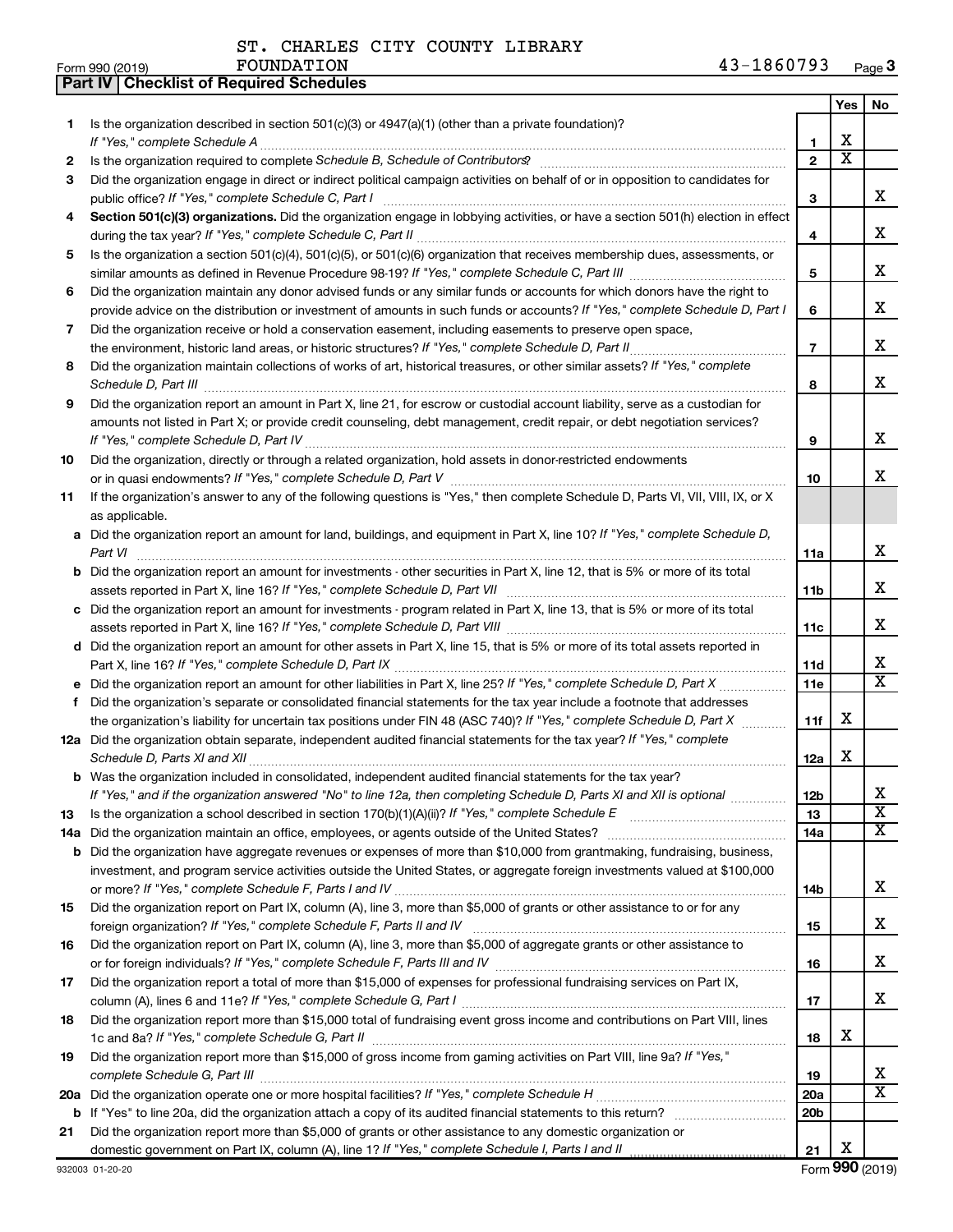*(continued)* **Part IV Checklist of Required Schedules**

|          |                                                                                                                                                                                                                            |                 | Yes | No                      |
|----------|----------------------------------------------------------------------------------------------------------------------------------------------------------------------------------------------------------------------------|-----------------|-----|-------------------------|
| 22       | Did the organization report more than \$5,000 of grants or other assistance to or for domestic individuals on                                                                                                              |                 |     |                         |
|          | Part IX, column (A), line 2? If "Yes," complete Schedule I, Parts I and III                                                                                                                                                | 22              |     | x                       |
| 23       | Did the organization answer "Yes" to Part VII, Section A, line 3, 4, or 5 about compensation of the organization's current                                                                                                 |                 |     |                         |
|          | and former officers, directors, trustees, key employees, and highest compensated employees? If "Yes," complete                                                                                                             |                 |     |                         |
|          | Schedule J                                                                                                                                                                                                                 | 23              |     | х                       |
|          | 24a Did the organization have a tax-exempt bond issue with an outstanding principal amount of more than \$100,000 as of the                                                                                                |                 |     |                         |
|          | last day of the year, that was issued after December 31, 2002? If "Yes," answer lines 24b through 24d and complete                                                                                                         |                 |     |                         |
|          | Schedule K. If "No," go to line 25a                                                                                                                                                                                        | 24a             |     | x                       |
|          |                                                                                                                                                                                                                            | 24 <sub>b</sub> |     |                         |
|          | c Did the organization maintain an escrow account other than a refunding escrow at any time during the year to defease                                                                                                     |                 |     |                         |
|          | any tax-exempt bonds?                                                                                                                                                                                                      | 24c             |     |                         |
|          |                                                                                                                                                                                                                            | 24d             |     |                         |
|          | 25a Section 501(c)(3), 501(c)(4), and 501(c)(29) organizations. Did the organization engage in an excess benefit                                                                                                           |                 |     | x                       |
|          |                                                                                                                                                                                                                            | 25a             |     |                         |
|          | b Is the organization aware that it engaged in an excess benefit transaction with a disqualified person in a prior year, and                                                                                               |                 |     |                         |
|          | that the transaction has not been reported on any of the organization's prior Forms 990 or 990-EZ? If "Yes," complete<br>Schedule L, Part I                                                                                |                 |     | х                       |
|          |                                                                                                                                                                                                                            | 25b             |     |                         |
| 26       | Did the organization report any amount on Part X, line 5 or 22, for receivables from or payables to any current<br>or former officer, director, trustee, key employee, creator or founder, substantial contributor, or 35% |                 |     |                         |
|          | controlled entity or family member of any of these persons? If "Yes," complete Schedule L, Part II                                                                                                                         | 26              |     | х                       |
| 27       | Did the organization provide a grant or other assistance to any current or former officer, director, trustee, key employee,                                                                                                |                 |     |                         |
|          | creator or founder, substantial contributor or employee thereof, a grant selection committee member, or to a 35% controlled                                                                                                |                 |     |                         |
|          | entity (including an employee thereof) or family member of any of these persons? If "Yes," complete Schedule L, Part III                                                                                                   | 27              |     | x                       |
| 28       | Was the organization a party to a business transaction with one of the following parties (see Schedule L, Part IV                                                                                                          |                 |     |                         |
|          | instructions, for applicable filing thresholds, conditions, and exceptions):                                                                                                                                               |                 |     |                         |
|          | a A current or former officer, director, trustee, key employee, creator or founder, or substantial contributor? If                                                                                                         |                 |     |                         |
|          |                                                                                                                                                                                                                            | 28a             |     | x                       |
|          |                                                                                                                                                                                                                            | 28 <sub>b</sub> |     | $\overline{\texttt{x}}$ |
|          | c A 35% controlled entity of one or more individuals and/or organizations described in lines 28a or 28b?/f                                                                                                                 |                 |     |                         |
|          |                                                                                                                                                                                                                            | 28c             |     | x                       |
| 29       |                                                                                                                                                                                                                            | 29              |     | $\overline{\text{X}}$   |
| 30       | Did the organization receive contributions of art, historical treasures, or other similar assets, or qualified conservation                                                                                                |                 |     |                         |
|          |                                                                                                                                                                                                                            | 30              |     | x                       |
| 31       | Did the organization liquidate, terminate, or dissolve and cease operations? If "Yes," complete Schedule N, Part I                                                                                                         | 31              |     | $\overline{\texttt{x}}$ |
| 32       | Did the organization sell, exchange, dispose of, or transfer more than 25% of its net assets? If "Yes," complete                                                                                                           |                 |     |                         |
|          | Schedule N, Part II                                                                                                                                                                                                        | 32              |     | х                       |
| 33       | Did the organization own 100% of an entity disregarded as separate from the organization under Regulations                                                                                                                 |                 |     |                         |
|          |                                                                                                                                                                                                                            | 33              |     | x                       |
| 34       | Was the organization related to any tax-exempt or taxable entity? If "Yes," complete Schedule R, Part II, III, or IV, and                                                                                                  |                 |     |                         |
|          | Part V, line 1                                                                                                                                                                                                             | 34              | х   |                         |
|          | 35a Did the organization have a controlled entity within the meaning of section 512(b)(13)?                                                                                                                                | <b>35a</b>      |     | X                       |
|          | b If "Yes" to line 35a, did the organization receive any payment from or engage in any transaction with a controlled entity                                                                                                |                 |     |                         |
|          |                                                                                                                                                                                                                            | 35 <sub>b</sub> |     |                         |
| 36       | Section 501(c)(3) organizations. Did the organization make any transfers to an exempt non-charitable related organization?                                                                                                 |                 |     |                         |
|          |                                                                                                                                                                                                                            | 36              |     | X.                      |
| 37       | Did the organization conduct more than 5% of its activities through an entity that is not a related organization                                                                                                           |                 |     | x                       |
|          |                                                                                                                                                                                                                            | 37              |     |                         |
| 38       | Did the organization complete Schedule O and provide explanations in Schedule O for Part VI, lines 11b and 19?                                                                                                             | 38              | х   |                         |
| ∣ Part V | <b>Statements Regarding Other IRS Filings and Tax Compliance</b>                                                                                                                                                           |                 |     |                         |
|          |                                                                                                                                                                                                                            |                 |     |                         |
|          |                                                                                                                                                                                                                            |                 | Yes | No                      |
|          | 1a                                                                                                                                                                                                                         |                 |     |                         |
|          | 0<br>1b                                                                                                                                                                                                                    |                 |     |                         |
| c        | Did the organization comply with backup withholding rules for reportable payments to vendors and reportable gaming                                                                                                         |                 |     |                         |
|          |                                                                                                                                                                                                                            | 1c              |     |                         |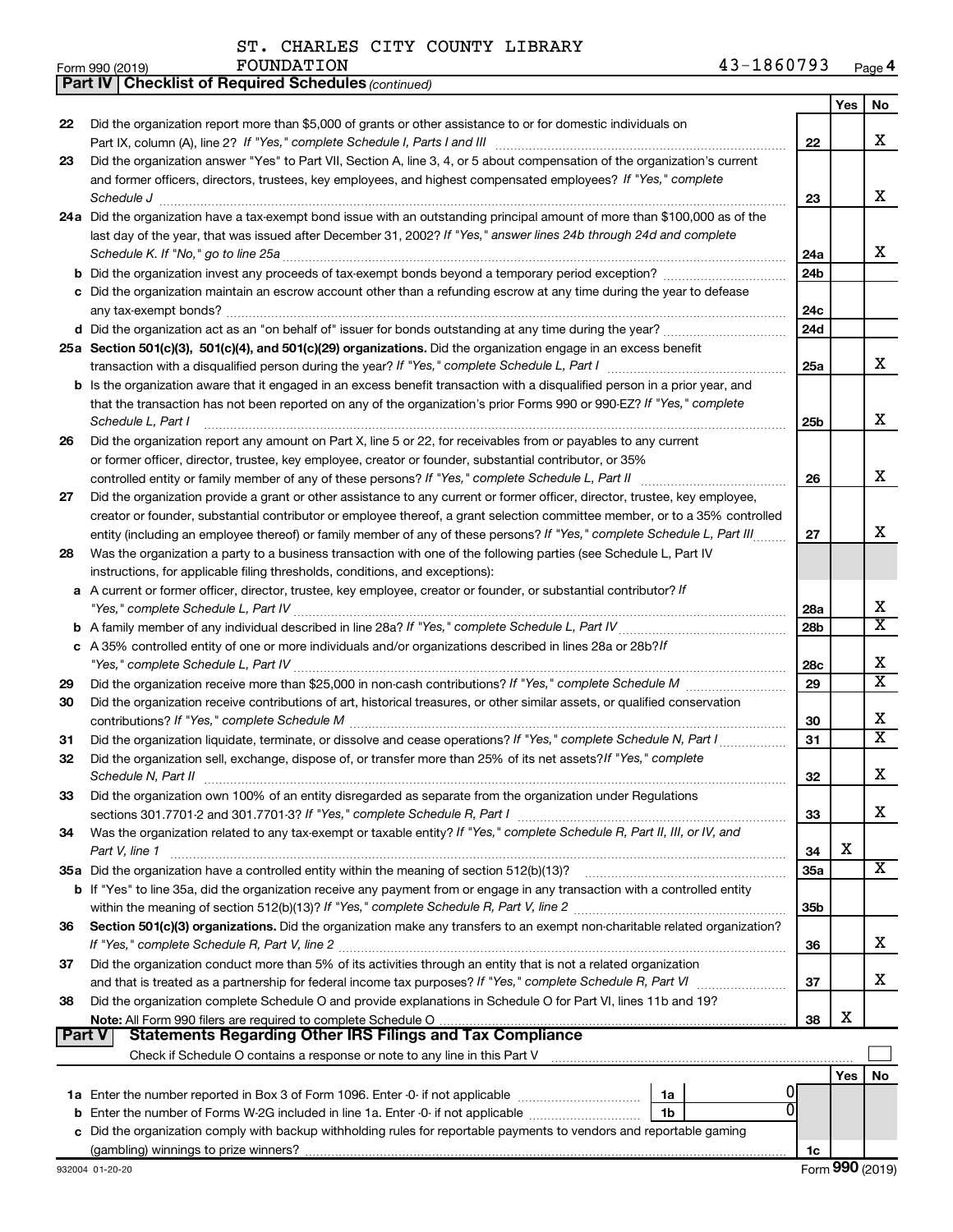| <b>Part V</b> | Statements Regarding Other IRS Filings and Tax Compliance (continued)                                                                                                         |                |                              |        |  |  |  |
|---------------|-------------------------------------------------------------------------------------------------------------------------------------------------------------------------------|----------------|------------------------------|--------|--|--|--|
|               |                                                                                                                                                                               |                | Yes                          | No     |  |  |  |
|               | 2a Enter the number of employees reported on Form W-3, Transmittal of Wage and Tax Statements,                                                                                |                |                              |        |  |  |  |
|               | 0<br>filed for the calendar year ending with or within the year covered by this return<br>2a                                                                                  |                |                              |        |  |  |  |
|               | b If at least one is reported on line 2a, did the organization file all required federal employment tax returns?                                                              | 2 <sub>b</sub> |                              |        |  |  |  |
|               |                                                                                                                                                                               |                |                              |        |  |  |  |
|               | 3a Did the organization have unrelated business gross income of \$1,000 or more during the year?                                                                              | За             |                              | x      |  |  |  |
|               |                                                                                                                                                                               | 3b             |                              |        |  |  |  |
|               | 4a At any time during the calendar year, did the organization have an interest in, or a signature or other authority over, a                                                  |                |                              |        |  |  |  |
|               | financial account in a foreign country (such as a bank account, securities account, or other financial account)?                                                              | 4a             |                              | x      |  |  |  |
|               | <b>b</b> If "Yes," enter the name of the foreign country $\blacktriangleright$                                                                                                |                |                              |        |  |  |  |
|               | See instructions for filing requirements for FinCEN Form 114, Report of Foreign Bank and Financial Accounts (FBAR).                                                           |                |                              |        |  |  |  |
| 5a            |                                                                                                                                                                               | 5a             |                              | х<br>X |  |  |  |
| b             |                                                                                                                                                                               |                |                              |        |  |  |  |
|               |                                                                                                                                                                               | 5с             |                              |        |  |  |  |
|               | 6a Does the organization have annual gross receipts that are normally greater than \$100,000, and did the organization solicit                                                |                |                              |        |  |  |  |
|               | any contributions that were not tax deductible as charitable contributions?                                                                                                   | 6a             |                              | х      |  |  |  |
|               | b If "Yes," did the organization include with every solicitation an express statement that such contributions or gifts                                                        |                |                              |        |  |  |  |
|               | were not tax deductible?                                                                                                                                                      | 6b             |                              |        |  |  |  |
| 7             | Organizations that may receive deductible contributions under section 170(c).                                                                                                 |                |                              |        |  |  |  |
| a             | Did the organization receive a payment in excess of \$75 made partly as a contribution and partly for goods and services provided to the payor?                               | 7a             | х<br>$\overline{\textbf{x}}$ |        |  |  |  |
| b             |                                                                                                                                                                               | 7b             |                              |        |  |  |  |
|               | Did the organization sell, exchange, or otherwise dispose of tangible personal property for which it was required                                                             |                |                              | x      |  |  |  |
|               | 7d                                                                                                                                                                            | 7c             |                              |        |  |  |  |
|               | Did the organization receive any funds, directly or indirectly, to pay premiums on a personal benefit contract?                                                               | 7е             |                              |        |  |  |  |
| f             |                                                                                                                                                                               | 7f             |                              |        |  |  |  |
| g             | If the organization received a contribution of qualified intellectual property, did the organization file Form 8899 as required?                                              |                |                              |        |  |  |  |
| h             | If the organization received a contribution of cars, boats, airplanes, or other vehicles, did the organization file a Form 1098-C?                                            |                |                              |        |  |  |  |
| 8             | Sponsoring organizations maintaining donor advised funds. Did a donor advised fund maintained by the                                                                          |                |                              |        |  |  |  |
|               |                                                                                                                                                                               |                |                              |        |  |  |  |
| 9             | Sponsoring organizations maintaining donor advised funds.                                                                                                                     |                |                              |        |  |  |  |
| а             | Did the sponsoring organization make any taxable distributions under section 4966?                                                                                            | 9а             |                              |        |  |  |  |
| b             | Did the sponsoring organization make a distribution to a donor, donor advisor, or related person?                                                                             | 9b             |                              |        |  |  |  |
| 10            | Section 501(c)(7) organizations. Enter:                                                                                                                                       |                |                              |        |  |  |  |
|               | 10a                                                                                                                                                                           |                |                              |        |  |  |  |
|               | 10 <sub>b</sub><br>b Gross receipts, included on Form 990, Part VIII, line 12, for public use of club facilities                                                              |                |                              |        |  |  |  |
| 11            | Section 501(c)(12) organizations. Enter:                                                                                                                                      |                |                              |        |  |  |  |
|               | 11a                                                                                                                                                                           |                |                              |        |  |  |  |
|               | b Gross income from other sources (Do not net amounts due or paid to other sources against                                                                                    |                |                              |        |  |  |  |
|               | amounts due or received from them.)<br>11 <sub>b</sub>                                                                                                                        |                |                              |        |  |  |  |
|               | 12a Section 4947(a)(1) non-exempt charitable trusts. Is the organization filing Form 990 in lieu of Form 1041?                                                                | 12a            |                              |        |  |  |  |
|               | 12 <sub>b</sub><br>b If "Yes," enter the amount of tax-exempt interest received or accrued during the year                                                                    |                |                              |        |  |  |  |
| 13            | Section 501(c)(29) qualified nonprofit health insurance issuers.                                                                                                              |                |                              |        |  |  |  |
|               | a Is the organization licensed to issue qualified health plans in more than one state?                                                                                        | 13a            |                              |        |  |  |  |
|               | Note: See the instructions for additional information the organization must report on Schedule O.                                                                             |                |                              |        |  |  |  |
|               | <b>b</b> Enter the amount of reserves the organization is required to maintain by the states in which the                                                                     |                |                              |        |  |  |  |
|               | 13 <sub>b</sub>                                                                                                                                                               |                |                              |        |  |  |  |
|               | 13c                                                                                                                                                                           |                |                              |        |  |  |  |
|               | 14a Did the organization receive any payments for indoor tanning services during the tax year?                                                                                | 14a            |                              | x      |  |  |  |
|               | <b>b</b> If "Yes," has it filed a Form 720 to report these payments? If "No," provide an explanation on Schedule O                                                            | 14b            |                              |        |  |  |  |
| 15            | Is the organization subject to the section 4960 tax on payment(s) of more than \$1,000,000 in remuneration or                                                                 |                |                              | x      |  |  |  |
|               | excess parachute payment(s) during the year?                                                                                                                                  | 15             |                              |        |  |  |  |
| 16            | If "Yes," see instructions and file Form 4720, Schedule N.<br>Is the organization an educational institution subject to the section 4968 excise tax on net investment income? | 16             |                              | x      |  |  |  |
|               | If "Yes," complete Form 4720, Schedule O.                                                                                                                                     |                |                              |        |  |  |  |
|               |                                                                                                                                                                               |                |                              |        |  |  |  |

Form (2019) **990**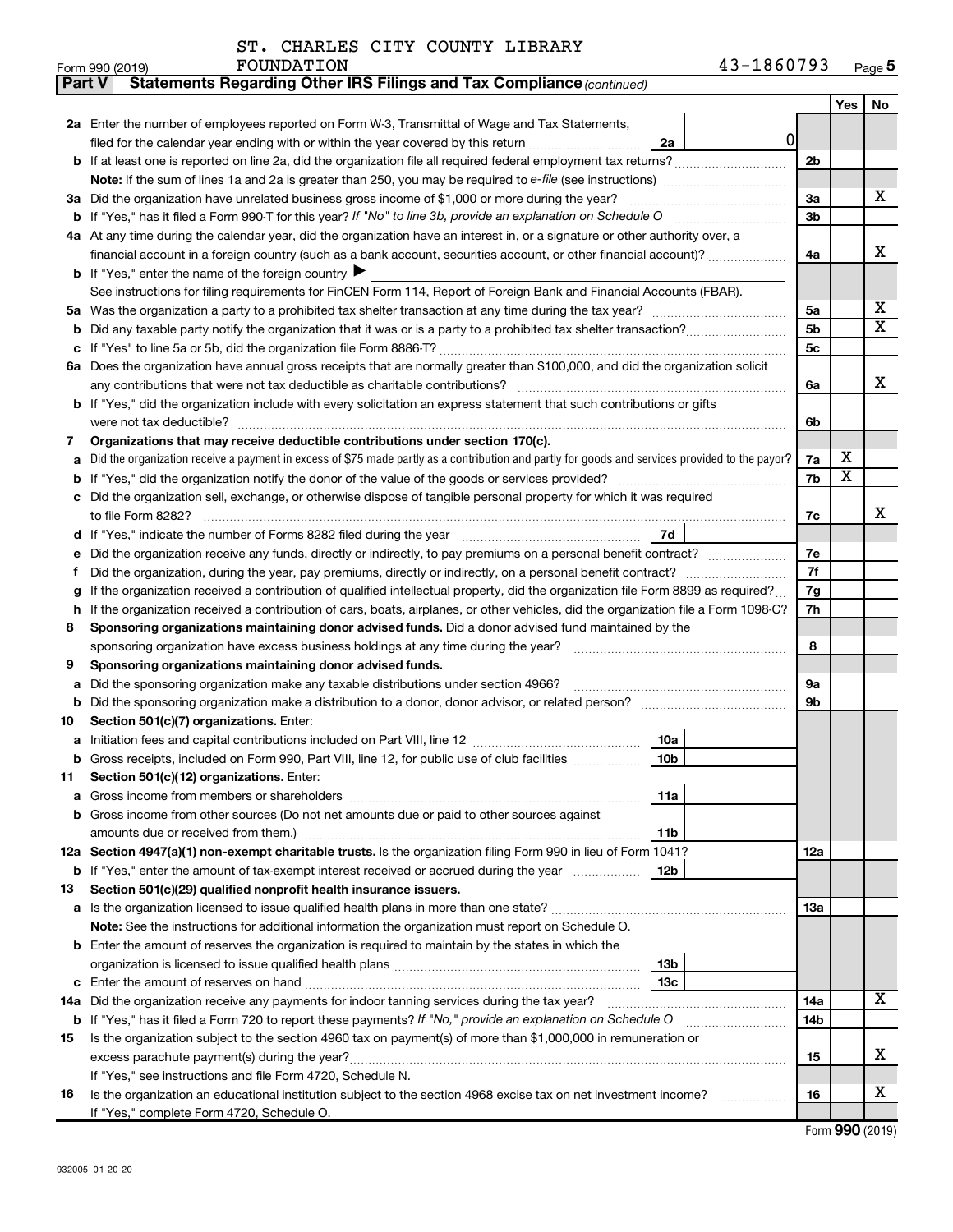| ST. CHARLES CITY COUNTY LIBRARY |  |  |
|---------------------------------|--|--|
| FOUNDATION                      |  |  |

|        | Part VI Governance, Management, and Disclosure For each "Yes" response to lines 2 through 7b below, and for a "No" response                                                                                                    |                 |                         |                         |
|--------|--------------------------------------------------------------------------------------------------------------------------------------------------------------------------------------------------------------------------------|-----------------|-------------------------|-------------------------|
|        | to line 8a, 8b, or 10b below, describe the circumstances, processes, or changes on Schedule O. See instructions.                                                                                                               |                 |                         |                         |
|        | Check if Schedule O contains a response or note to any line in this Part VI [11] [12] [12] Check if Schedule O contains a response or note to any line in this Part VI                                                         |                 |                         | $\overline{\mathbf{X}}$ |
|        | <b>Section A. Governing Body and Management</b>                                                                                                                                                                                |                 |                         |                         |
|        | 18                                                                                                                                                                                                                             |                 | Yes                     | No                      |
|        | 1a Enter the number of voting members of the governing body at the end of the tax year<br>1a                                                                                                                                   |                 |                         |                         |
|        | If there are material differences in voting rights among members of the governing body, or if the governing                                                                                                                    |                 |                         |                         |
|        | body delegated broad authority to an executive committee or similar committee, explain on Schedule O.<br>18                                                                                                                    |                 |                         |                         |
| b      | Enter the number of voting members included on line 1a, above, who are independent<br>1b                                                                                                                                       |                 |                         |                         |
| 2      | Did any officer, director, trustee, or key employee have a family relationship or a business relationship with any other                                                                                                       |                 |                         | x                       |
|        | officer, director, trustee, or key employee?                                                                                                                                                                                   | $\mathbf{2}$    |                         |                         |
| 3      | Did the organization delegate control over management duties customarily performed by or under the direct supervision                                                                                                          |                 |                         | х                       |
|        |                                                                                                                                                                                                                                | 3<br>4          |                         | $\overline{\textbf{x}}$ |
| 4      | Did the organization make any significant changes to its governing documents since the prior Form 990 was filed?                                                                                                               | 5               |                         | $\overline{\mathbf{X}}$ |
| 5      |                                                                                                                                                                                                                                |                 |                         | $\overline{\textbf{X}}$ |
| 6      |                                                                                                                                                                                                                                | 6               |                         |                         |
|        | 7a Did the organization have members, stockholders, or other persons who had the power to elect or appoint one or                                                                                                              |                 |                         | Χ                       |
|        |                                                                                                                                                                                                                                | 7a              |                         |                         |
|        | <b>b</b> Are any governance decisions of the organization reserved to (or subject to approval by) members, stockholders, or                                                                                                    |                 |                         | x                       |
|        | persons other than the governing body?<br>Did the organization contemporaneously document the meetings held or written actions undertaken during the year by the following:                                                    | 7b              |                         |                         |
| 8      |                                                                                                                                                                                                                                |                 | х                       |                         |
| a      |                                                                                                                                                                                                                                | 8a<br>8b        | $\overline{\text{x}}$   |                         |
| b<br>9 | Is there any officer, director, trustee, or key employee listed in Part VII, Section A, who cannot be reached at the                                                                                                           |                 |                         |                         |
|        |                                                                                                                                                                                                                                | 9               |                         | x                       |
|        | Section B. Policies (This Section B requests information about policies not required by the Internal Revenue Code.)                                                                                                            |                 |                         |                         |
|        |                                                                                                                                                                                                                                |                 | Yes                     | No                      |
|        |                                                                                                                                                                                                                                | <b>10a</b>      |                         | X                       |
|        | <b>b</b> If "Yes," did the organization have written policies and procedures governing the activities of such chapters, affiliates,                                                                                            |                 |                         |                         |
|        | and branches to ensure their operations are consistent with the organization's exempt purposes? www.www.www.www.                                                                                                               | 10 <sub>b</sub> |                         |                         |
|        | 11a Has the organization provided a complete copy of this Form 990 to all members of its governing body before filing the form?                                                                                                | 11a             | X                       |                         |
| b      | Describe in Schedule O the process, if any, used by the organization to review this Form 990.                                                                                                                                  |                 |                         |                         |
| 12a    |                                                                                                                                                                                                                                | 12a             | х                       |                         |
| b      | Were officers, directors, or trustees, and key employees required to disclose annually interests that could give rise to conflicts?                                                                                            | 12b             |                         | х                       |
| с      | Did the organization regularly and consistently monitor and enforce compliance with the policy? If "Yes," describe                                                                                                             |                 |                         |                         |
|        | in Schedule O how this was done manufactured and continuum and contact the was done manufactured and contact t                                                                                                                 | 12c             | х                       |                         |
| 13     |                                                                                                                                                                                                                                | 13              | $\overline{\mathbf{x}}$ |                         |
| 14     | Did the organization have a written document retention and destruction policy? [111] manufaction policy?                                                                                                                       | 14              | $\overline{\mathtt{x}}$ |                         |
| 15     | Did the process for determining compensation of the following persons include a review and approval by independent                                                                                                             |                 |                         |                         |
|        | persons, comparability data, and contemporaneous substantiation of the deliberation and decision?                                                                                                                              |                 |                         |                         |
|        | The organization's CEO, Executive Director, or top management official manufactured content of the organization's CEO, Executive Director, or top management official manufactured content of the state of the state of the st | 15a             |                         | x                       |
|        |                                                                                                                                                                                                                                | 15b             |                         | $\overline{\text{X}}$   |
|        | If "Yes" to line 15a or 15b, describe the process in Schedule O (see instructions).                                                                                                                                            |                 |                         |                         |
|        | 16a Did the organization invest in, contribute assets to, or participate in a joint venture or similar arrangement with a                                                                                                      |                 |                         |                         |
|        | taxable entity during the year?                                                                                                                                                                                                | 16a             |                         | x                       |
|        | <b>b</b> If "Yes," did the organization follow a written policy or procedure requiring the organization to evaluate its participation                                                                                          |                 |                         |                         |
|        | in joint venture arrangements under applicable federal tax law, and take steps to safeguard the organization's                                                                                                                 |                 |                         |                         |
|        | exempt status with respect to such arrangements?                                                                                                                                                                               | 16b             |                         |                         |
|        | <b>Section C. Disclosure</b>                                                                                                                                                                                                   |                 |                         |                         |
| 17     | <b>NONE</b><br>List the states with which a copy of this Form 990 is required to be filed >                                                                                                                                    |                 |                         |                         |
| 18     | Section 6104 requires an organization to make its Forms 1023 (1024 or 1024-A, if applicable), 990, and 990-T (Section 501(c)(3)s only) available                                                                               |                 |                         |                         |
|        | for public inspection. Indicate how you made these available. Check all that apply.                                                                                                                                            |                 |                         |                         |
|        | $\lfloor \underline{X} \rfloor$ Upon request<br>Another's website<br>Other (explain on Schedule O)<br>Own website                                                                                                              |                 |                         |                         |
| 19     | Describe on Schedule O whether (and if so, how) the organization made its governing documents, conflict of interest policy, and financial                                                                                      |                 |                         |                         |
|        | statements available to the public during the tax year.                                                                                                                                                                        |                 |                         |                         |
| 20     | State the name, address, and telephone number of the person who possesses the organization's books and records                                                                                                                 |                 |                         |                         |
|        | TERRI BROWN - 636-441-2300<br>63376<br>77                                                                                                                                                                                      |                 |                         |                         |
|        | BOONE HILLS DR- PO BOX 529, SAINT PETERS, MO                                                                                                                                                                                   |                 |                         |                         |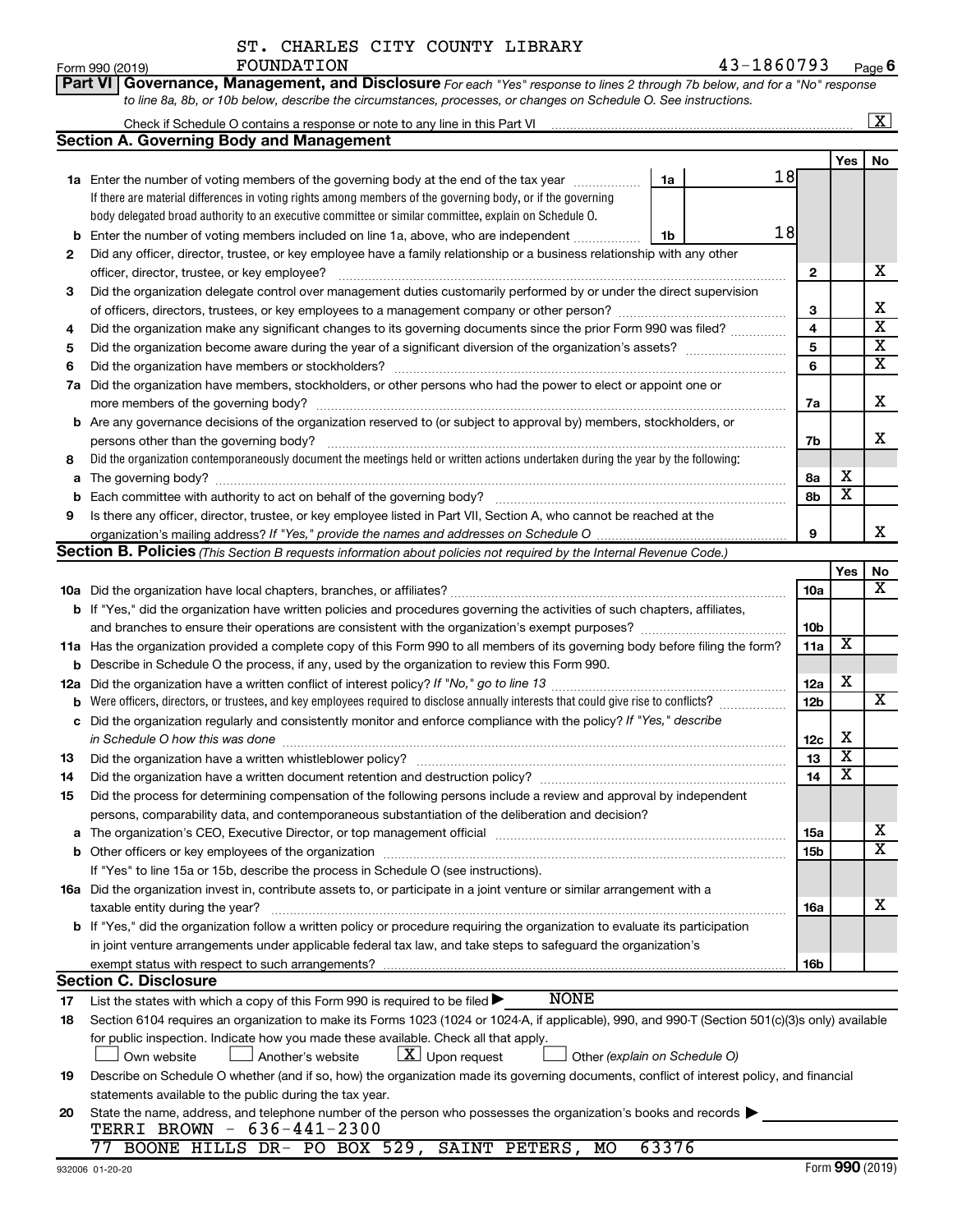| ST. CHARLES CITY COUNTY LIBRARY |  |  |
|---------------------------------|--|--|
|                                 |  |  |

 $\Box$ 

| Part VII Compensation of Officers, Directors, Trustees, Key Employees, Highest Compensated |  |
|--------------------------------------------------------------------------------------------|--|
| <b>Employees, and Independent Contractors</b>                                              |  |

Check if Schedule O contains a response or note to any line in this Part VII

**Section A. Officers, Directors, Trustees, Key Employees, and Highest Compensated Employees**

**1a**  Complete this table for all persons required to be listed. Report compensation for the calendar year ending with or within the organization's tax year.  $\bullet$  List all of the organization's current officers, directors, trustees (whether individuals or organizations), regardless of amount of compensation.

Enter -0- in columns (D), (E), and (F) if no compensation was paid.

**•** List all of the organization's current key employees, if any. See instructions for definition of "key employee."

• List the organization's five *current* highest compensated employees (other than an officer, director, trustee, or key employee) who received reportable compensation (Box 5 of Form W-2 and/or Box 7 of Form 1099-MISC) of more than \$100,000 from the organization and any related organizations.

 $\bullet$  List all of the organization's former officers, key employees, and highest compensated employees who received more than \$100,000 of reportable compensation from the organization and any related organizations.

**•** List all of the organization's former directors or trustees that received, in the capacity as a former director or trustee of the organization, more than \$10,000 of reportable compensation from the organization and any related organizations.

See instructions for the order in which to list the persons above.

Check this box if neither the organization nor any related organization compensated any current officer, director, or trustee.  $\Box$ 

| (A)                        | (B)                    |                                |                                                                  | (C)                     |              |                                 |        | (D)             | (E)                           | (F)                      |  |  |
|----------------------------|------------------------|--------------------------------|------------------------------------------------------------------|-------------------------|--------------|---------------------------------|--------|-----------------|-------------------------------|--------------------------|--|--|
| Name and title             | Average                |                                | (do not check more than one                                      | Position                |              |                                 |        | Reportable      | Reportable                    | Estimated                |  |  |
|                            | hours per              |                                | box, unless person is both an<br>officer and a director/trustee) |                         |              |                                 |        | compensation    | compensation                  | amount of                |  |  |
|                            | week                   |                                |                                                                  |                         |              |                                 |        | from<br>the     | from related<br>organizations | other                    |  |  |
|                            | (list any<br>hours for |                                |                                                                  |                         |              |                                 |        | organization    | (W-2/1099-MISC)               | compensation<br>from the |  |  |
|                            | related                |                                |                                                                  |                         |              |                                 |        | (W-2/1099-MISC) |                               | organization             |  |  |
|                            | organizations          |                                |                                                                  |                         |              |                                 |        |                 |                               | and related              |  |  |
|                            | below                  | Individual trustee or director | Institutional trustee                                            |                         | Key employee | Highest compensated<br>employee |        |                 |                               | organizations            |  |  |
|                            | line)                  |                                |                                                                  | Officer                 |              |                                 | Former |                 |                               |                          |  |  |
| (1)<br>KIM CAULFIELD       | 1.00                   |                                |                                                                  |                         |              |                                 |        |                 |                               |                          |  |  |
| <b>DIRECTOR</b>            |                        | $\mathbf X$                    |                                                                  |                         |              |                                 |        | 0.              | 0.                            | $\mathbf 0$ .            |  |  |
| (2)<br>MOLLY DEMPSEY       | 1.00                   |                                |                                                                  |                         |              |                                 |        |                 |                               |                          |  |  |
| <b>DIRECTOR</b>            |                        | $\mathbf X$                    |                                                                  |                         |              |                                 |        | $\mathbf 0$     | $\mathbf 0$ .                 | $\mathbf 0$ .            |  |  |
| KATHY DOUGHERTY<br>(3)     | 1.00                   |                                |                                                                  |                         |              |                                 |        |                 |                               |                          |  |  |
| <b>DIRECTOR</b>            |                        | X                              |                                                                  |                         |              |                                 |        | $\mathbf 0$     | $\mathbf 0$ .                 | $\mathbf 0$ .            |  |  |
| <b>JIM DREYER</b><br>(4)   | 1.00                   |                                |                                                                  |                         |              |                                 |        |                 |                               |                          |  |  |
| <b>DIRECTOR</b>            |                        | $\mathbf X$                    |                                                                  |                         |              |                                 |        | $\mathbf 0$     | $\mathbf 0$ .                 | $\mathbf 0$ .            |  |  |
| GREG GETTMANN<br>(5)       | 1.00                   |                                |                                                                  |                         |              |                                 |        |                 |                               |                          |  |  |
| <b>DIRECTOR</b>            |                        | X                              |                                                                  |                         |              |                                 |        | $\mathbf 0$     | $\mathbf 0$ .                 | $\boldsymbol{0}$ .       |  |  |
| (6)<br>TAMMI KNEIB         | 1.00                   |                                |                                                                  |                         |              |                                 |        |                 |                               |                          |  |  |
| <b>DIRECTOR</b>            |                        | $\mathbf X$                    |                                                                  |                         |              |                                 |        | $\mathbf 0$     | $\mathbf 0$                   | $\mathbf 0$ .            |  |  |
| LIZ MACDONALD<br>(7)       | 1.00                   |                                |                                                                  |                         |              |                                 |        |                 |                               |                          |  |  |
| <b>DIRECTOR</b>            |                        | X                              |                                                                  |                         |              |                                 |        | 0               | $\mathbf 0$                   | $\mathbf 0$ .            |  |  |
| (8)<br>BETH PEREZ          | 1.00                   |                                |                                                                  |                         |              |                                 |        |                 |                               |                          |  |  |
| <b>DIRECTOR</b>            |                        | $\mathbf X$                    |                                                                  |                         |              |                                 |        | $\mathbf 0$     | $\mathbf 0$ .                 | $\mathbf 0$ .            |  |  |
| (9)<br><b>JON ROBINSON</b> | 1.00                   |                                |                                                                  |                         |              |                                 |        |                 |                               |                          |  |  |
| <b>DIRECTOR</b>            |                        | $\mathbf X$                    |                                                                  |                         |              |                                 |        | 0               | $\mathbf 0$ .                 | $\mathbf 0$ .            |  |  |
| (10) DEBBIE RUTSCH         | 1.00                   |                                |                                                                  |                         |              |                                 |        |                 |                               |                          |  |  |
| <b>DIRECTOR</b>            |                        | $\rm X$                        |                                                                  |                         |              |                                 |        | $\mathbf 0$     | $\mathbf 0$ .                 | $\mathbf 0$ .            |  |  |
| (11) REBECCA CODY          | 1.00                   |                                |                                                                  |                         |              |                                 |        |                 |                               |                          |  |  |
| <b>DIRECTOR</b>            |                        | X                              |                                                                  |                         |              |                                 |        | $\mathbf 0$     | 0.                            | $\mathbf 0$ .            |  |  |
| (12) VICTORIA SCHMITT BABB | 1.00                   |                                |                                                                  |                         |              |                                 |        |                 |                               |                          |  |  |
| <b>DIRECTOR</b>            |                        | $\mathbf X$                    |                                                                  |                         |              |                                 |        | $\mathbf 0$     | $\mathbf 0$ .                 | $\mathbf 0$ .            |  |  |
| (13) STEVE MCKINSTRY       | 1.00                   |                                |                                                                  |                         |              |                                 |        |                 |                               |                          |  |  |
| <b>DIRECTOR</b>            |                        | X                              |                                                                  |                         |              |                                 |        | $\mathbf 0$     | $\mathbf 0$ .                 | $\mathbf 0$ .            |  |  |
| (14) MARY REESE            | 1.00                   |                                |                                                                  |                         |              |                                 |        |                 |                               |                          |  |  |
| <b>DIRECTOR</b>            |                        | $\mathbf X$                    |                                                                  |                         |              |                                 |        | 0               | $\mathbf 0$ .                 | 0.                       |  |  |
| (15) TIM BRASHER           | 1.00                   |                                |                                                                  |                         |              |                                 |        |                 |                               |                          |  |  |
| <b>DIRECTOR</b>            |                        | $\mathbf X$                    |                                                                  |                         |              |                                 |        | $\mathbf 0$ .   | $\mathbf 0$ .                 | $\mathbf 0$ .            |  |  |
| (16) TANIA HILLMER         | 2.00                   |                                |                                                                  |                         |              |                                 |        |                 |                               |                          |  |  |
| <b>TREASURER</b>           |                        | $\mathbf X$                    |                                                                  | $\mathbf x$             |              |                                 |        | 0.              | $\mathbf 0$ .                 | 0.                       |  |  |
| (17) HEIDI MEISTER         | 1.00                   |                                |                                                                  |                         |              |                                 |        |                 |                               |                          |  |  |
| <b>SECRETARY</b>           |                        | X                              |                                                                  | $\overline{\mathbf{X}}$ |              |                                 |        | $\mathbf 0$ .   | $\mathbf 0$ .                 | $\mathbf 0$ .            |  |  |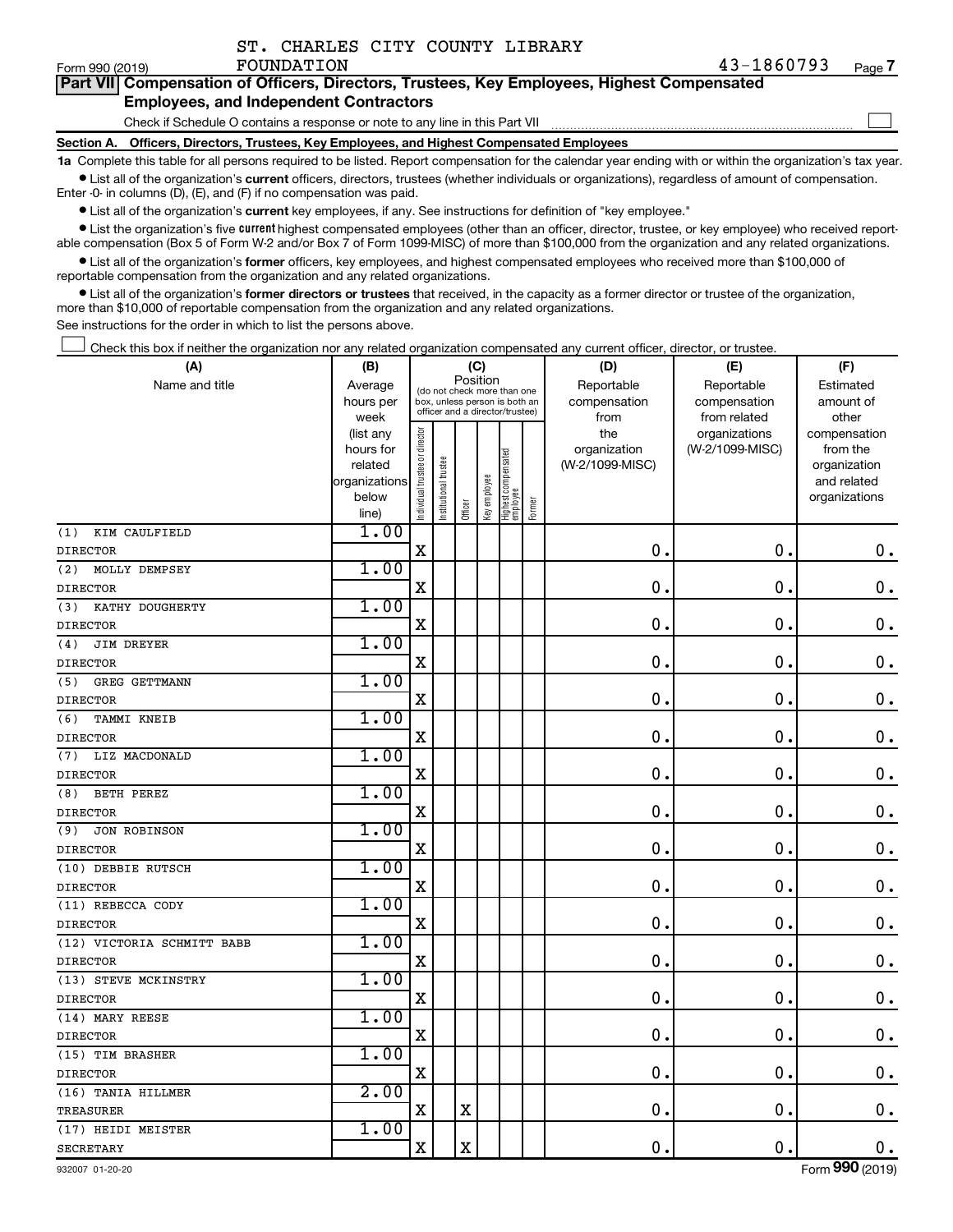| ST. CHARLES CITY COUNTY LIBRARY                                                                                                                                                                                                                             |                                                               |                                |                       |          |              |                                                                                                 |        |                                                  |                                                                    |                        |                     |                                                          |
|-------------------------------------------------------------------------------------------------------------------------------------------------------------------------------------------------------------------------------------------------------------|---------------------------------------------------------------|--------------------------------|-----------------------|----------|--------------|-------------------------------------------------------------------------------------------------|--------|--------------------------------------------------|--------------------------------------------------------------------|------------------------|---------------------|----------------------------------------------------------|
| FOUNDATION<br>Form 990 (2019)                                                                                                                                                                                                                               |                                                               |                                |                       |          |              |                                                                                                 |        |                                                  | 43-1860793                                                         |                        |                     | Page 8                                                   |
| Part VII Section A. Officers, Directors, Trustees, Key Employees, and Highest Compensated Employees (continued)                                                                                                                                             |                                                               |                                |                       |          |              |                                                                                                 |        |                                                  |                                                                    |                        |                     |                                                          |
| (A)<br>Name and title                                                                                                                                                                                                                                       | (B)<br>Average<br>hours per<br>week<br>(list any<br>hours for |                                |                       | Position | (C)          | (do not check more than one<br>box, unless person is both an<br>officer and a director/trustee) |        | (D)<br>Reportable<br>compensation<br>from<br>the | (E)<br>Reportable<br>compensation<br>from related<br>organizations |                        |                     | (F)<br>Estimated<br>amount of<br>other<br>compensation   |
|                                                                                                                                                                                                                                                             | related<br>organizations<br>below<br>line)                    | Individual trustee or director | Institutional trustee | Officer  | Key employee | Highest compensated<br>employee                                                                 | Former | organization<br>(W-2/1099-MISC)                  | (W-2/1099-MISC)                                                    |                        |                     | from the<br>organization<br>and related<br>organizations |
| (18) NICOLE KOZMA<br>VICE PRESIDENT                                                                                                                                                                                                                         | 1.00                                                          | X                              |                       | X        |              |                                                                                                 |        | 0.                                               |                                                                    | 0.                     |                     | 0.                                                       |
| (19) DANIELLE TORMALA                                                                                                                                                                                                                                       | 2.00                                                          |                                |                       |          |              |                                                                                                 |        |                                                  |                                                                    |                        |                     |                                                          |
| PRESIDENT                                                                                                                                                                                                                                                   |                                                               | X                              |                       | X        |              |                                                                                                 |        | $\mathbf 0$ .                                    |                                                                    | О.                     |                     | $\mathbf 0$ .                                            |
| (20) ERICA LAND                                                                                                                                                                                                                                             | 40.00                                                         |                                |                       |          |              |                                                                                                 |        |                                                  |                                                                    |                        |                     |                                                          |
| DIRECTOR OF DEVELOPMENT                                                                                                                                                                                                                                     |                                                               |                                |                       | X        |              |                                                                                                 |        | 80,927.                                          |                                                                    | 0.                     |                     | 16,191.                                                  |
|                                                                                                                                                                                                                                                             |                                                               |                                |                       |          |              |                                                                                                 |        |                                                  |                                                                    |                        |                     |                                                          |
|                                                                                                                                                                                                                                                             |                                                               |                                |                       |          |              |                                                                                                 |        |                                                  |                                                                    |                        |                     |                                                          |
|                                                                                                                                                                                                                                                             |                                                               |                                |                       |          |              |                                                                                                 |        |                                                  |                                                                    |                        |                     |                                                          |
|                                                                                                                                                                                                                                                             |                                                               |                                |                       |          |              |                                                                                                 |        |                                                  |                                                                    |                        |                     |                                                          |
| 1b Subtotal                                                                                                                                                                                                                                                 |                                                               |                                |                       |          |              |                                                                                                 |        | 80,927.<br>$\overline{0}$ .                      |                                                                    | $\overline{0}$ .<br>σ. |                     | 16, 191.<br>$\overline{0}$ .                             |
|                                                                                                                                                                                                                                                             |                                                               |                                |                       |          |              |                                                                                                 |        | 80,927.                                          |                                                                    | σ.                     |                     | 16, 191.                                                 |
| Total number of individuals (including but not limited to those listed above) who received more than \$100,000 of reportable<br>$\mathbf{2}$                                                                                                                |                                                               |                                |                       |          |              |                                                                                                 |        |                                                  |                                                                    |                        |                     |                                                          |
| compensation from the organization $\blacktriangleright$                                                                                                                                                                                                    |                                                               |                                |                       |          |              |                                                                                                 |        |                                                  |                                                                    |                        |                     | 0                                                        |
|                                                                                                                                                                                                                                                             |                                                               |                                |                       |          |              |                                                                                                 |        |                                                  |                                                                    |                        |                     | Yes<br>No                                                |
| Did the organization list any former officer, director, trustee, key employee, or highest compensated employee on<br>з                                                                                                                                      |                                                               |                                |                       |          |              |                                                                                                 |        |                                                  |                                                                    |                        |                     |                                                          |
| line 1a? If "Yes," complete Schedule J for such individual material content content content for the content of                                                                                                                                              |                                                               |                                |                       |          |              |                                                                                                 |        |                                                  |                                                                    |                        | 3                   | $\mathbf X$                                              |
| For any individual listed on line 1a, is the sum of reportable compensation and other compensation from the organization<br>4                                                                                                                               |                                                               |                                |                       |          |              |                                                                                                 |        |                                                  |                                                                    |                        |                     |                                                          |
|                                                                                                                                                                                                                                                             |                                                               |                                |                       |          |              |                                                                                                 |        |                                                  |                                                                    |                        | 4                   | х                                                        |
| Did any person listed on line 1a receive or accrue compensation from any unrelated organization or individual for services<br>5                                                                                                                             |                                                               |                                |                       |          |              |                                                                                                 |        |                                                  |                                                                    |                        | 5                   | x                                                        |
| <b>Section B. Independent Contractors</b>                                                                                                                                                                                                                   |                                                               |                                |                       |          |              |                                                                                                 |        |                                                  |                                                                    |                        |                     |                                                          |
| Complete this table for your five highest compensated independent contractors that received more than \$100,000 of compensation from<br>1<br>the organization. Report compensation for the calendar year ending with or within the organization's tax year. |                                                               |                                |                       |          |              |                                                                                                 |        |                                                  |                                                                    |                        |                     |                                                          |
| (A)<br>Name and business address                                                                                                                                                                                                                            |                                                               |                                | <b>NONE</b>           |          |              |                                                                                                 |        | (B)<br>Description of services                   |                                                                    |                        | (C)<br>Compensation |                                                          |
|                                                                                                                                                                                                                                                             |                                                               |                                |                       |          |              |                                                                                                 |        |                                                  |                                                                    |                        |                     |                                                          |
|                                                                                                                                                                                                                                                             |                                                               |                                |                       |          |              |                                                                                                 |        |                                                  |                                                                    |                        |                     |                                                          |
|                                                                                                                                                                                                                                                             |                                                               |                                |                       |          |              |                                                                                                 |        |                                                  |                                                                    |                        |                     |                                                          |
|                                                                                                                                                                                                                                                             |                                                               |                                |                       |          |              |                                                                                                 |        |                                                  |                                                                    |                        |                     |                                                          |
| Total number of independent contractors (including but not limited to those listed above) who received more than<br>2<br>\$100,000 of compensation from the organization                                                                                    |                                                               |                                |                       |          |              | 0                                                                                               |        |                                                  |                                                                    |                        |                     |                                                          |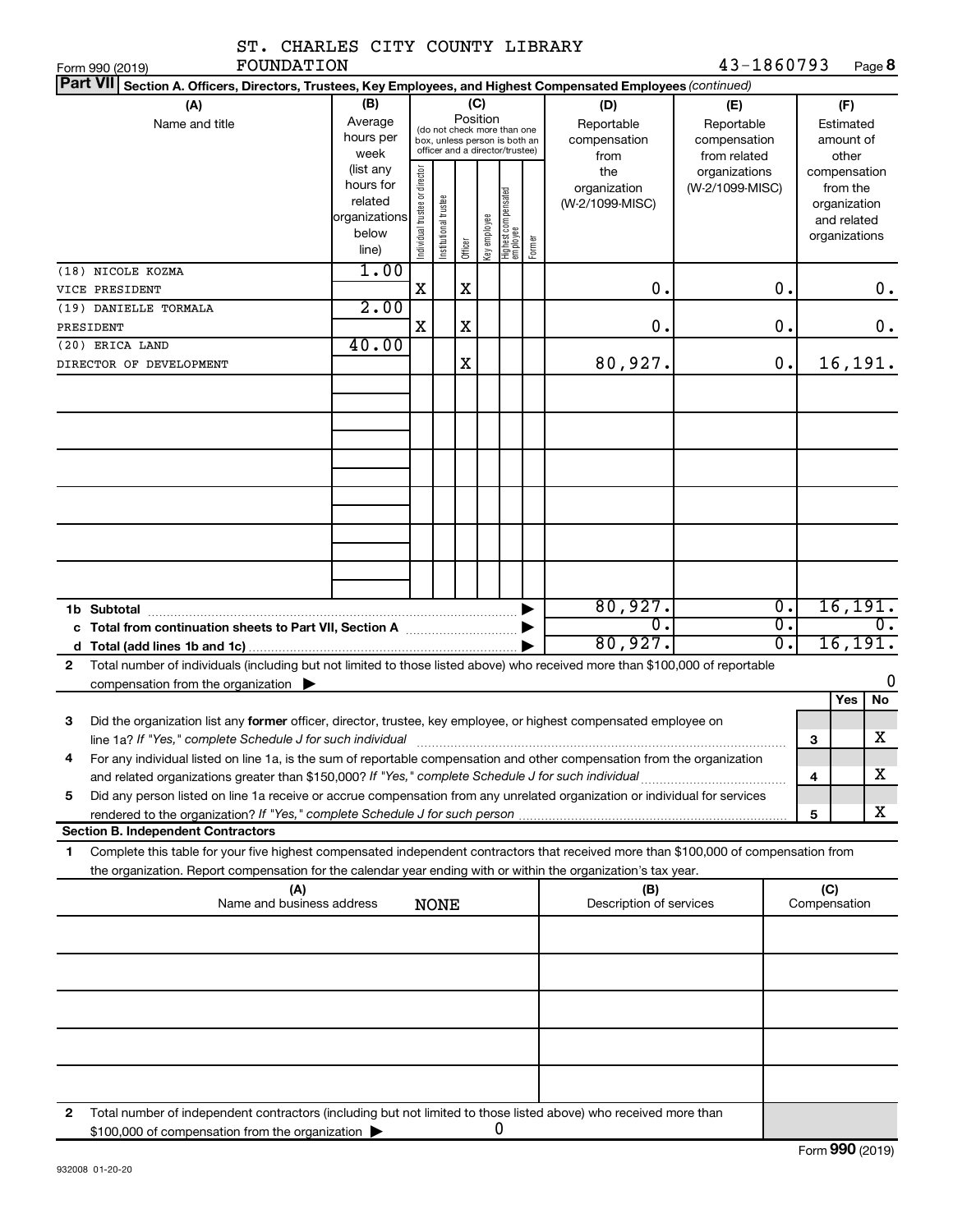| ST. CHARLES CITY COUNTY LIBRARY |  |            |
|---------------------------------|--|------------|
| FOUNDATION                      |  | 43-1860793 |

| <b>Part VIII</b>                                          |             |                  | <b>Statement of Revenue</b>                                                                                                                                                                                                                                                                                                                                       |                                |               |                                                        |           |                                                                 |
|-----------------------------------------------------------|-------------|------------------|-------------------------------------------------------------------------------------------------------------------------------------------------------------------------------------------------------------------------------------------------------------------------------------------------------------------------------------------------------------------|--------------------------------|---------------|--------------------------------------------------------|-----------|-----------------------------------------------------------------|
|                                                           |             |                  |                                                                                                                                                                                                                                                                                                                                                                   |                                |               |                                                        |           |                                                                 |
|                                                           |             |                  |                                                                                                                                                                                                                                                                                                                                                                   |                                | Total revenue | Related or exempt<br>function revenue business revenue | Unrelated | (D)<br>Revenue excluded<br>from tax under<br>sections 512 - 514 |
| Contributions, Gifts, Grants<br>and Other Similar Amounts |             |                  | 1 a Federated campaigns<br>1a<br>1 <sub>b</sub><br><b>b</b> Membership dues<br>1 <sub>c</sub><br>c Fundraising events<br>1d<br>d Related organizations<br>.<br>e Government grants (contributions)<br>1e<br>f All other contributions, gifts, grants, and<br>similar amounts not included above<br>1f<br>$1g$ \$<br>Noncash contributions included in lines 1a-1f | 98,626.<br>62,038.             | 160,664.      |                                                        |           |                                                                 |
|                                                           |             |                  |                                                                                                                                                                                                                                                                                                                                                                   | <b>Business Code</b>           |               |                                                        |           |                                                                 |
| Program Service<br>Revenue                                | 2a          | b<br>с<br>d<br>е | the control of the control of the control of the control of the control of<br>the control of the control of the control of the control of<br>f All other program service revenue                                                                                                                                                                                  |                                |               |                                                        |           |                                                                 |
|                                                           | 3<br>4<br>5 |                  | Investment income (including dividends, interest, and<br>Income from investment of tax-exempt bond proceeds                                                                                                                                                                                                                                                       |                                | 19,570.       |                                                        |           | 19,570.                                                         |
|                                                           |             | b                | (i) Real<br><b>6 a</b> Gross rents<br>l 6a<br>.<br>Less: rental expenses<br>6b<br>c Rental income or (loss)<br>6c                                                                                                                                                                                                                                                 | (ii) Personal                  |               |                                                        |           |                                                                 |
|                                                           |             |                  | d Net rental income or (loss)<br>(i) Securities<br>7 a Gross amount from sales of<br>36,503.<br>7a<br>assets other than inventory<br><b>b</b> Less: cost or other basis<br>28,022.<br>7b<br>and sales expenses                                                                                                                                                    | (ii) Other                     |               |                                                        |           |                                                                 |
| Revenue                                                   |             |                  | 8,481.<br> 7c <br>c Gain or (loss)                                                                                                                                                                                                                                                                                                                                |                                |               |                                                        |           |                                                                 |
|                                                           |             |                  |                                                                                                                                                                                                                                                                                                                                                                   | ▶                              | 8,481.        |                                                        |           | 8,481.                                                          |
| $\tilde{\epsilon}$                                        |             |                  | 8 a Gross income from fundraising events (not<br>98,626. of<br>including \$<br>contributions reported on line 1c). See<br>8a<br>8b<br>b Less: direct expenses                                                                                                                                                                                                     | 79,106.<br>63,007.             |               |                                                        |           |                                                                 |
|                                                           |             |                  | c Net income or (loss) from fundraising events                                                                                                                                                                                                                                                                                                                    | .                              | 16,099.       |                                                        |           | 16,099.                                                         |
|                                                           |             |                  | 9 a Gross income from gaming activities. See<br>l 9a                                                                                                                                                                                                                                                                                                              |                                |               |                                                        |           |                                                                 |
|                                                           |             |                  | 9b                                                                                                                                                                                                                                                                                                                                                                |                                |               |                                                        |           |                                                                 |
|                                                           |             |                  | c Net income or (loss) from gaming activities<br>10 a Gross sales of inventory, less returns                                                                                                                                                                                                                                                                      |                                |               |                                                        |           |                                                                 |
|                                                           |             |                  | 10 <sub>b</sub><br><b>b</b> Less: cost of goods sold                                                                                                                                                                                                                                                                                                              |                                |               |                                                        |           |                                                                 |
| Miscellaneous<br>Revenue                                  |             |                  | c Net income or (loss) from sales of inventory<br>11 a MISCELLANEOUS                                                                                                                                                                                                                                                                                              | <b>Business Code</b><br>900099 | 343.          |                                                        |           | 343.                                                            |
|                                                           |             | b                |                                                                                                                                                                                                                                                                                                                                                                   |                                |               |                                                        |           |                                                                 |
|                                                           |             | c                |                                                                                                                                                                                                                                                                                                                                                                   |                                |               |                                                        |           |                                                                 |
|                                                           |             |                  |                                                                                                                                                                                                                                                                                                                                                                   |                                |               |                                                        |           |                                                                 |
|                                                           |             |                  |                                                                                                                                                                                                                                                                                                                                                                   | $\blacktriangleright$          | 343.          |                                                        |           |                                                                 |
|                                                           | 12          |                  |                                                                                                                                                                                                                                                                                                                                                                   |                                | 205, 157.     | 0.                                                     | $0$ .     | 44,493.                                                         |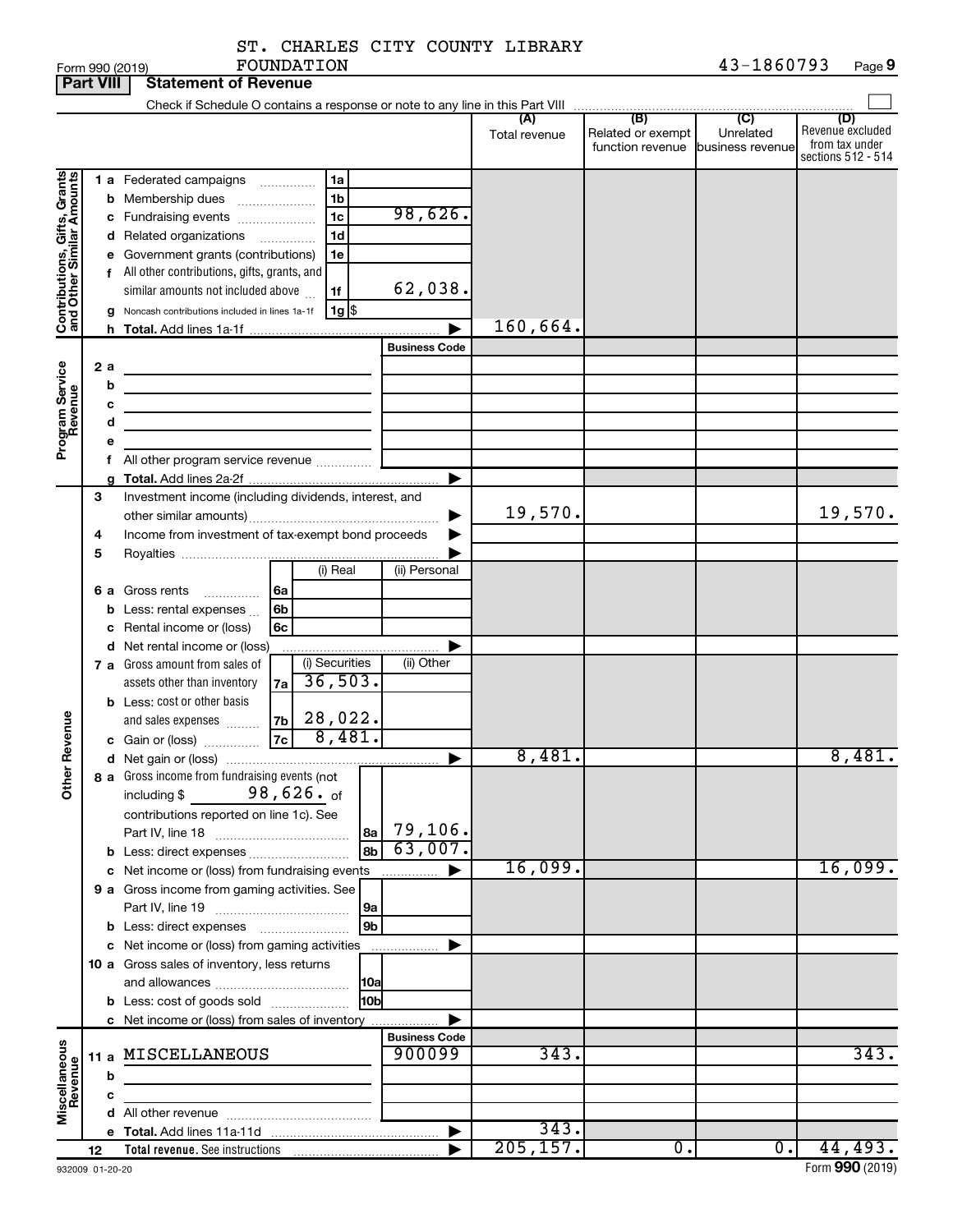## ST. CHARLES CITY COUNTY LIBRARY FOUNDATION 43-1860793

|  | Section 501(c)(3) and 501(c)(4) organizations must complete all columns. All other organizations must complete column (A). |  |  |
|--|----------------------------------------------------------------------------------------------------------------------------|--|--|

**Part IX Statement of Functional Expenses**

| Check if Schedule O contains a response or note to any line in this Part IX |                                                                                                                                                                                                            |                       |                                    |                                           |                                |  |  |  |  |  |  |  |
|-----------------------------------------------------------------------------|------------------------------------------------------------------------------------------------------------------------------------------------------------------------------------------------------------|-----------------------|------------------------------------|-------------------------------------------|--------------------------------|--|--|--|--|--|--|--|
|                                                                             | Do not include amounts reported on lines 6b,<br>7b, 8b, 9b, and 10b of Part VIII.                                                                                                                          | (A)<br>Total expenses | (B)<br>Program service<br>expenses | (C)<br>Management and<br>general expenses | (D)<br>Fundraising<br>expenses |  |  |  |  |  |  |  |
| 1.                                                                          | Grants and other assistance to domestic organizations                                                                                                                                                      |                       |                                    |                                           |                                |  |  |  |  |  |  |  |
|                                                                             | and domestic governments. See Part IV, line 21                                                                                                                                                             | 70,582.               | 70,582.                            |                                           |                                |  |  |  |  |  |  |  |
| 2                                                                           | Grants and other assistance to domestic                                                                                                                                                                    |                       |                                    |                                           |                                |  |  |  |  |  |  |  |
|                                                                             | individuals. See Part IV, line 22<br><u> 1986 - Johann Stoff, Amerikaansk politiker (</u>                                                                                                                  |                       |                                    |                                           |                                |  |  |  |  |  |  |  |
| 3                                                                           | Grants and other assistance to foreign                                                                                                                                                                     |                       |                                    |                                           |                                |  |  |  |  |  |  |  |
|                                                                             | organizations, foreign governments, and foreign                                                                                                                                                            |                       |                                    |                                           |                                |  |  |  |  |  |  |  |
|                                                                             | individuals. See Part IV, lines 15 and 16                                                                                                                                                                  |                       |                                    |                                           |                                |  |  |  |  |  |  |  |
| 4                                                                           | Benefits paid to or for members                                                                                                                                                                            |                       |                                    |                                           |                                |  |  |  |  |  |  |  |
| 5                                                                           | Compensation of current officers, directors,                                                                                                                                                               |                       |                                    |                                           |                                |  |  |  |  |  |  |  |
|                                                                             | trustees, and key employees                                                                                                                                                                                |                       |                                    |                                           |                                |  |  |  |  |  |  |  |
| 6                                                                           | Compensation not included above to disqualified                                                                                                                                                            |                       |                                    |                                           |                                |  |  |  |  |  |  |  |
|                                                                             | persons (as defined under section 4958(f)(1)) and                                                                                                                                                          |                       |                                    |                                           |                                |  |  |  |  |  |  |  |
|                                                                             | persons described in section 4958(c)(3)(B)                                                                                                                                                                 |                       |                                    |                                           |                                |  |  |  |  |  |  |  |
| 7                                                                           |                                                                                                                                                                                                            |                       |                                    |                                           |                                |  |  |  |  |  |  |  |
| 8                                                                           | Pension plan accruals and contributions (include                                                                                                                                                           |                       |                                    |                                           |                                |  |  |  |  |  |  |  |
|                                                                             | section 401(k) and 403(b) employer contributions)                                                                                                                                                          |                       |                                    |                                           |                                |  |  |  |  |  |  |  |
| 9                                                                           |                                                                                                                                                                                                            |                       |                                    |                                           |                                |  |  |  |  |  |  |  |
| 10                                                                          |                                                                                                                                                                                                            |                       |                                    |                                           |                                |  |  |  |  |  |  |  |
| 11                                                                          | Fees for services (nonemployees):                                                                                                                                                                          |                       |                                    |                                           |                                |  |  |  |  |  |  |  |
| а                                                                           |                                                                                                                                                                                                            |                       |                                    |                                           |                                |  |  |  |  |  |  |  |
| b                                                                           |                                                                                                                                                                                                            |                       |                                    |                                           |                                |  |  |  |  |  |  |  |
| с                                                                           |                                                                                                                                                                                                            | 5,850.                |                                    | 5,850.                                    |                                |  |  |  |  |  |  |  |
| d                                                                           |                                                                                                                                                                                                            |                       |                                    |                                           |                                |  |  |  |  |  |  |  |
| е                                                                           | Professional fundraising services. See Part IV, line 17                                                                                                                                                    |                       |                                    |                                           |                                |  |  |  |  |  |  |  |
| f                                                                           | Investment management fees                                                                                                                                                                                 | 5,805.                |                                    | 5,805.                                    |                                |  |  |  |  |  |  |  |
| g                                                                           | Other. (If line 11g amount exceeds 10% of line 25,                                                                                                                                                         |                       |                                    |                                           |                                |  |  |  |  |  |  |  |
|                                                                             | column (A) amount, list line 11g expenses on Sch O.)                                                                                                                                                       | 6,901.                |                                    | 6,901.                                    |                                |  |  |  |  |  |  |  |
| 12                                                                          |                                                                                                                                                                                                            | 4,432.                | 911.                               | 3,521.                                    |                                |  |  |  |  |  |  |  |
| 13                                                                          |                                                                                                                                                                                                            | 4,560.                | 3,205.                             | 1,355.                                    |                                |  |  |  |  |  |  |  |
| 14                                                                          |                                                                                                                                                                                                            |                       |                                    |                                           |                                |  |  |  |  |  |  |  |
| 15                                                                          |                                                                                                                                                                                                            |                       |                                    |                                           |                                |  |  |  |  |  |  |  |
| 16                                                                          |                                                                                                                                                                                                            |                       |                                    |                                           |                                |  |  |  |  |  |  |  |
| 17                                                                          | Travel                                                                                                                                                                                                     |                       |                                    |                                           |                                |  |  |  |  |  |  |  |
| 18                                                                          | Payments of travel or entertainment expenses                                                                                                                                                               |                       |                                    |                                           |                                |  |  |  |  |  |  |  |
|                                                                             | for any federal, state, or local public officials                                                                                                                                                          |                       |                                    |                                           |                                |  |  |  |  |  |  |  |
| 19                                                                          | Conferences, conventions, and meetings                                                                                                                                                                     |                       |                                    |                                           |                                |  |  |  |  |  |  |  |
| 20                                                                          | Interest                                                                                                                                                                                                   |                       |                                    |                                           |                                |  |  |  |  |  |  |  |
| 21                                                                          |                                                                                                                                                                                                            |                       |                                    |                                           |                                |  |  |  |  |  |  |  |
| 22                                                                          | Depreciation, depletion, and amortization                                                                                                                                                                  |                       |                                    |                                           |                                |  |  |  |  |  |  |  |
| 23                                                                          | Insurance                                                                                                                                                                                                  | 1,536.                |                                    | 1,536.                                    |                                |  |  |  |  |  |  |  |
| 24                                                                          | Other expenses. Itemize expenses not covered<br>above (List miscellaneous expenses on line 24e. If<br>line 24e amount exceeds 10% of line 25, column (A)<br>amount, list line 24e expenses on Schedule O.) |                       |                                    |                                           |                                |  |  |  |  |  |  |  |
| a                                                                           | EARLY LITERACY OUTREACH                                                                                                                                                                                    | 56,791.               | 56,791.                            |                                           |                                |  |  |  |  |  |  |  |
|                                                                             | SUPPLIES AND EQUIPMENT                                                                                                                                                                                     | 19,594.               | 19,270.                            | 324.                                      |                                |  |  |  |  |  |  |  |
|                                                                             | <b>ANNUAL CAMPAIGN/OTHER F</b>                                                                                                                                                                             | 11,560.               |                                    |                                           | 11,560.                        |  |  |  |  |  |  |  |
|                                                                             | <b>BUSINESS FEES</b>                                                                                                                                                                                       | 8,479.                |                                    | 8,479.                                    |                                |  |  |  |  |  |  |  |
| е                                                                           | All other expenses                                                                                                                                                                                         | 13,443.               | 13,443.                            |                                           |                                |  |  |  |  |  |  |  |
| 25                                                                          | Total functional expenses. Add lines 1 through 24e                                                                                                                                                         | 209,533.              | 164, 202.                          | 33,771.                                   | 11,560.                        |  |  |  |  |  |  |  |
| 26                                                                          | <b>Joint costs.</b> Complete this line only if the organization                                                                                                                                            |                       |                                    |                                           |                                |  |  |  |  |  |  |  |
|                                                                             | reported in column (B) joint costs from a combined                                                                                                                                                         |                       |                                    |                                           |                                |  |  |  |  |  |  |  |
|                                                                             | educational campaign and fundraising solicitation.                                                                                                                                                         |                       |                                    |                                           |                                |  |  |  |  |  |  |  |
|                                                                             | Check here $\blacktriangleright$<br>if following SOP 98-2 (ASC 958-720)                                                                                                                                    |                       |                                    |                                           |                                |  |  |  |  |  |  |  |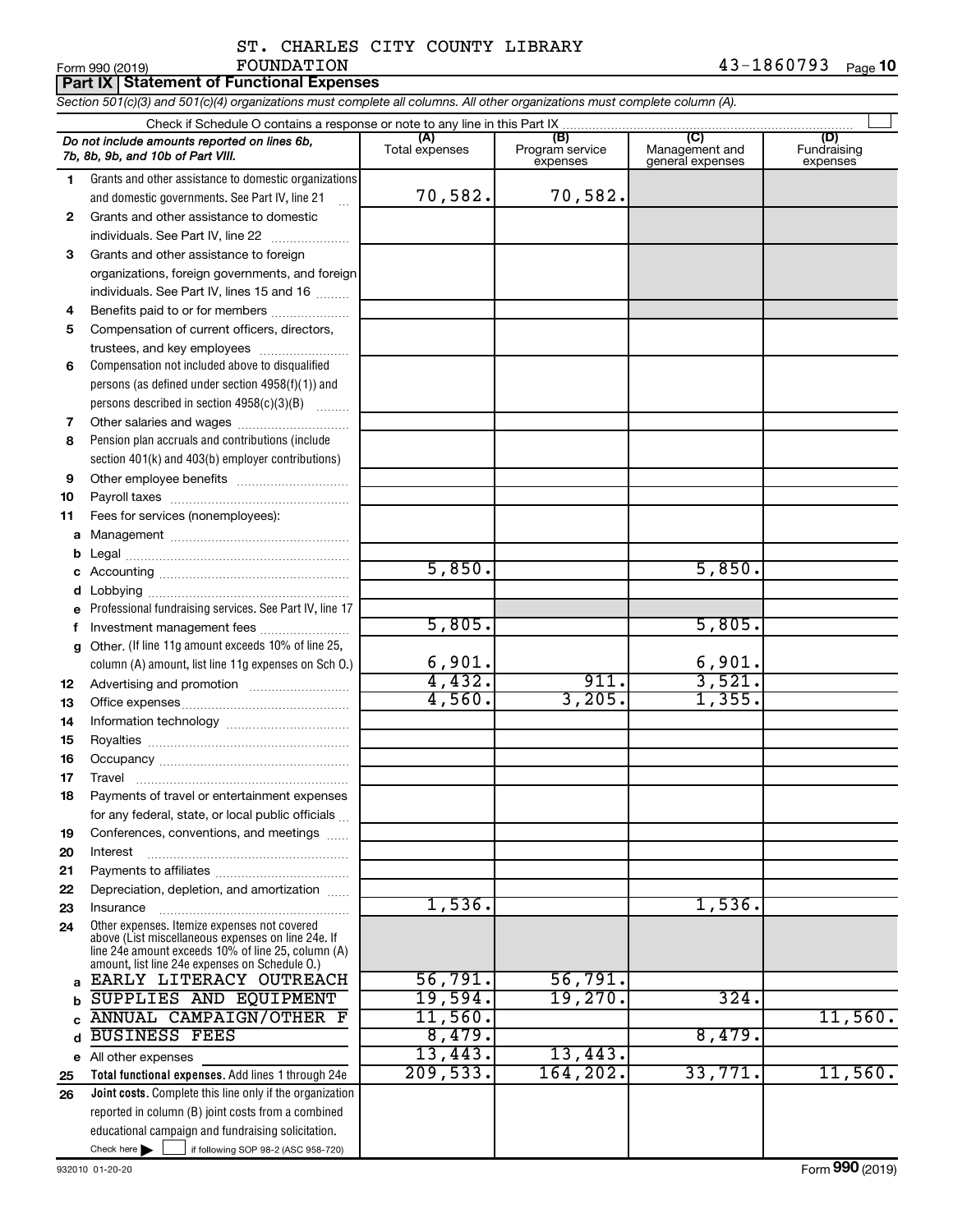# ST. CHARLES CITY COUNTY LIBRARY

|                             |    | <b>Part X   Balance Sheet</b>                                                                                                                        |                          |                 |                    |
|-----------------------------|----|------------------------------------------------------------------------------------------------------------------------------------------------------|--------------------------|-----------------|--------------------|
|                             |    |                                                                                                                                                      |                          |                 |                    |
|                             |    |                                                                                                                                                      | (A)<br>Beginning of year |                 | (B)<br>End of year |
|                             | 1  |                                                                                                                                                      | 107,900.                 | 1               | 66,596.            |
|                             | 2  |                                                                                                                                                      |                          | $\mathbf{2}$    |                    |
|                             | 3  |                                                                                                                                                      | 547.                     | $\mathbf{3}$    | 9,978.             |
|                             | 4  |                                                                                                                                                      |                          | 4               |                    |
|                             | 5  | Loans and other receivables from any current or former officer, director,                                                                            |                          |                 |                    |
|                             |    | trustee, key employee, creator or founder, substantial contributor, or 35%                                                                           |                          |                 |                    |
|                             |    | controlled entity or family member of any of these persons                                                                                           |                          | 5               |                    |
|                             | 6  | Loans and other receivables from other disqualified persons (as defined                                                                              |                          |                 |                    |
|                             |    | under section $4958(f)(1)$ , and persons described in section $4958(c)(3)(B)$                                                                        | $\sim$                   | 6               |                    |
|                             | 7  |                                                                                                                                                      |                          | $\overline{7}$  |                    |
| Assets                      | 8  |                                                                                                                                                      |                          | 8               |                    |
|                             | 9  | Prepaid expenses and deferred charges                                                                                                                | 13,335.                  | 9               | 9,494.             |
|                             |    | <b>10a</b> Land, buildings, and equipment: cost or other                                                                                             |                          |                 |                    |
|                             |    | basis. Complete Part VI of Schedule D    10a                                                                                                         |                          |                 |                    |
|                             | b  | 10b<br>Less: accumulated depreciation                                                                                                                |                          | 10 <sub>c</sub> |                    |
|                             | 11 |                                                                                                                                                      | 770,895.                 | 11              | 778, 111.          |
|                             | 12 |                                                                                                                                                      |                          | 12              |                    |
|                             | 13 |                                                                                                                                                      |                          | 13              |                    |
|                             | 14 |                                                                                                                                                      |                          | 14              |                    |
|                             | 15 |                                                                                                                                                      |                          | 15              |                    |
|                             | 16 | <b>Total assets.</b> Add lines 1 through 15 (must equal line 33) <i></i>                                                                             | 892,677.                 | 16              | 864, 179.          |
|                             | 17 |                                                                                                                                                      | 7,295.                   | 17              | 3,486.             |
|                             | 18 |                                                                                                                                                      |                          | 18              |                    |
|                             | 19 |                                                                                                                                                      | 18, 200.                 | 19              | 11,250.            |
|                             | 20 |                                                                                                                                                      |                          | 20              |                    |
|                             | 21 | Escrow or custodial account liability. Complete Part IV of Schedule D                                                                                |                          | 21              |                    |
|                             | 22 | Loans and other payables to any current or former officer, director,                                                                                 |                          |                 |                    |
|                             |    | trustee, key employee, creator or founder, substantial contributor, or 35%                                                                           |                          |                 |                    |
| Liabilities                 |    | controlled entity or family member of any of these persons                                                                                           |                          | 22              |                    |
|                             | 23 | Secured mortgages and notes payable to unrelated third parties                                                                                       |                          | 23              |                    |
|                             | 24 | Unsecured notes and loans payable to unrelated third parties                                                                                         |                          | 24              |                    |
|                             | 25 | Other liabilities (including federal income tax, payables to related third                                                                           |                          |                 |                    |
|                             |    | parties, and other liabilities not included on lines 17-24). Complete Part X                                                                         |                          |                 |                    |
|                             |    | of Schedule D                                                                                                                                        | 25,495.                  | 25              | 14,736.            |
|                             | 26 | Total liabilities. Add lines 17 through 25<br>Organizations that follow FASB ASC 958, check here $\blacktriangleright \lfloor \underline{X} \rfloor$ |                          | 26              |                    |
|                             |    | and complete lines 27, 28, 32, and 33.                                                                                                               |                          |                 |                    |
|                             | 27 |                                                                                                                                                      | 860,730.                 | 27              | 834,799.           |
|                             | 28 |                                                                                                                                                      | 6,452.                   | 28              | 14,644.            |
|                             |    | Organizations that do not follow FASB ASC 958, check here $\blacktriangleright$                                                                      |                          |                 |                    |
|                             |    | and complete lines 29 through 33.                                                                                                                    |                          |                 |                    |
|                             | 29 |                                                                                                                                                      |                          | 29              |                    |
|                             | 30 | Paid-in or capital surplus, or land, building, or equipment fund                                                                                     |                          | 30              |                    |
|                             | 31 | Retained earnings, endowment, accumulated income, or other funds                                                                                     |                          | 31              |                    |
| Net Assets or Fund Balances | 32 |                                                                                                                                                      | 867,182.                 | 32              | 849,443.           |
|                             | 33 |                                                                                                                                                      | 892,677.                 | 33              | 864, 179.          |
|                             |    |                                                                                                                                                      |                          |                 |                    |

Form (2019) **990**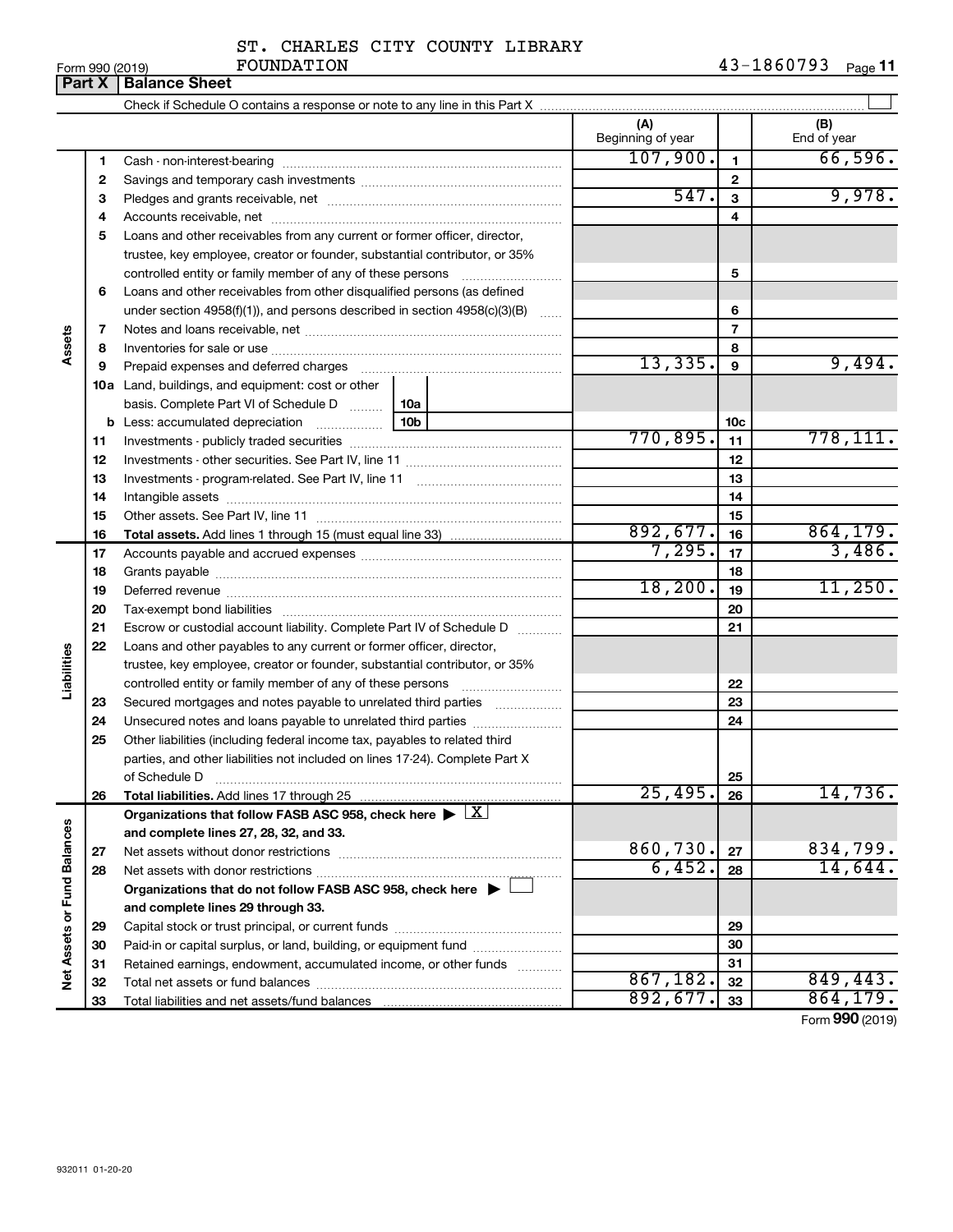| ST. CHARLES CITY COUNTY LIBRARY |  |  |  |  |  |
|---------------------------------|--|--|--|--|--|
|---------------------------------|--|--|--|--|--|

|    | FOUNDATION<br>Form 990 (2019)                                                                                                                                                                                                  | 43-1860793              |                |            | Page 12                 |
|----|--------------------------------------------------------------------------------------------------------------------------------------------------------------------------------------------------------------------------------|-------------------------|----------------|------------|-------------------------|
|    | Part XI<br><b>Reconciliation of Net Assets</b>                                                                                                                                                                                 |                         |                |            |                         |
|    |                                                                                                                                                                                                                                |                         |                |            |                         |
|    |                                                                                                                                                                                                                                |                         |                |            |                         |
| 1  |                                                                                                                                                                                                                                | $\mathbf 1$             |                |            | 205, 157.               |
| 2  |                                                                                                                                                                                                                                | $\overline{2}$          |                |            | 209,533.                |
| 3  |                                                                                                                                                                                                                                | 3                       |                |            | $-4,376.$               |
| 4  |                                                                                                                                                                                                                                | $\overline{\mathbf{4}}$ |                |            | 867,182.                |
| 5  | Net unrealized gains (losses) on investments [11] matter contracts and the state of the state of the state of the state of the state of the state of the state of the state of the state of the state of the state of the stat | 5                       |                |            | $-13, 363.$             |
| 6  |                                                                                                                                                                                                                                | 6                       |                |            |                         |
| 7  | Investment expenses www.communication.com/www.communication.com/www.communication.com/www.com                                                                                                                                  | $\overline{7}$          |                |            |                         |
| 8  | Prior period adjustments www.communication.communication.communication.com/                                                                                                                                                    | 8                       |                |            |                         |
| 9  | Other changes in net assets or fund balances (explain on Schedule O) [11] [2000] [2000] [2000] [2000] [2000] [                                                                                                                 | 9                       |                |            | $\overline{0}$ .        |
| 10 | Net assets or fund balances at end of year. Combine lines 3 through 9 (must equal Part X, line 32,                                                                                                                             |                         |                |            |                         |
|    |                                                                                                                                                                                                                                | 10                      |                |            | 849,443.                |
|    | Part XII Financial Statements and Reporting                                                                                                                                                                                    |                         |                |            |                         |
|    |                                                                                                                                                                                                                                |                         |                |            | $\overline{\mathbf{x}}$ |
|    |                                                                                                                                                                                                                                |                         |                | <b>Yes</b> | <b>No</b>               |
| 1  | Accounting method used to prepare the Form 990: $\Box$ Cash $\Box X$ Accrual<br>$\Box$ Other                                                                                                                                   |                         |                |            |                         |
|    | If the organization changed its method of accounting from a prior year or checked "Other," explain in Schedule O.                                                                                                              |                         |                |            |                         |
|    |                                                                                                                                                                                                                                |                         | 2a             |            | x                       |
|    | If "Yes," check a box below to indicate whether the financial statements for the year were compiled or reviewed on a                                                                                                           |                         |                |            |                         |
|    | separate basis, consolidated basis, or both:                                                                                                                                                                                   |                         |                |            |                         |
|    | Both consolidated and separate basis<br>Separate basis<br><b>Consolidated basis</b>                                                                                                                                            |                         |                |            |                         |
|    |                                                                                                                                                                                                                                |                         | 2 <sub>b</sub> | х          |                         |
|    | If "Yes," check a box below to indicate whether the financial statements for the year were audited on a separate basis,                                                                                                        |                         |                |            |                         |
|    | consolidated basis, or both:                                                                                                                                                                                                   |                         |                |            |                         |
|    | $ \mathbf{X} $ Separate basis<br><b>Consolidated basis</b><br>Both consolidated and separate basis                                                                                                                             |                         |                |            |                         |
|    | c If "Yes" to line 2a or 2b, does the organization have a committee that assumes responsibility for oversight of the audit,                                                                                                    |                         |                |            |                         |
|    |                                                                                                                                                                                                                                |                         | 2 <sub>c</sub> | X          |                         |
|    | If the organization changed either its oversight process or selection process during the tax year, explain on Schedule O.                                                                                                      |                         |                |            |                         |
|    | 3a As a result of a federal award, was the organization required to undergo an audit or audits as set forth in the Single Audit                                                                                                |                         |                |            |                         |
|    |                                                                                                                                                                                                                                |                         | За             |            | x                       |
|    | b If "Yes," did the organization undergo the required audit or audits? If the organization did not undergo the required audit                                                                                                  |                         |                |            |                         |
|    |                                                                                                                                                                                                                                |                         | 3b             |            |                         |

Form (2019) **990**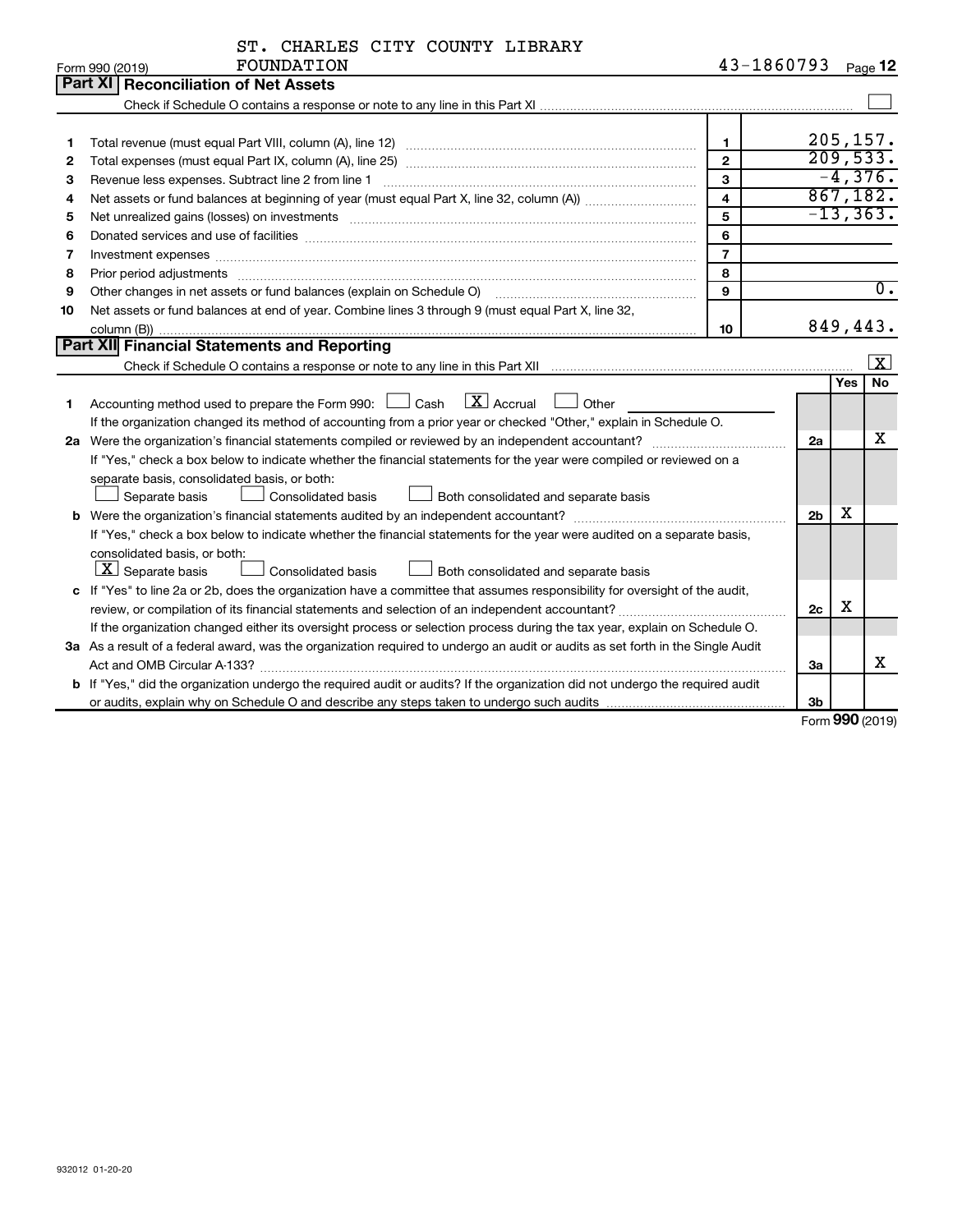| <b>SCHEDULE A</b> |                      |                                                                                                           |  |  |            |                                 |                                                 |                                                                                                                                                                                                                                  |  |     |                                                                |                            | OMB No. 1545-0047                                                                                                                             |
|-------------------|----------------------|-----------------------------------------------------------------------------------------------------------|--|--|------------|---------------------------------|-------------------------------------------------|----------------------------------------------------------------------------------------------------------------------------------------------------------------------------------------------------------------------------------|--|-----|----------------------------------------------------------------|----------------------------|-----------------------------------------------------------------------------------------------------------------------------------------------|
|                   | (Form 990 or 990-EZ) |                                                                                                           |  |  |            |                                 | <b>Public Charity Status and Public Support</b> |                                                                                                                                                                                                                                  |  |     |                                                                |                            |                                                                                                                                               |
|                   |                      |                                                                                                           |  |  |            |                                 |                                                 | Complete if the organization is a section 501(c)(3) organization or a section<br>4947(a)(1) nonexempt charitable trust.                                                                                                          |  |     |                                                                |                            |                                                                                                                                               |
|                   |                      | Department of the Treasury                                                                                |  |  |            |                                 |                                                 | Attach to Form 990 or Form 990-EZ.                                                                                                                                                                                               |  |     |                                                                |                            | <b>Open to Public</b>                                                                                                                         |
|                   |                      | Internal Revenue Service                                                                                  |  |  |            |                                 |                                                 | Go to www.irs.gov/Form990 for instructions and the latest information.                                                                                                                                                           |  |     |                                                                |                            | Inspection                                                                                                                                    |
|                   |                      | Name of the organization                                                                                  |  |  |            | ST. CHARLES CITY COUNTY LIBRARY |                                                 |                                                                                                                                                                                                                                  |  |     |                                                                |                            | <b>Employer identification number</b>                                                                                                         |
|                   |                      |                                                                                                           |  |  | FOUNDATION |                                 |                                                 |                                                                                                                                                                                                                                  |  |     |                                                                |                            | 43-1860793                                                                                                                                    |
|                   | Part I               |                                                                                                           |  |  |            |                                 |                                                 | Reason for Public Charity Status (All organizations must complete this part.) See instructions.                                                                                                                                  |  |     |                                                                |                            |                                                                                                                                               |
|                   |                      | The organization is not a private foundation because it is: (For lines 1 through 12, check only one box.) |  |  |            |                                 |                                                 |                                                                                                                                                                                                                                  |  |     |                                                                |                            |                                                                                                                                               |
| 1                 |                      |                                                                                                           |  |  |            |                                 |                                                 | A church, convention of churches, or association of churches described in section 170(b)(1)(A)(i).                                                                                                                               |  |     |                                                                |                            |                                                                                                                                               |
| 2                 |                      |                                                                                                           |  |  |            |                                 |                                                 | A school described in section 170(b)(1)(A)(ii). (Attach Schedule E (Form 990 or 990-EZ).)                                                                                                                                        |  |     |                                                                |                            |                                                                                                                                               |
| 3                 |                      |                                                                                                           |  |  |            |                                 |                                                 | A hospital or a cooperative hospital service organization described in section 170(b)(1)(A)(iii).                                                                                                                                |  |     |                                                                |                            |                                                                                                                                               |
| 4                 |                      |                                                                                                           |  |  |            |                                 |                                                 |                                                                                                                                                                                                                                  |  |     |                                                                |                            | A medical research organization operated in conjunction with a hospital described in section 170(b)(1)(A)(iii). Enter the hospital's name,    |
|                   |                      | city, and state:                                                                                          |  |  |            |                                 |                                                 |                                                                                                                                                                                                                                  |  |     |                                                                |                            |                                                                                                                                               |
| 5                 |                      |                                                                                                           |  |  |            |                                 |                                                 | An organization operated for the benefit of a college or university owned or operated by a governmental unit described in                                                                                                        |  |     |                                                                |                            |                                                                                                                                               |
|                   |                      | section 170(b)(1)(A)(iv). (Complete Part II.)                                                             |  |  |            |                                 |                                                 |                                                                                                                                                                                                                                  |  |     |                                                                |                            |                                                                                                                                               |
| 6                 |                      | A federal, state, or local government or governmental unit described in section 170(b)(1)(A)(v).          |  |  |            |                                 |                                                 |                                                                                                                                                                                                                                  |  |     |                                                                |                            |                                                                                                                                               |
| 7                 | $\mathbf{X}$         |                                                                                                           |  |  |            |                                 |                                                 |                                                                                                                                                                                                                                  |  |     |                                                                |                            | An organization that normally receives a substantial part of its support from a governmental unit or from the general public described in     |
|                   |                      | section 170(b)(1)(A)(vi). (Complete Part II.)                                                             |  |  |            |                                 |                                                 |                                                                                                                                                                                                                                  |  |     |                                                                |                            |                                                                                                                                               |
| 8                 |                      |                                                                                                           |  |  |            |                                 |                                                 | A community trust described in section 170(b)(1)(A)(vi). (Complete Part II.)                                                                                                                                                     |  |     |                                                                |                            |                                                                                                                                               |
| 9                 |                      |                                                                                                           |  |  |            |                                 |                                                 | An agricultural research organization described in section 170(b)(1)(A)(ix) operated in conjunction with a land-grant college                                                                                                    |  |     |                                                                |                            |                                                                                                                                               |
|                   |                      |                                                                                                           |  |  |            |                                 |                                                 | or university or a non-land-grant college of agriculture (see instructions). Enter the name, city, and state of the college or                                                                                                   |  |     |                                                                |                            |                                                                                                                                               |
| 10                |                      | university:                                                                                               |  |  |            |                                 |                                                 |                                                                                                                                                                                                                                  |  |     |                                                                |                            | An organization that normally receives: (1) more than 33 1/3% of its support from contributions, membership fees, and gross receipts from     |
|                   |                      |                                                                                                           |  |  |            |                                 |                                                 |                                                                                                                                                                                                                                  |  |     |                                                                |                            | activities related to its exempt functions - subject to certain exceptions, and (2) no more than 33 1/3% of its support from gross investment |
|                   |                      |                                                                                                           |  |  |            |                                 |                                                 |                                                                                                                                                                                                                                  |  |     |                                                                |                            | income and unrelated business taxable income (less section 511 tax) from businesses acquired by the organization after June 30, 1975.         |
|                   |                      | See section 509(a)(2). (Complete Part III.)                                                               |  |  |            |                                 |                                                 |                                                                                                                                                                                                                                  |  |     |                                                                |                            |                                                                                                                                               |
| 11                |                      |                                                                                                           |  |  |            |                                 |                                                 | An organization organized and operated exclusively to test for public safety. See section 509(a)(4).                                                                                                                             |  |     |                                                                |                            |                                                                                                                                               |
| 12                |                      |                                                                                                           |  |  |            |                                 |                                                 |                                                                                                                                                                                                                                  |  |     |                                                                |                            | An organization organized and operated exclusively for the benefit of, to perform the functions of, or to carry out the purposes of one or    |
|                   |                      |                                                                                                           |  |  |            |                                 |                                                 |                                                                                                                                                                                                                                  |  |     |                                                                |                            | more publicly supported organizations described in section 509(a)(1) or section 509(a)(2). See section 509(a)(3). Check the box in            |
|                   |                      |                                                                                                           |  |  |            |                                 |                                                 | lines 12a through 12d that describes the type of supporting organization and complete lines 12e, 12f, and 12g.                                                                                                                   |  |     |                                                                |                            |                                                                                                                                               |
| a                 |                      |                                                                                                           |  |  |            |                                 |                                                 | Type I. A supporting organization operated, supervised, or controlled by its supported organization(s), typically by giving                                                                                                      |  |     |                                                                |                            |                                                                                                                                               |
|                   |                      |                                                                                                           |  |  |            |                                 |                                                 | the supported organization(s) the power to regularly appoint or elect a majority of the directors or trustees of the supporting                                                                                                  |  |     |                                                                |                            |                                                                                                                                               |
|                   |                      |                                                                                                           |  |  |            |                                 |                                                 | organization. You must complete Part IV, Sections A and B.                                                                                                                                                                       |  |     |                                                                |                            |                                                                                                                                               |
| b                 |                      |                                                                                                           |  |  |            |                                 |                                                 | Type II. A supporting organization supervised or controlled in connection with its supported organization(s), by having                                                                                                          |  |     |                                                                |                            |                                                                                                                                               |
|                   |                      |                                                                                                           |  |  |            |                                 |                                                 | control or management of the supporting organization vested in the same persons that control or manage the supported                                                                                                             |  |     |                                                                |                            |                                                                                                                                               |
|                   |                      |                                                                                                           |  |  |            |                                 |                                                 | organization(s). You must complete Part IV, Sections A and C.                                                                                                                                                                    |  |     |                                                                |                            |                                                                                                                                               |
| с                 |                      |                                                                                                           |  |  |            |                                 |                                                 | Type III functionally integrated. A supporting organization operated in connection with, and functionally integrated with,<br>its supported organization(s) (see instructions). You must complete Part IV, Sections A, D, and E. |  |     |                                                                |                            |                                                                                                                                               |
| d                 |                      |                                                                                                           |  |  |            |                                 |                                                 | Type III non-functionally integrated. A supporting organization operated in connection with its supported organization(s)                                                                                                        |  |     |                                                                |                            |                                                                                                                                               |
|                   |                      |                                                                                                           |  |  |            |                                 |                                                 | that is not functionally integrated. The organization generally must satisfy a distribution requirement and an attentiveness                                                                                                     |  |     |                                                                |                            |                                                                                                                                               |
|                   |                      |                                                                                                           |  |  |            |                                 |                                                 | requirement (see instructions). You must complete Part IV, Sections A and D, and Part V.                                                                                                                                         |  |     |                                                                |                            |                                                                                                                                               |
| e                 |                      |                                                                                                           |  |  |            |                                 |                                                 | Check this box if the organization received a written determination from the IRS that it is a Type I, Type II, Type III                                                                                                          |  |     |                                                                |                            |                                                                                                                                               |
|                   |                      |                                                                                                           |  |  |            |                                 |                                                 | functionally integrated, or Type III non-functionally integrated supporting organization.                                                                                                                                        |  |     |                                                                |                            |                                                                                                                                               |
|                   |                      |                                                                                                           |  |  |            |                                 |                                                 |                                                                                                                                                                                                                                  |  |     |                                                                |                            |                                                                                                                                               |
|                   |                      | g Provide the following information about the supported organization(s).                                  |  |  |            |                                 |                                                 |                                                                                                                                                                                                                                  |  |     |                                                                |                            |                                                                                                                                               |
|                   |                      | (i) Name of supported                                                                                     |  |  |            | (ii) EIN                        |                                                 | (iii) Type of organization<br>(described on lines 1-10                                                                                                                                                                           |  |     | (iv) Is the organization listed<br>in your governing document? | (v) Amount of monetary     | (vi) Amount of other                                                                                                                          |
|                   |                      | organization                                                                                              |  |  |            |                                 |                                                 | above (see instructions))                                                                                                                                                                                                        |  | Yes | No                                                             | support (see instructions) | support (see instructions)                                                                                                                    |
|                   |                      |                                                                                                           |  |  |            |                                 |                                                 |                                                                                                                                                                                                                                  |  |     |                                                                |                            |                                                                                                                                               |
|                   |                      |                                                                                                           |  |  |            |                                 |                                                 |                                                                                                                                                                                                                                  |  |     |                                                                |                            |                                                                                                                                               |
|                   |                      |                                                                                                           |  |  |            |                                 |                                                 |                                                                                                                                                                                                                                  |  |     |                                                                |                            |                                                                                                                                               |
|                   |                      |                                                                                                           |  |  |            |                                 |                                                 |                                                                                                                                                                                                                                  |  |     |                                                                |                            |                                                                                                                                               |
|                   |                      |                                                                                                           |  |  |            |                                 |                                                 |                                                                                                                                                                                                                                  |  |     |                                                                |                            |                                                                                                                                               |
|                   |                      |                                                                                                           |  |  |            |                                 |                                                 |                                                                                                                                                                                                                                  |  |     |                                                                |                            |                                                                                                                                               |
|                   |                      |                                                                                                           |  |  |            |                                 |                                                 |                                                                                                                                                                                                                                  |  |     |                                                                |                            |                                                                                                                                               |
|                   |                      |                                                                                                           |  |  |            |                                 |                                                 |                                                                                                                                                                                                                                  |  |     |                                                                |                            |                                                                                                                                               |
|                   |                      |                                                                                                           |  |  |            |                                 |                                                 |                                                                                                                                                                                                                                  |  |     |                                                                |                            |                                                                                                                                               |
| Total             |                      |                                                                                                           |  |  |            |                                 |                                                 |                                                                                                                                                                                                                                  |  |     |                                                                |                            |                                                                                                                                               |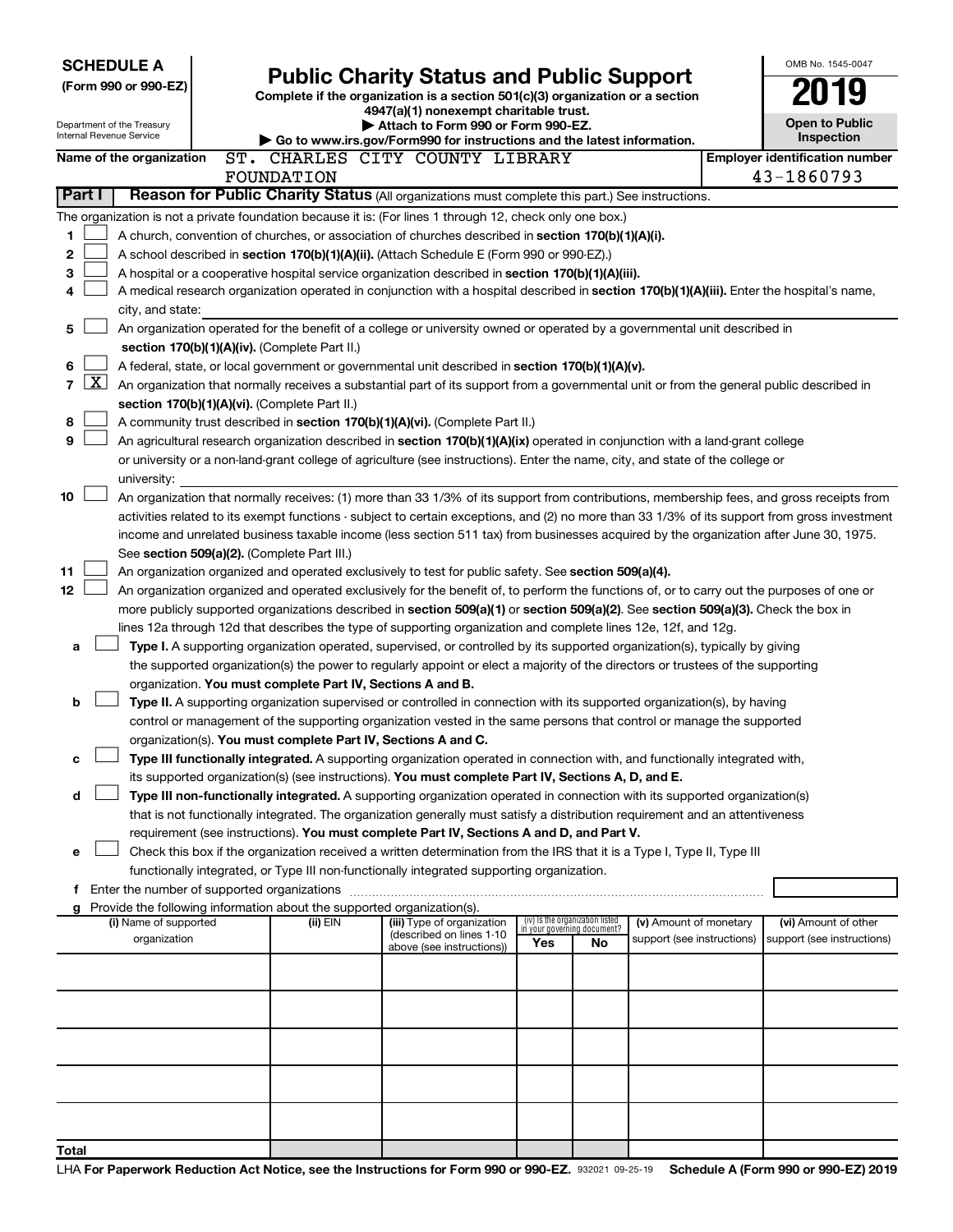# Schedule A (Form 990 or 990-EZ) 2019 Page FOUNDATION 43-1860793

43-1860793 Page 2

(Complete only if you checked the box on line 5, 7, or 8 of Part I or if the organization failed to qualify under Part III. If the organization fails to qualify under the tests listed below, please complete Part III.) **Part II Support Schedule for Organizations Described in Sections 170(b)(1)(A)(iv) and 170(b)(1)(A)(vi)**

| <b>Section A. Public Support</b>                                                                                                                                                                                              |                       |                     |                         |                        |                      |                                    |
|-------------------------------------------------------------------------------------------------------------------------------------------------------------------------------------------------------------------------------|-----------------------|---------------------|-------------------------|------------------------|----------------------|------------------------------------|
| Calendar year (or fiscal year beginning in)                                                                                                                                                                                   | (a) 2015              | (b) 2016            | $(c)$ 2017              | $(d)$ 2018             | (e) 2019             | (f) Total                          |
| 1 Gifts, grants, contributions, and                                                                                                                                                                                           |                       |                     |                         |                        |                      |                                    |
| membership fees received. (Do not                                                                                                                                                                                             |                       |                     |                         |                        |                      |                                    |
| include any "unusual grants.")                                                                                                                                                                                                | 220, 130.             | 72,821.             | 122,054.                | 93,921.                | 160,664.             | 669,590.                           |
| 2 Tax revenues levied for the organ-                                                                                                                                                                                          |                       |                     |                         |                        |                      |                                    |
| ization's benefit and either paid to                                                                                                                                                                                          |                       |                     |                         |                        |                      |                                    |
| or expended on its behalf                                                                                                                                                                                                     |                       |                     |                         |                        |                      |                                    |
| 3 The value of services or facilities                                                                                                                                                                                         |                       |                     |                         |                        |                      |                                    |
| furnished by a governmental unit to                                                                                                                                                                                           |                       |                     |                         |                        |                      |                                    |
| the organization without charge                                                                                                                                                                                               |                       |                     |                         | $212, 309$ . 218, 230. | 229,805.             | 660,344.                           |
| 4 Total. Add lines 1 through 3                                                                                                                                                                                                | 220, 130.             | 72,821.             | 334, 363.               | 312, 151.              | 390, 469.            | 1329934.                           |
| 5 The portion of total contributions                                                                                                                                                                                          |                       |                     |                         |                        |                      |                                    |
| by each person (other than a                                                                                                                                                                                                  |                       |                     |                         |                        |                      |                                    |
| governmental unit or publicly                                                                                                                                                                                                 |                       |                     |                         |                        |                      |                                    |
| supported organization) included                                                                                                                                                                                              |                       |                     |                         |                        |                      |                                    |
| on line 1 that exceeds 2% of the                                                                                                                                                                                              |                       |                     |                         |                        |                      |                                    |
| amount shown on line 11,                                                                                                                                                                                                      |                       |                     |                         |                        |                      |                                    |
| column (f)                                                                                                                                                                                                                    |                       |                     |                         |                        |                      |                                    |
|                                                                                                                                                                                                                               |                       |                     |                         |                        |                      | 1329934.                           |
| 6 Public support. Subtract line 5 from line 4.<br><b>Section B. Total Support</b>                                                                                                                                             |                       |                     |                         |                        |                      |                                    |
| Calendar year (or fiscal year beginning in)                                                                                                                                                                                   |                       |                     |                         |                        |                      |                                    |
| 7 Amounts from line 4                                                                                                                                                                                                         | (a) 2015<br>220, 130. | (b) 2016<br>72,821. | $(c)$ 2017<br>334, 363. | $(d)$ 2018<br>312,151  | (e) 2019<br>390,469. | (f) Total<br>1329934.              |
|                                                                                                                                                                                                                               |                       |                     |                         |                        |                      |                                    |
| 8 Gross income from interest,                                                                                                                                                                                                 |                       |                     |                         |                        |                      |                                    |
| dividends, payments received on                                                                                                                                                                                               |                       |                     |                         |                        |                      |                                    |
| securities loans, rents, royalties,                                                                                                                                                                                           | 18,487.               | 15,731.             | 17,950.                 | 25, 250.               | 19,570.              | 96,988.                            |
| and income from similar sources                                                                                                                                                                                               |                       |                     |                         |                        |                      |                                    |
| <b>9</b> Net income from unrelated business                                                                                                                                                                                   |                       |                     |                         |                        |                      |                                    |
| activities, whether or not the                                                                                                                                                                                                |                       |                     |                         |                        |                      |                                    |
| business is regularly carried on                                                                                                                                                                                              |                       |                     |                         |                        |                      |                                    |
| 10 Other income. Do not include gain                                                                                                                                                                                          |                       |                     |                         |                        |                      |                                    |
| or loss from the sale of capital                                                                                                                                                                                              |                       |                     |                         |                        |                      |                                    |
| assets (Explain in Part VI.)                                                                                                                                                                                                  | 802.                  | 531.                | 1,003.                  | 403.                   | 343.                 | 3,082.                             |
| 11 Total support. Add lines 7 through 10                                                                                                                                                                                      |                       |                     |                         |                        |                      | 1430004.                           |
| <b>12</b> Gross receipts from related activities, etc. (see instructions)                                                                                                                                                     |                       |                     |                         |                        | 12                   | 243,906.                           |
| 13 First five years. If the Form 990 is for the organization's first, second, third, fourth, or fifth tax year as a section 501(c)(3)                                                                                         |                       |                     |                         |                        |                      |                                    |
| organization, check this box and stop here                                                                                                                                                                                    |                       |                     |                         |                        |                      |                                    |
| <b>Section C. Computation of Public Support Percentage</b>                                                                                                                                                                    |                       |                     |                         |                        |                      |                                    |
|                                                                                                                                                                                                                               |                       |                     |                         |                        | 14                   | 93.00<br>%                         |
|                                                                                                                                                                                                                               |                       |                     |                         |                        | 15                   | 91.94<br>%                         |
| 16a 33 1/3% support test - 2019. If the organization did not check the box on line 13, and line 14 is 33 1/3% or more, check this box and                                                                                     |                       |                     |                         |                        |                      |                                    |
| stop here. The organization qualifies as a publicly supported organization manufactured content and the organization manufactured and the state of the state of the state of the state of the state of the state of the state |                       |                     |                         |                        |                      | $\blacktriangleright$ $\mathbf{X}$ |
| b 33 1/3% support test - 2018. If the organization did not check a box on line 13 or 16a, and line 15 is 33 1/3% or more, check this box                                                                                      |                       |                     |                         |                        |                      |                                    |
|                                                                                                                                                                                                                               |                       |                     |                         |                        |                      |                                    |
| 17a 10% -facts-and-circumstances test - 2019. If the organization did not check a box on line 13, 16a, or 16b, and line 14 is 10% or more,                                                                                    |                       |                     |                         |                        |                      |                                    |
| and if the organization meets the "facts-and-circumstances" test, check this box and stop here. Explain in Part VI how the organization                                                                                       |                       |                     |                         |                        |                      |                                    |
|                                                                                                                                                                                                                               |                       |                     |                         |                        |                      |                                    |
| <b>b 10%</b> -facts-and-circumstances test - 2018. If the organization did not check a box on line 13, 16a, 16b, or 17a, and line 15 is 10% or                                                                                |                       |                     |                         |                        |                      |                                    |
| more, and if the organization meets the "facts-and-circumstances" test, check this box and stop here. Explain in Part VI how the                                                                                              |                       |                     |                         |                        |                      |                                    |
| organization meets the "facts-and-circumstances" test. The organization qualifies as a publicly supported organization                                                                                                        |                       |                     |                         |                        |                      |                                    |
| 18 Private foundation. If the organization did not check a box on line 13, 16a, 16b, 17a, or 17b, check this box and see instructions                                                                                         |                       |                     |                         |                        |                      |                                    |
|                                                                                                                                                                                                                               |                       |                     |                         |                        |                      |                                    |

**Schedule A (Form 990 or 990-EZ) 2019**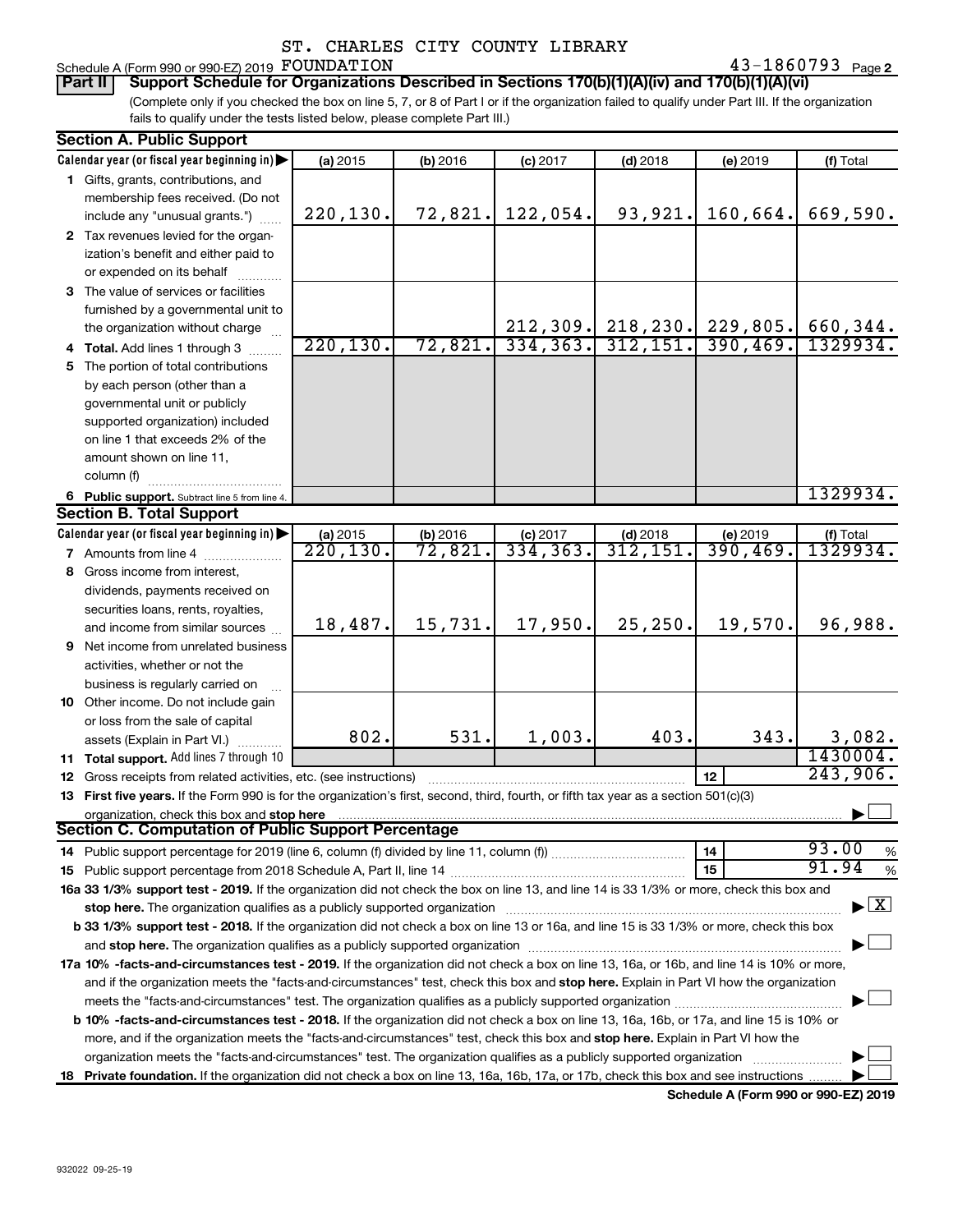# Schedule A (Form 990 or 990-EZ) 2019 FOUNDATION

#### **Part III Support Schedule for Organizations Described in Section 509(a)(2)**

(Complete only if you checked the box on line 10 of Part I or if the organization failed to qualify under Part II. If the organization fails to qualify under the tests listed below, please complete Part II.)

| <b>Section A. Public Support</b>                                                                                                                                                                                                                                                                                                     |          |          |          |            |          |           |
|--------------------------------------------------------------------------------------------------------------------------------------------------------------------------------------------------------------------------------------------------------------------------------------------------------------------------------------|----------|----------|----------|------------|----------|-----------|
| Calendar year (or fiscal year beginning in)                                                                                                                                                                                                                                                                                          | (a) 2015 | (b) 2016 | (c) 2017 | $(d)$ 2018 | (e) 2019 | (f) Total |
| 1 Gifts, grants, contributions, and                                                                                                                                                                                                                                                                                                  |          |          |          |            |          |           |
| membership fees received. (Do not                                                                                                                                                                                                                                                                                                    |          |          |          |            |          |           |
| include any "unusual grants.")                                                                                                                                                                                                                                                                                                       |          |          |          |            |          |           |
| <b>2</b> Gross receipts from admissions,                                                                                                                                                                                                                                                                                             |          |          |          |            |          |           |
| merchandise sold or services per-                                                                                                                                                                                                                                                                                                    |          |          |          |            |          |           |
| formed, or facilities furnished in<br>any activity that is related to the                                                                                                                                                                                                                                                            |          |          |          |            |          |           |
| organization's tax-exempt purpose                                                                                                                                                                                                                                                                                                    |          |          |          |            |          |           |
| 3 Gross receipts from activities that                                                                                                                                                                                                                                                                                                |          |          |          |            |          |           |
| are not an unrelated trade or bus-                                                                                                                                                                                                                                                                                                   |          |          |          |            |          |           |
| iness under section 513                                                                                                                                                                                                                                                                                                              |          |          |          |            |          |           |
| 4 Tax revenues levied for the organ-                                                                                                                                                                                                                                                                                                 |          |          |          |            |          |           |
| ization's benefit and either paid to                                                                                                                                                                                                                                                                                                 |          |          |          |            |          |           |
| or expended on its behalf<br>.                                                                                                                                                                                                                                                                                                       |          |          |          |            |          |           |
| 5 The value of services or facilities                                                                                                                                                                                                                                                                                                |          |          |          |            |          |           |
| furnished by a governmental unit to                                                                                                                                                                                                                                                                                                  |          |          |          |            |          |           |
| the organization without charge                                                                                                                                                                                                                                                                                                      |          |          |          |            |          |           |
| <b>6 Total.</b> Add lines 1 through 5                                                                                                                                                                                                                                                                                                |          |          |          |            |          |           |
| 7a Amounts included on lines 1, 2, and                                                                                                                                                                                                                                                                                               |          |          |          |            |          |           |
| 3 received from disqualified persons                                                                                                                                                                                                                                                                                                 |          |          |          |            |          |           |
| <b>b</b> Amounts included on lines 2 and 3 received                                                                                                                                                                                                                                                                                  |          |          |          |            |          |           |
| from other than disqualified persons that                                                                                                                                                                                                                                                                                            |          |          |          |            |          |           |
| exceed the greater of \$5,000 or 1% of the<br>amount on line 13 for the year                                                                                                                                                                                                                                                         |          |          |          |            |          |           |
| c Add lines 7a and 7b                                                                                                                                                                                                                                                                                                                |          |          |          |            |          |           |
| 8 Public support. (Subtract line 7c from line 6.)                                                                                                                                                                                                                                                                                    |          |          |          |            |          |           |
| <b>Section B. Total Support</b>                                                                                                                                                                                                                                                                                                      |          |          |          |            |          |           |
| Calendar year (or fiscal year beginning in)                                                                                                                                                                                                                                                                                          | (a) 2015 | (b) 2016 | (c) 2017 | $(d)$ 2018 | (e) 2019 | (f) Total |
| <b>9</b> Amounts from line 6                                                                                                                                                                                                                                                                                                         |          |          |          |            |          |           |
| <b>10a</b> Gross income from interest,                                                                                                                                                                                                                                                                                               |          |          |          |            |          |           |
| dividends, payments received on                                                                                                                                                                                                                                                                                                      |          |          |          |            |          |           |
| securities loans, rents, royalties,<br>and income from similar sources                                                                                                                                                                                                                                                               |          |          |          |            |          |           |
| <b>b</b> Unrelated business taxable income                                                                                                                                                                                                                                                                                           |          |          |          |            |          |           |
| (less section 511 taxes) from businesses                                                                                                                                                                                                                                                                                             |          |          |          |            |          |           |
| acquired after June 30, 1975                                                                                                                                                                                                                                                                                                         |          |          |          |            |          |           |
|                                                                                                                                                                                                                                                                                                                                      |          |          |          |            |          |           |
| c Add lines 10a and 10b<br><b>11</b> Net income from unrelated business                                                                                                                                                                                                                                                              |          |          |          |            |          |           |
| activities not included in line 10b.                                                                                                                                                                                                                                                                                                 |          |          |          |            |          |           |
| whether or not the business is                                                                                                                                                                                                                                                                                                       |          |          |          |            |          |           |
| regularly carried on<br>12 Other income. Do not include gain                                                                                                                                                                                                                                                                         |          |          |          |            |          |           |
| or loss from the sale of capital                                                                                                                                                                                                                                                                                                     |          |          |          |            |          |           |
| assets (Explain in Part VI.)                                                                                                                                                                                                                                                                                                         |          |          |          |            |          |           |
| <b>13</b> Total support. (Add lines 9, 10c, 11, and 12.)                                                                                                                                                                                                                                                                             |          |          |          |            |          |           |
| 14 First five years. If the Form 990 is for the organization's first, second, third, fourth, or fifth tax year as a section 501(c)(3) organization,                                                                                                                                                                                  |          |          |          |            |          |           |
| check this box and stop here <b>construction and construction</b> and stop here <b>constructed</b> and stop here <b>constructed</b> and stop here <b>constructed</b> and <b>construction</b> and <b>construction</b> and <b>construction</b> and <b>construction</b> a<br><b>Section C. Computation of Public Support Percentage</b> |          |          |          |            |          |           |
|                                                                                                                                                                                                                                                                                                                                      |          |          |          |            |          |           |
| 15 Public support percentage for 2019 (line 8, column (f), divided by line 13, column (f) <i>manumeronominium</i>                                                                                                                                                                                                                    |          |          |          |            | 15       | %         |
| 16 Public support percentage from 2018 Schedule A, Part III, line 15                                                                                                                                                                                                                                                                 |          |          |          |            | 16       | %         |
| Section D. Computation of Investment Income Percentage                                                                                                                                                                                                                                                                               |          |          |          |            |          |           |
| 17 Investment income percentage for 2019 (line 10c, column (f), divided by line 13, column (f))                                                                                                                                                                                                                                      |          |          |          |            | 17       | %         |
| 18 Investment income percentage from 2018 Schedule A, Part III, line 17                                                                                                                                                                                                                                                              |          |          |          |            | 18       | %         |
| 19a 33 1/3% support tests - 2019. If the organization did not check the box on line 14, and line 15 is more than 33 1/3%, and line 17 is not                                                                                                                                                                                         |          |          |          |            |          |           |
| more than 33 1/3%, check this box and stop here. The organization qualifies as a publicly supported organization                                                                                                                                                                                                                     |          |          |          |            |          |           |
| b 33 1/3% support tests - 2018. If the organization did not check a box on line 14 or line 19a, and line 16 is more than 33 1/3%, and                                                                                                                                                                                                |          |          |          |            |          |           |
| line 18 is not more than 33 1/3%, check this box and stop here. The organization qualifies as a publicly supported organization                                                                                                                                                                                                      |          |          |          |            |          |           |
|                                                                                                                                                                                                                                                                                                                                      |          |          |          |            |          |           |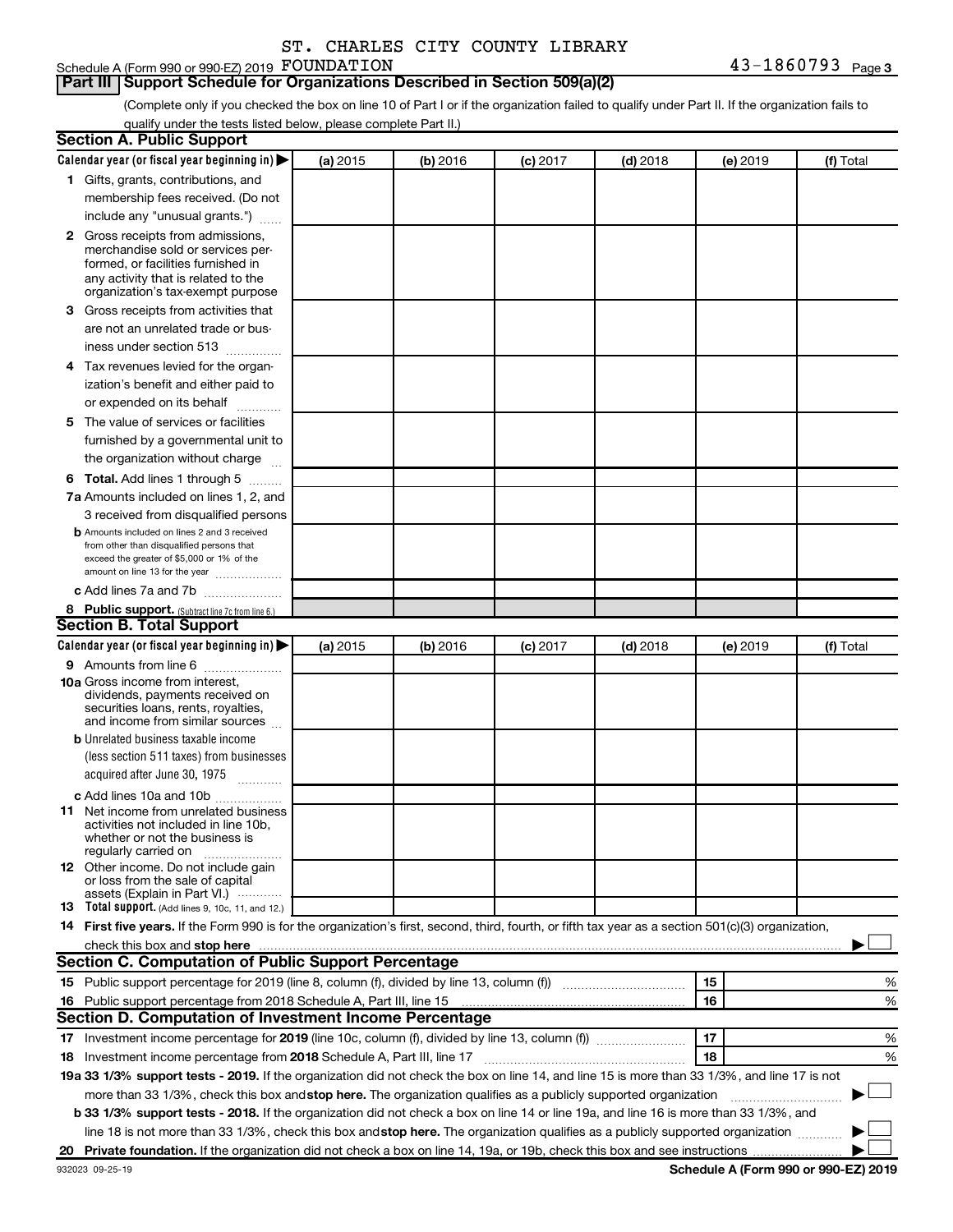#### Schedule A (Form 990 or 990-EZ) 2019 Page FOUNDATION 43-1860793**Part IV Supporting Organizations**

(Complete only if you checked a box in line 12 on Part I. If you checked 12a of Part I, complete Sections A and B. If you checked 12b of Part I, complete Sections A and C. If you checked 12c of Part I, complete Sections A, D, and E. If you checked 12d of Part I, complete Sections A and D, and complete Part V.)

#### **Section A. All Supporting Organizations**

- **1** Are all of the organization's supported organizations listed by name in the organization's governing documents? If "No," describe in Part VI how the supported organizations are designated. If designated by *class or purpose, describe the designation. If historic and continuing relationship, explain.*
- **2** Did the organization have any supported organization that does not have an IRS determination of status under section 509(a)(1) or (2)? If "Yes," explain in Part **VI** how the organization determined that the supported *organization was described in section 509(a)(1) or (2).*
- **3a** Did the organization have a supported organization described in section 501(c)(4), (5), or (6)? If "Yes," answer *(b) and (c) below.*
- **b** Did the organization confirm that each supported organization qualified under section 501(c)(4), (5), or (6) and satisfied the public support tests under section 509(a)(2)? If "Yes," describe in Part VI when and how the *organization made the determination.*
- **c** Did the organization ensure that all support to such organizations was used exclusively for section 170(c)(2)(B) purposes? If "Yes," explain in Part VI what controls the organization put in place to ensure such use.
- **4 a** *If* Was any supported organization not organized in the United States ("foreign supported organization")? *"Yes," and if you checked 12a or 12b in Part I, answer (b) and (c) below.*
- **b** Did the organization have ultimate control and discretion in deciding whether to make grants to the foreign supported organization? If "Yes," describe in Part VI how the organization had such control and discretion *despite being controlled or supervised by or in connection with its supported organizations.*
- **c** Did the organization support any foreign supported organization that does not have an IRS determination under sections 501(c)(3) and 509(a)(1) or (2)? If "Yes," explain in Part VI what controls the organization used *to ensure that all support to the foreign supported organization was used exclusively for section 170(c)(2)(B) purposes.*
- **5a** Did the organization add, substitute, or remove any supported organizations during the tax year? If "Yes," answer (b) and (c) below (if applicable). Also, provide detail in **Part VI,** including (i) the names and EIN *numbers of the supported organizations added, substituted, or removed; (ii) the reasons for each such action; (iii) the authority under the organization's organizing document authorizing such action; and (iv) how the action was accomplished (such as by amendment to the organizing document).*
- **b** Type I or Type II only. Was any added or substituted supported organization part of a class already designated in the organization's organizing document?
- **c Substitutions only.**  Was the substitution the result of an event beyond the organization's control?
- **6** Did the organization provide support (whether in the form of grants or the provision of services or facilities) to **Part VI.** support or benefit one or more of the filing organization's supported organizations? If "Yes," provide detail in anyone other than (i) its supported organizations, (ii) individuals that are part of the charitable class benefited by one or more of its supported organizations, or (iii) other supporting organizations that also
- **7** Did the organization provide a grant, loan, compensation, or other similar payment to a substantial contributor regard to a substantial contributor? If "Yes," complete Part I of Schedule L (Form 990 or 990-EZ). (as defined in section 4958(c)(3)(C)), a family member of a substantial contributor, or a 35% controlled entity with
- **8** Did the organization make a loan to a disqualified person (as defined in section 4958) not described in line 7? *If "Yes," complete Part I of Schedule L (Form 990 or 990-EZ).*
- **9 a** Was the organization controlled directly or indirectly at any time during the tax year by one or more in section 509(a)(1) or (2))? If "Yes," provide detail in **Part VI.** disqualified persons as defined in section 4946 (other than foundation managers and organizations described
- **b** Did one or more disqualified persons (as defined in line 9a) hold a controlling interest in any entity in which the supporting organization had an interest? If "Yes," provide detail in Part VI.
- **c** Did a disqualified person (as defined in line 9a) have an ownership interest in, or derive any personal benefit from, assets in which the supporting organization also had an interest? If "Yes," provide detail in Part VI.
- **10 a** Was the organization subject to the excess business holdings rules of section 4943 because of section supporting organizations)? If "Yes," answer 10b below. 4943(f) (regarding certain Type II supporting organizations, and all Type III non-functionally integrated
- **b** Did the organization have any excess business holdings in the tax year? (Use Schedule C, Form 4720, to *determine whether the organization had excess business holdings.)*

**Yes No 1 2 3a 3b 3c 4a 4b 4c 5a 5b 5c 6 7 8 9a 9b 9c 10a 10b**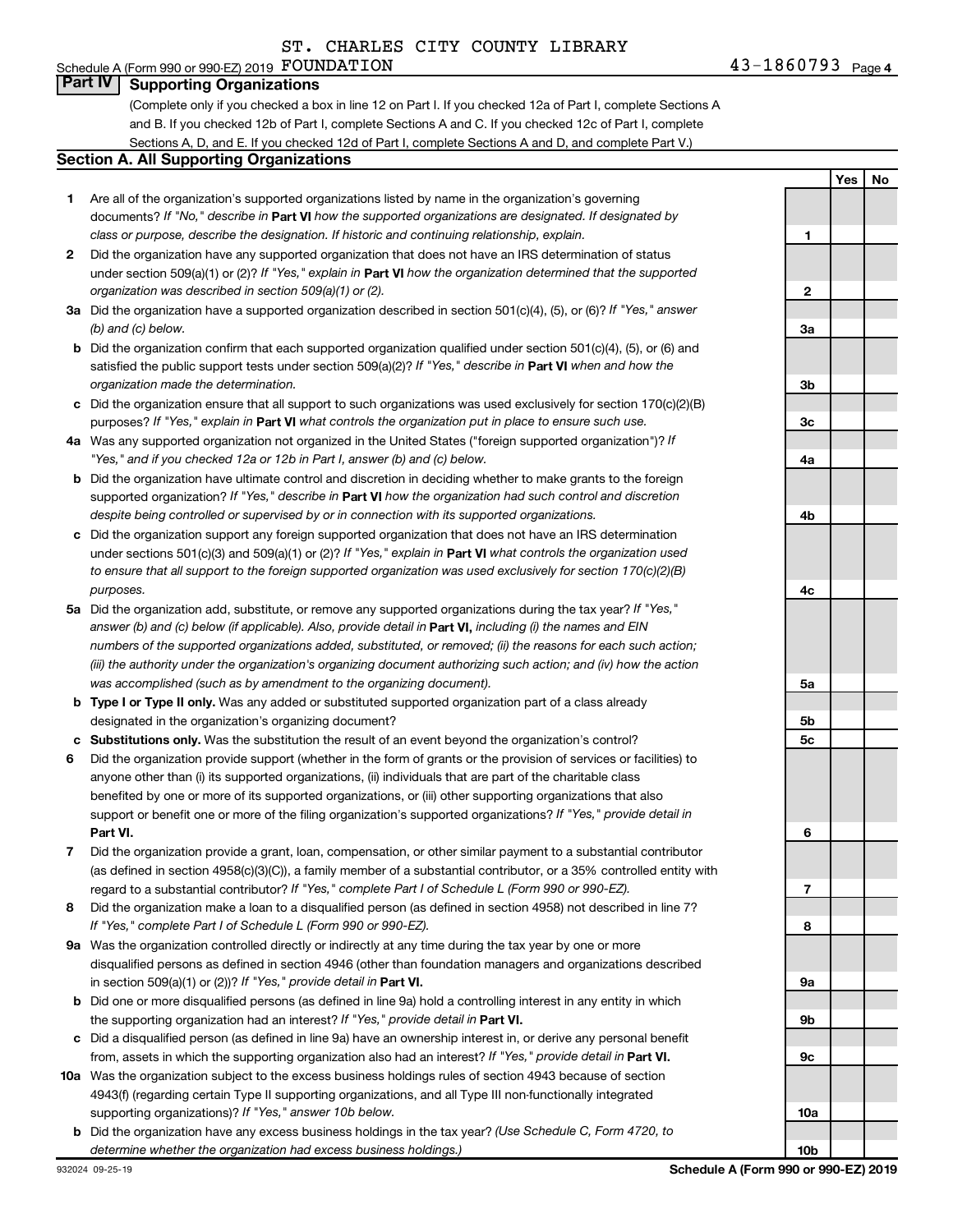**Yes No 11** Has the organization accepted a gift or contribution from any of the following persons? **a** A person who directly or indirectly controls, either alone or together with persons described in (b) and (c) **b** A family member of a person described in (a) above? **c** A 35% controlled entity of a person described in (a) or (b) above?If "Yes" to a, b, or c, provide detail in **Part VI.** 11c **11a 11b Yes No** Schedule A (Form 990 or 990-EZ) 2019 Page FOUNDATION 43-1860793below, the governing body of a supported organization? Did the directors, trustees, or membership of one or more at **Part IV Supporting Organizations** *(continued)* **Section B. Type I Supporting Organizations**

|              | Did the directors, trustees, or membership of one or more supported organizations have the power to                |  |
|--------------|--------------------------------------------------------------------------------------------------------------------|--|
|              | regularly appoint or elect at least a majority of the organization's directors or trustees at all times during the |  |
|              | tax year? If "No," describe in Part VI how the supported organization(s) effectively operated, supervised, or      |  |
|              | controlled the organization's activities. If the organization had more than one supported organization,            |  |
|              | describe how the powers to appoint and/or remove directors or trustees were allocated among the supported          |  |
|              | organizations and what conditions or restrictions, if any, applied to such powers during the tax year.             |  |
| $\mathbf{2}$ | Did the organization operate for the benefit of any supported organization other than the supported                |  |
|              | organization(s) that operated supervised or controlled the supporting organization? If "Yes " explain in           |  |

| .                                                                                                                  |  |  |  |  |  |  |
|--------------------------------------------------------------------------------------------------------------------|--|--|--|--|--|--|
| supervised, or controlled the supporting organization.                                                             |  |  |  |  |  |  |
| <b>Part VI</b> how providing such benefit carried out the purposes of the supported organization(s) that operated, |  |  |  |  |  |  |
| organization(s) that operated, supervised, or controlled the supporting organization? If "Yes," explain in         |  |  |  |  |  |  |

# **Section C. Type II Supporting Organizations**

| Were a majority of the organization's directors or trustees during the tax year also a majority of the directors<br>or trustees of each of the organization's supported organization(s)? If "No," describe in <b>Part VI</b> how control<br>or management of the supporting organization was vested in the same persons that controlled or managed |  |
|----------------------------------------------------------------------------------------------------------------------------------------------------------------------------------------------------------------------------------------------------------------------------------------------------------------------------------------------------|--|
| the supported organization(s).                                                                                                                                                                                                                                                                                                                     |  |

# **Section D. All Type III Supporting Organizations**

|              |                                                                                                                           |   | Yes | No |
|--------------|---------------------------------------------------------------------------------------------------------------------------|---|-----|----|
|              | Did the organization provide to each of its supported organizations, by the last day of the fifth month of the            |   |     |    |
|              | organization's tax year, (i) a written notice describing the type and amount of support provided during the prior tax     |   |     |    |
|              | year, (ii) a copy of the Form 990 that was most recently filed as of the date of notification, and (iii) copies of the    |   |     |    |
|              | organization's governing documents in effect on the date of notification, to the extent not previously provided?          |   |     |    |
| $\mathbf{2}$ | Were any of the organization's officers, directors, or trustees either (i) appointed or elected by the supported          |   |     |    |
|              | organization(s) or (ii) serving on the governing body of a supported organization? If "No," explain in <b>Part VI</b> how |   |     |    |
|              | the organization maintained a close and continuous working relationship with the supported organization(s).               | 2 |     |    |
| 3            | By reason of the relationship described in (2), did the organization's supported organizations have a                     |   |     |    |
|              | significant voice in the organization's investment policies and in directing the use of the organization's                |   |     |    |
|              | income or assets at all times during the tax year? If "Yes," describe in <b>Part VI</b> the role the organization's       |   |     |    |
|              | supported organizations played in this regard.                                                                            | 3 |     |    |

# **Section E. Type III Functionally Integrated Supporting Organizations**

- **1** Check the box next to the method that the organization used to satisfy the Integral Part Test during the yealsee instructions).
- **a The organization satisfied the Activities Test. Complete line 2 below.**
- **b** The organization is the parent of each of its supported organizations. Complete line 3 below.  $\Box$
- **c** The organization supported a governmental entity. Describe in Part VI how you supported a government entity (see instructions).  $\Box$
- **2 Answer (a) and (b) below. Yes No** Activities Test.
- **a** Did substantially all of the organization's activities during the tax year directly further the exempt purposes of the supported organization(s) to which the organization was responsive? If "Yes," then in Part VI identify **those supported organizations and explain**  *how these activities directly furthered their exempt purposes, how the organization was responsive to those supported organizations, and how the organization determined that these activities constituted substantially all of its activities.*
- **b** Did the activities described in (a) constitute activities that, but for the organization's involvement, one or more of the organization's supported organization(s) would have been engaged in? If "Yes," explain in Part VI the *reasons for the organization's position that its supported organization(s) would have engaged in these activities but for the organization's involvement.*
- **3** Parent of Supported Organizations. Answer (a) and (b) below.
- **a** Did the organization have the power to regularly appoint or elect a majority of the officers, directors, or trustees of each of the supported organizations? Provide details in Part VI.
- **b** Did the organization exercise a substantial degree of direction over the policies, programs, and activities of each of its supported organizations? If "Yes," describe in Part VI the role played by the organization in this regard.

**2a**

**2b**

**3a**

**3b**

**1**

**2**

**Yes No**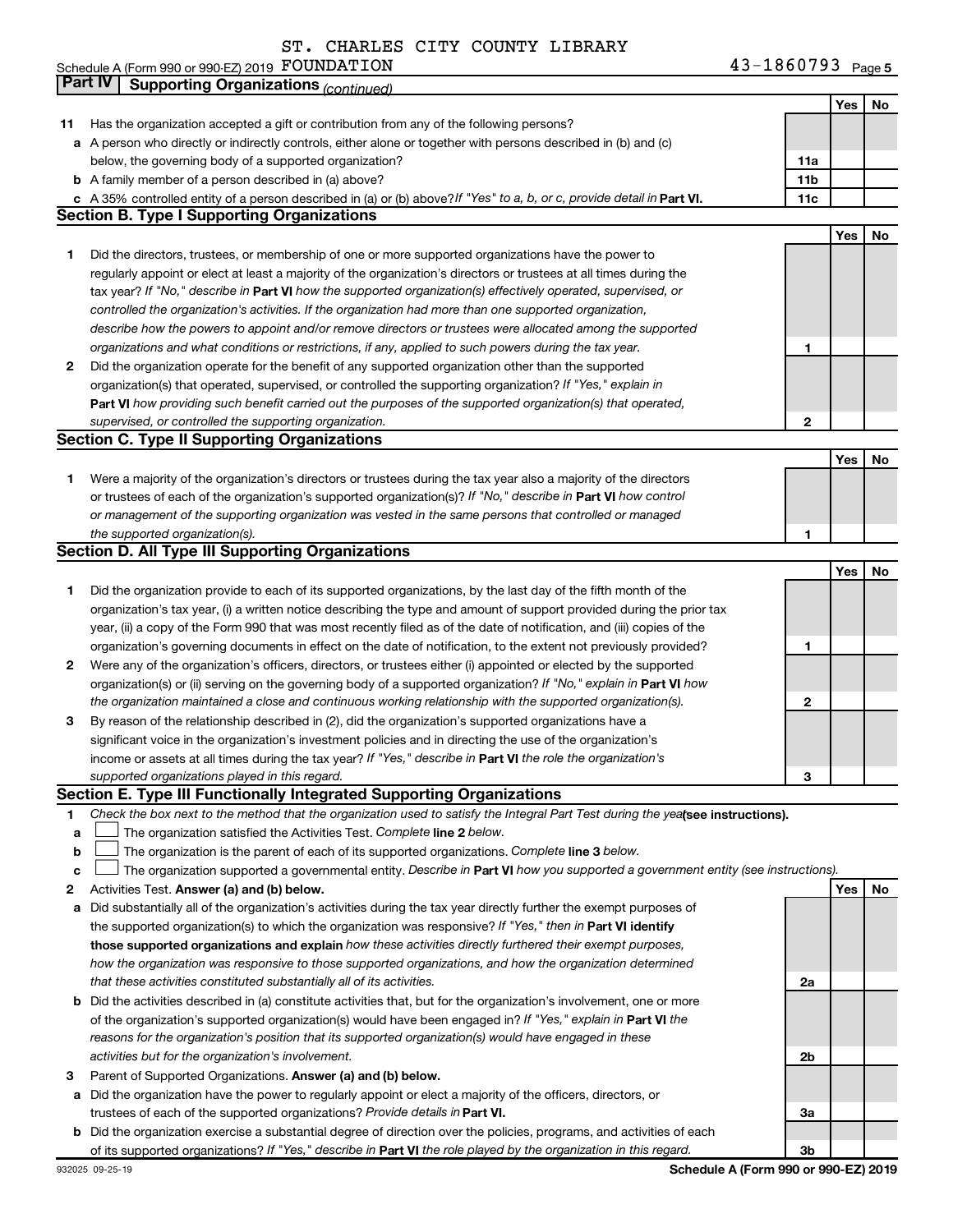# Schedule A (Form 990 or 990-EZ) 2019 Page FOUNDATION 43-1860793

**Part V Type III Non-Functionally Integrated 509(a)(3) Supporting Organizations** 

1 **Letter See instructions.** All Check here if the organization satisfied the Integral Part Test as a qualifying trust on Nov. 20, 1970 (explain in Part VI). See instructions. All other Type III non-functionally integrated supporting organizations must complete Sections A through E.

| Section A - Adjusted Net Income |                                                                              |                | (A) Prior Year | (B) Current Year<br>(optional) |
|---------------------------------|------------------------------------------------------------------------------|----------------|----------------|--------------------------------|
| 1                               | Net short-term capital gain                                                  | 1              |                |                                |
| 2                               | Recoveries of prior-year distributions                                       | $\mathbf{2}$   |                |                                |
| з                               | Other gross income (see instructions)                                        | 3              |                |                                |
| 4                               | Add lines 1 through 3.                                                       | 4              |                |                                |
| 5                               | Depreciation and depletion                                                   | 5              |                |                                |
| 6                               | Portion of operating expenses paid or incurred for production or             |                |                |                                |
|                                 | collection of gross income or for management, conservation, or               |                |                |                                |
|                                 | maintenance of property held for production of income (see instructions)     | 6              |                |                                |
| 7                               | Other expenses (see instructions)                                            | $\overline{7}$ |                |                                |
| 8                               | Adjusted Net Income (subtract lines 5, 6, and 7 from line 4)                 | 8              |                |                                |
|                                 | <b>Section B - Minimum Asset Amount</b>                                      |                | (A) Prior Year | (B) Current Year<br>(optional) |
| 1.                              | Aggregate fair market value of all non-exempt-use assets (see                |                |                |                                |
|                                 | instructions for short tax year or assets held for part of year):            |                |                |                                |
|                                 | a Average monthly value of securities                                        | 1a             |                |                                |
|                                 | <b>b</b> Average monthly cash balances                                       | 1 <sub>b</sub> |                |                                |
|                                 | c Fair market value of other non-exempt-use assets                           | 1c             |                |                                |
|                                 | <b>d</b> Total (add lines 1a, 1b, and 1c)                                    | 1 <sub>d</sub> |                |                                |
|                                 | e Discount claimed for blockage or other                                     |                |                |                                |
|                                 | factors (explain in detail in <b>Part VI</b> ):                              |                |                |                                |
| 2                               | Acquisition indebtedness applicable to non-exempt-use assets                 | $\mathbf{2}$   |                |                                |
| 3                               | Subtract line 2 from line 1d.                                                | 3              |                |                                |
| 4                               | Cash deemed held for exempt use. Enter 1-1/2% of line 3 (for greater amount, |                |                |                                |
|                                 | see instructions).                                                           | 4              |                |                                |
| 5                               | Net value of non-exempt-use assets (subtract line 4 from line 3)             | 5              |                |                                |
| 6                               | Multiply line 5 by .035.                                                     | 6              |                |                                |
| 7                               | Recoveries of prior-year distributions                                       | $\overline{7}$ |                |                                |
| 8                               | Minimum Asset Amount (add line 7 to line 6)                                  | 8              |                |                                |
|                                 | <b>Section C - Distributable Amount</b>                                      |                |                | <b>Current Year</b>            |
| 1                               | Adjusted net income for prior year (from Section A, line 8, Column A)        | 1              |                |                                |
| $\mathbf{2}$                    | Enter 85% of line 1.                                                         | $\mathbf{2}$   |                |                                |
| 3                               | Minimum asset amount for prior year (from Section B, line 8, Column A)       | 3              |                |                                |
| 4                               | Enter greater of line 2 or line 3.                                           | 4              |                |                                |
| 5                               | Income tax imposed in prior year                                             | 5              |                |                                |
| 6                               | <b>Distributable Amount.</b> Subtract line 5 from line 4, unless subject to  |                |                |                                |
|                                 | emergency temporary reduction (see instructions).                            | 6              |                |                                |

**7** Let Check here if the current year is the organization's first as a non-functionally integrated Type III supporting organization (see instructions).

**Schedule A (Form 990 or 990-EZ) 2019**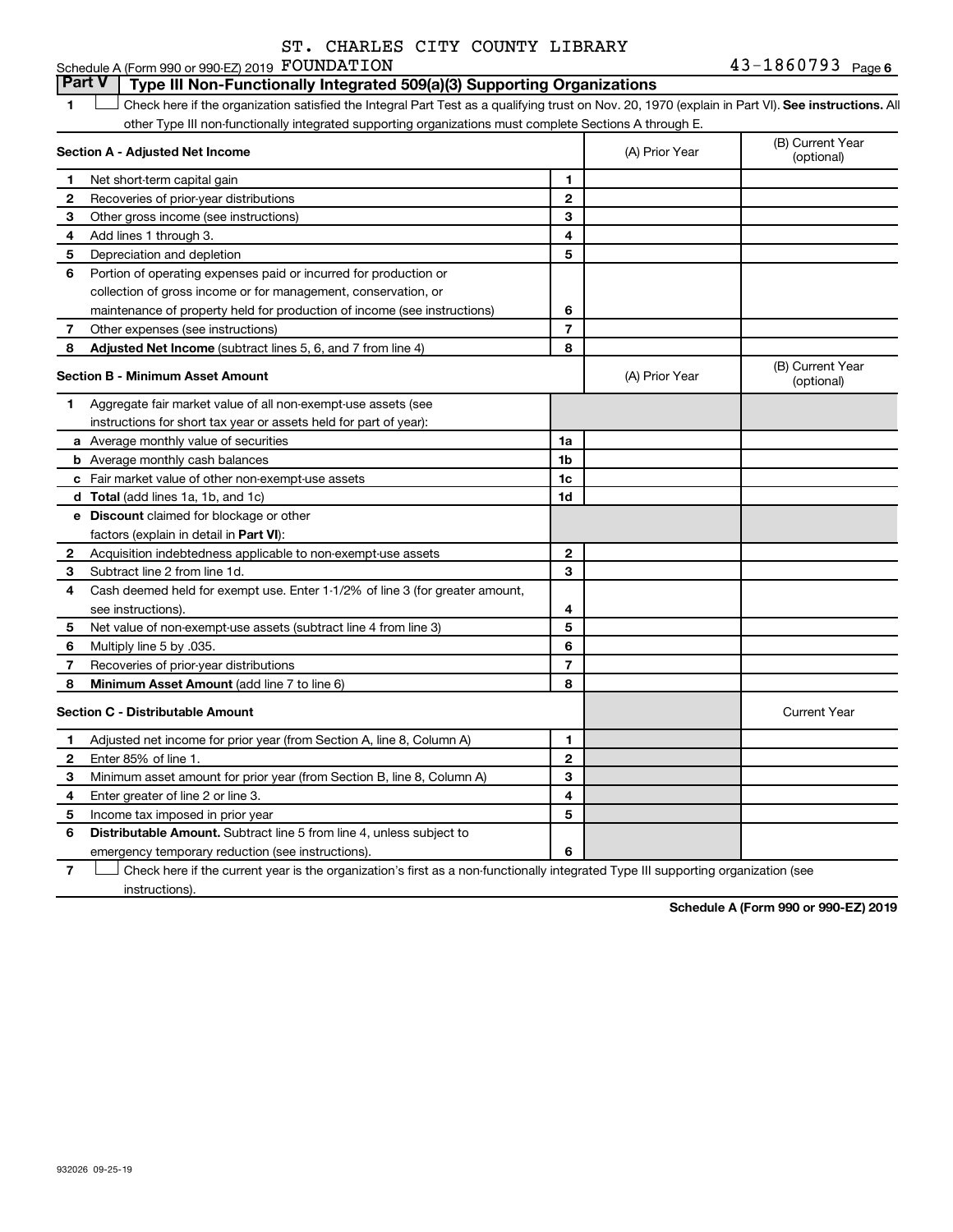Schedule A (Form 990 or 990-EZ) 2019 FOUNDATION

|              | <b>Part V</b><br>Type III Non-Functionally Integrated 509(a)(3) Supporting Organizations (continued) |                             |                                       |                                                |  |  |  |
|--------------|------------------------------------------------------------------------------------------------------|-----------------------------|---------------------------------------|------------------------------------------------|--|--|--|
|              | <b>Current Year</b><br><b>Section D - Distributions</b>                                              |                             |                                       |                                                |  |  |  |
| 1            | Amounts paid to supported organizations to accomplish exempt purposes                                |                             |                                       |                                                |  |  |  |
| 2            | Amounts paid to perform activity that directly furthers exempt purposes of supported                 |                             |                                       |                                                |  |  |  |
|              | organizations, in excess of income from activity                                                     |                             |                                       |                                                |  |  |  |
| 3            | Administrative expenses paid to accomplish exempt purposes of supported organizations                |                             |                                       |                                                |  |  |  |
| 4            | Amounts paid to acquire exempt-use assets                                                            |                             |                                       |                                                |  |  |  |
| 5            | Qualified set-aside amounts (prior IRS approval required)                                            |                             |                                       |                                                |  |  |  |
| 6            | Other distributions (describe in Part VI). See instructions.                                         |                             |                                       |                                                |  |  |  |
| 7            | Total annual distributions. Add lines 1 through 6.                                                   |                             |                                       |                                                |  |  |  |
| 8            | Distributions to attentive supported organizations to which the organization is responsive           |                             |                                       |                                                |  |  |  |
|              | (provide details in Part VI). See instructions.                                                      |                             |                                       |                                                |  |  |  |
| 9            | Distributable amount for 2019 from Section C, line 6                                                 |                             |                                       |                                                |  |  |  |
| 10           | Line 8 amount divided by line 9 amount                                                               |                             |                                       |                                                |  |  |  |
|              |                                                                                                      | (i)                         | (ii)                                  | (iii)                                          |  |  |  |
|              | <b>Section E - Distribution Allocations (see instructions)</b>                                       | <b>Excess Distributions</b> | <b>Underdistributions</b><br>Pre-2019 | <b>Distributable</b><br><b>Amount for 2019</b> |  |  |  |
| 1.           | Distributable amount for 2019 from Section C, line 6                                                 |                             |                                       |                                                |  |  |  |
| $\mathbf{2}$ | Underdistributions, if any, for years prior to 2019 (reason-                                         |                             |                                       |                                                |  |  |  |
|              | able cause required- explain in Part VI). See instructions.                                          |                             |                                       |                                                |  |  |  |
| 3            | Excess distributions carryover, if any, to 2019                                                      |                             |                                       |                                                |  |  |  |
|              | a From 2014                                                                                          |                             |                                       |                                                |  |  |  |
|              | <b>b</b> From 2015                                                                                   |                             |                                       |                                                |  |  |  |
|              | c From 2016                                                                                          |                             |                                       |                                                |  |  |  |
|              | d From 2017                                                                                          |                             |                                       |                                                |  |  |  |
|              | e From 2018                                                                                          |                             |                                       |                                                |  |  |  |
|              | f Total of lines 3a through e                                                                        |                             |                                       |                                                |  |  |  |
|              | <b>g</b> Applied to underdistributions of prior years                                                |                             |                                       |                                                |  |  |  |
|              | <b>h</b> Applied to 2019 distributable amount                                                        |                             |                                       |                                                |  |  |  |
|              | Carryover from 2014 not applied (see instructions)                                                   |                             |                                       |                                                |  |  |  |
|              | Remainder. Subtract lines 3g, 3h, and 3i from 3f.                                                    |                             |                                       |                                                |  |  |  |
| 4            | Distributions for 2019 from Section D,                                                               |                             |                                       |                                                |  |  |  |
|              | $line 7$ :                                                                                           |                             |                                       |                                                |  |  |  |
|              | a Applied to underdistributions of prior years                                                       |                             |                                       |                                                |  |  |  |
|              | <b>b</b> Applied to 2019 distributable amount                                                        |                             |                                       |                                                |  |  |  |
| с            | Remainder. Subtract lines 4a and 4b from 4.                                                          |                             |                                       |                                                |  |  |  |
| 5            | Remaining underdistributions for years prior to 2019, if                                             |                             |                                       |                                                |  |  |  |
|              | any. Subtract lines 3g and 4a from line 2. For result greater                                        |                             |                                       |                                                |  |  |  |
|              | than zero, explain in Part VI. See instructions.                                                     |                             |                                       |                                                |  |  |  |
| 6            | Remaining underdistributions for 2019. Subtract lines 3h                                             |                             |                                       |                                                |  |  |  |
|              | and 4b from line 1. For result greater than zero, explain in                                         |                             |                                       |                                                |  |  |  |
|              | <b>Part VI.</b> See instructions.                                                                    |                             |                                       |                                                |  |  |  |
| $\mathbf{7}$ | Excess distributions carryover to 2020. Add lines 3j                                                 |                             |                                       |                                                |  |  |  |
|              | and 4c.                                                                                              |                             |                                       |                                                |  |  |  |
| 8            | Breakdown of line 7:                                                                                 |                             |                                       |                                                |  |  |  |
|              | a Excess from 2015                                                                                   |                             |                                       |                                                |  |  |  |
|              | <b>b</b> Excess from 2016                                                                            |                             |                                       |                                                |  |  |  |
|              | c Excess from 2017                                                                                   |                             |                                       |                                                |  |  |  |
|              | d Excess from 2018                                                                                   |                             |                                       |                                                |  |  |  |
|              | e Excess from 2019                                                                                   |                             |                                       |                                                |  |  |  |

**Schedule A (Form 990 or 990-EZ) 2019**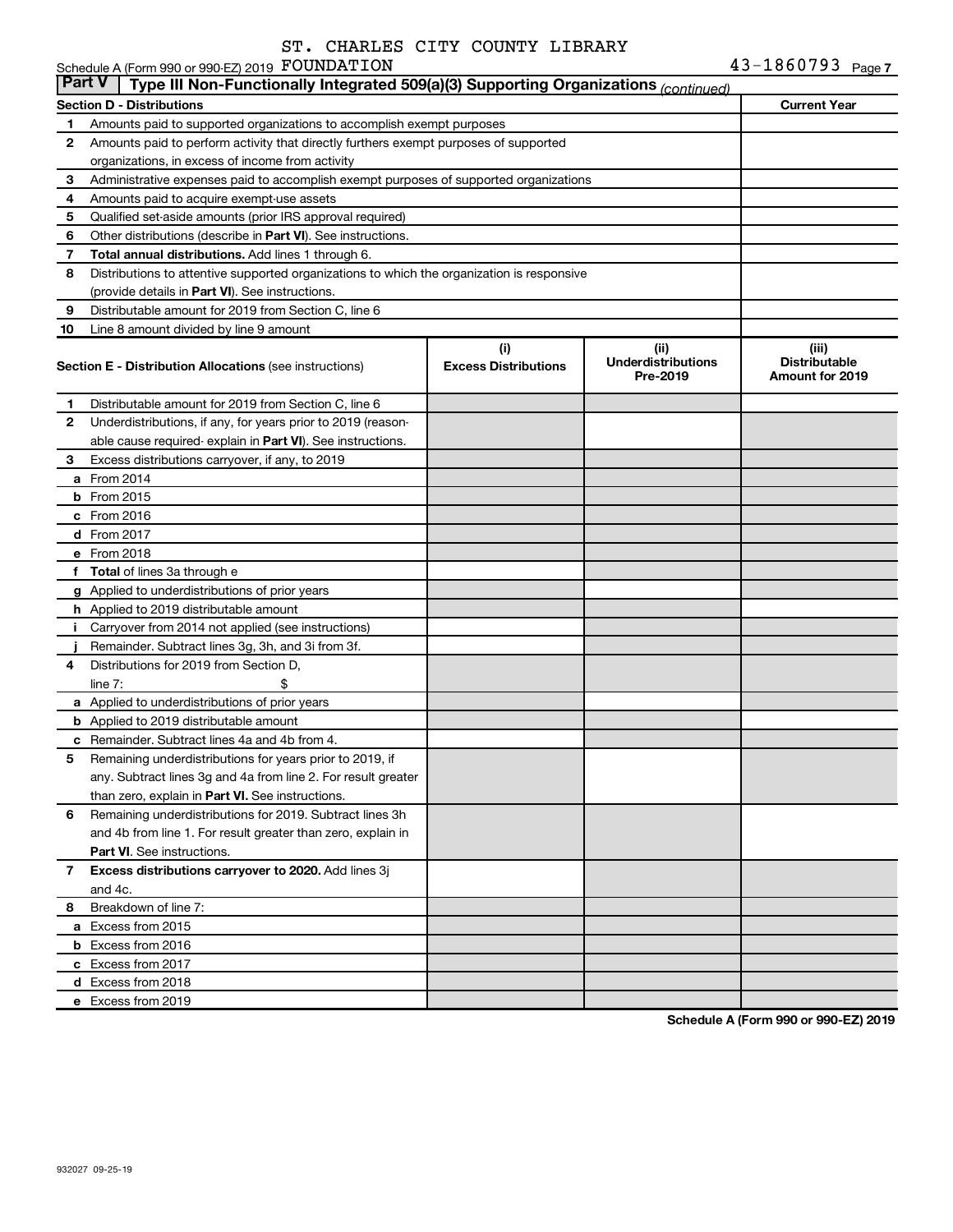|                |                                                 | ST. CHARLES CITY COUNTY LIBRARY |                                                                                                                                                                                                                                                                                                                                                                                                                                                                                                                                                                      |                   |
|----------------|-------------------------------------------------|---------------------------------|----------------------------------------------------------------------------------------------------------------------------------------------------------------------------------------------------------------------------------------------------------------------------------------------------------------------------------------------------------------------------------------------------------------------------------------------------------------------------------------------------------------------------------------------------------------------|-------------------|
|                | Schedule A (Form 990 or 990-EZ) 2019 FOUNDATION |                                 |                                                                                                                                                                                                                                                                                                                                                                                                                                                                                                                                                                      | 43-1860793 Page 8 |
| <b>Part VI</b> | (See instructions.)                             |                                 | Supplemental Information. Provide the explanations required by Part II, line 10; Part II, line 17a or 17b; Part III, line 12;<br>Part IV, Section A, lines 1, 2, 3b, 3c, 4b, 4c, 5a, 6, 9a, 9b, 9c, 11a, 11b, and 11c; Part IV, Section B, lines 1 and 2; Part IV, Section C,<br>line 1; Part IV, Section D, lines 2 and 3; Part IV, Section E, lines 1c, 2a, 2b, 3a, and 3b; Part V, line 1; Part V, Section B, line 1e; Part V,<br>Section D, lines 5, 6, and 8; and Part V, Section E, lines 2, 5, and 6. Also complete this part for any additional information. |                   |
|                |                                                 |                                 |                                                                                                                                                                                                                                                                                                                                                                                                                                                                                                                                                                      |                   |
|                |                                                 |                                 |                                                                                                                                                                                                                                                                                                                                                                                                                                                                                                                                                                      |                   |
|                |                                                 |                                 |                                                                                                                                                                                                                                                                                                                                                                                                                                                                                                                                                                      |                   |
|                |                                                 |                                 |                                                                                                                                                                                                                                                                                                                                                                                                                                                                                                                                                                      |                   |
|                |                                                 |                                 |                                                                                                                                                                                                                                                                                                                                                                                                                                                                                                                                                                      |                   |
|                |                                                 |                                 |                                                                                                                                                                                                                                                                                                                                                                                                                                                                                                                                                                      |                   |
|                |                                                 |                                 |                                                                                                                                                                                                                                                                                                                                                                                                                                                                                                                                                                      |                   |
|                |                                                 |                                 |                                                                                                                                                                                                                                                                                                                                                                                                                                                                                                                                                                      |                   |
|                |                                                 |                                 |                                                                                                                                                                                                                                                                                                                                                                                                                                                                                                                                                                      |                   |
|                |                                                 |                                 |                                                                                                                                                                                                                                                                                                                                                                                                                                                                                                                                                                      |                   |
|                |                                                 |                                 |                                                                                                                                                                                                                                                                                                                                                                                                                                                                                                                                                                      |                   |
|                |                                                 |                                 |                                                                                                                                                                                                                                                                                                                                                                                                                                                                                                                                                                      |                   |
|                |                                                 |                                 |                                                                                                                                                                                                                                                                                                                                                                                                                                                                                                                                                                      |                   |
|                |                                                 |                                 |                                                                                                                                                                                                                                                                                                                                                                                                                                                                                                                                                                      |                   |
|                |                                                 |                                 |                                                                                                                                                                                                                                                                                                                                                                                                                                                                                                                                                                      |                   |
|                |                                                 |                                 |                                                                                                                                                                                                                                                                                                                                                                                                                                                                                                                                                                      |                   |
|                |                                                 |                                 |                                                                                                                                                                                                                                                                                                                                                                                                                                                                                                                                                                      |                   |
|                |                                                 |                                 |                                                                                                                                                                                                                                                                                                                                                                                                                                                                                                                                                                      |                   |
|                |                                                 |                                 |                                                                                                                                                                                                                                                                                                                                                                                                                                                                                                                                                                      |                   |
|                |                                                 |                                 |                                                                                                                                                                                                                                                                                                                                                                                                                                                                                                                                                                      |                   |
|                |                                                 |                                 |                                                                                                                                                                                                                                                                                                                                                                                                                                                                                                                                                                      |                   |
|                |                                                 |                                 |                                                                                                                                                                                                                                                                                                                                                                                                                                                                                                                                                                      |                   |
|                |                                                 |                                 |                                                                                                                                                                                                                                                                                                                                                                                                                                                                                                                                                                      |                   |
|                |                                                 |                                 |                                                                                                                                                                                                                                                                                                                                                                                                                                                                                                                                                                      |                   |
|                |                                                 |                                 |                                                                                                                                                                                                                                                                                                                                                                                                                                                                                                                                                                      |                   |
|                |                                                 |                                 |                                                                                                                                                                                                                                                                                                                                                                                                                                                                                                                                                                      |                   |
|                |                                                 |                                 |                                                                                                                                                                                                                                                                                                                                                                                                                                                                                                                                                                      |                   |
|                |                                                 |                                 |                                                                                                                                                                                                                                                                                                                                                                                                                                                                                                                                                                      |                   |
|                |                                                 |                                 |                                                                                                                                                                                                                                                                                                                                                                                                                                                                                                                                                                      |                   |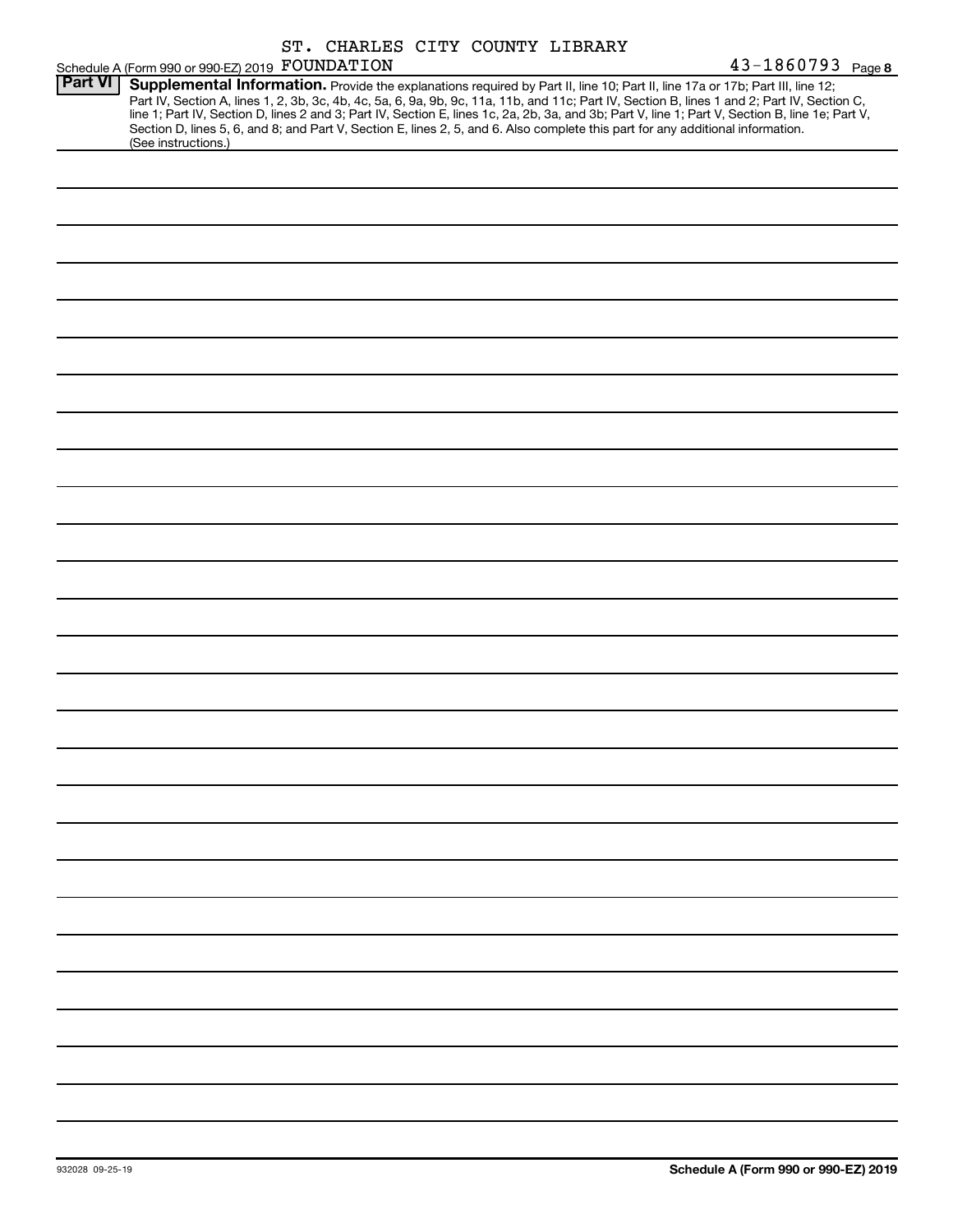Department of the Treasury Internal Revenue Service **(Form 990, 990-EZ,**

# **Schedule B Schedule of Contributors**

**or 990-PF) | Attach to Form 990, Form 990-EZ, or Form 990-PF. | Go to www.irs.gov/Form990 for the latest information.** OMB No. 1545-0047

**2019**

**Employer identification number**

|  | Name of the organization |
|--|--------------------------|
|--|--------------------------|

|  |            |  | CHARLES CITY COUNTY LIBRARY |            |
|--|------------|--|-----------------------------|------------|
|  | FOUNDATION |  |                             | 43-1860793 |

|  |  | Organization type (check one): |
|--|--|--------------------------------|
|--|--|--------------------------------|

| Filers of:         | Section:                                                                           |
|--------------------|------------------------------------------------------------------------------------|
| Form 990 or 990-EZ | $\boxed{\textbf{X}}$ 501(c)( 3) (enter number) organization                        |
|                    | $4947(a)(1)$ nonexempt charitable trust <b>not</b> treated as a private foundation |
|                    | 527 political organization                                                         |
| Form 990-PF        | 501(c)(3) exempt private foundation                                                |
|                    | 4947(a)(1) nonexempt charitable trust treated as a private foundation              |
|                    | 501(c)(3) taxable private foundation                                               |

Check if your organization is covered by the General Rule or a Special Rule.

**Note:**  Only a section 501(c)(7), (8), or (10) organization can check boxes for both the General Rule and a Special Rule. See instructions.

#### **General Rule**

 $\Box$ 

For an organization filing Form 990, 990-EZ, or 990-PF that received, during the year, contributions totaling \$5,000 or more (in money or property) from any one contributor. Complete Parts I and II. See instructions for determining a contributor's total contributions.

#### **Special Rules**

any one contributor, during the year, total contributions of the greater of (1) \$5,000; or (2) 2% of the amount on (i) Form 990, Part VIII, line 1h;  $\boxed{\text{X}}$  For an organization described in section 501(c)(3) filing Form 990 or 990-EZ that met the 33 1/3% support test of the regulations under sections 509(a)(1) and 170(b)(1)(A)(vi), that checked Schedule A (Form 990 or 990-EZ), Part II, line 13, 16a, or 16b, and that received from or (ii) Form 990-EZ, line 1. Complete Parts I and II.

year, total contributions of more than \$1,000 *exclusively* for religious, charitable, scientific, literary, or educational purposes, or for the For an organization described in section 501(c)(7), (8), or (10) filing Form 990 or 990-EZ that received from any one contributor, during the prevention of cruelty to children or animals. Complete Parts I, II, and III.  $\Box$ 

purpose. Don't complete any of the parts unless the General Rule applies to this organization because it received nonexclusively year, contributions exclusively for religious, charitable, etc., purposes, but no such contributions totaled more than \$1,000. If this box is checked, enter here the total contributions that were received during the year for an exclusively religious, charitable, etc., For an organization described in section 501(c)(7), (8), or (10) filing Form 990 or 990-EZ that received from any one contributor, during the religious, charitable, etc., contributions totaling \$5,000 or more during the year  $~\ldots\ldots\ldots\ldots\ldots\ldots\ldots\ldots\ldots\blacktriangleright~$ \$  $\Box$ 

**Caution:**  An organization that isn't covered by the General Rule and/or the Special Rules doesn't file Schedule B (Form 990, 990-EZ, or 990-PF),  **must** but it answer "No" on Part IV, line 2, of its Form 990; or check the box on line H of its Form 990-EZ or on its Form 990-PF, Part I, line 2, to certify that it doesn't meet the filing requirements of Schedule B (Form 990, 990-EZ, or 990-PF).

**For Paperwork Reduction Act Notice, see the instructions for Form 990, 990-EZ, or 990-PF. Schedule B (Form 990, 990-EZ, or 990-PF) (2019)** LHA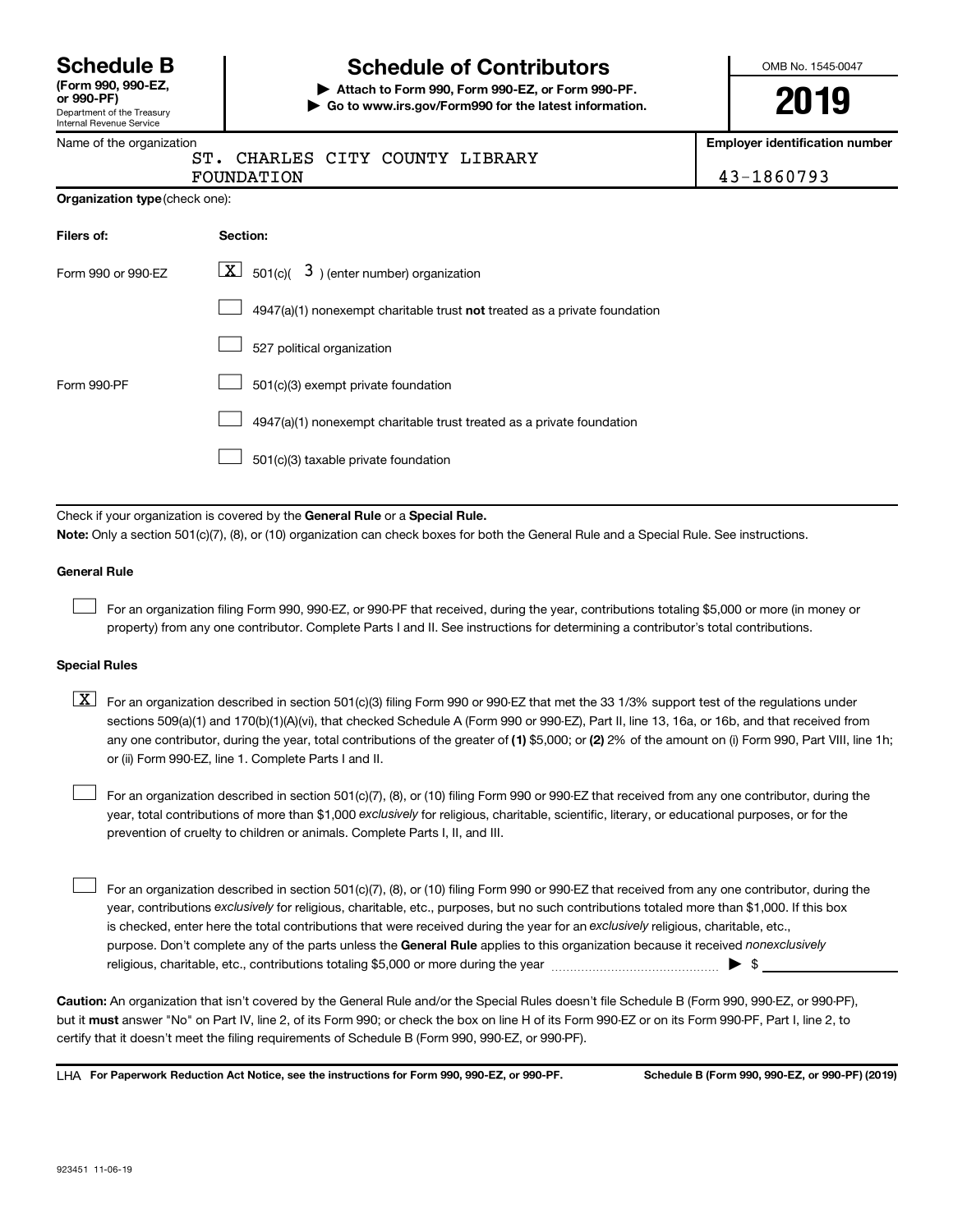#### Schedule B (Form 990, 990-EZ, or 990-PF) (2019)

Name of organization

ST. CHARLES CITY COUNTY LIBRARY FOUNDATION 43-1860793

| Part I     | <b>Contributors</b> (see instructions). Use duplicate copies of Part I if additional space is needed. |                                            |                                                                                                                                        |  |  |
|------------|-------------------------------------------------------------------------------------------------------|--------------------------------------------|----------------------------------------------------------------------------------------------------------------------------------------|--|--|
| (a)<br>No. | (b)<br>Name, address, and ZIP + 4                                                                     | (c)<br><b>Total contributions</b>          | (d)<br>Type of contribution                                                                                                            |  |  |
| 1          | MERCY KIDS<br>300 WINDING WOODS DRIVE, SUITE 210<br>O'FALLON, MO 63368                                | 10,500.<br>\$                              | $\mathbf{X}$<br>Person<br>Payroll<br>Noncash<br>(Complete Part II for<br>noncash contributions.)                                       |  |  |
| (a)<br>No. | (b)<br>Name, address, and ZIP + 4                                                                     | (c)<br><b>Total contributions</b>          | (d)<br>Type of contribution                                                                                                            |  |  |
| 2          | LOUIS RUSSO<br>15201 OLIVE BLVD, APT. 126<br>CHESTERFIELD, MO 63017                                   | 12,145.<br>\$                              | $\mathbf{X}$<br>Person<br>Payroll<br>Noncash<br>(Complete Part II for<br>noncash contributions.)                                       |  |  |
| (a)<br>No. | (b)<br>Name, address, and ZIP + 4                                                                     | (c)<br><b>Total contributions</b>          | (d)<br>Type of contribution                                                                                                            |  |  |
| 3          | <b>RBC</b><br>PO BOX 1510<br>MINNEAPOLIS, MN 55440                                                    | 11,439.<br>\$                              | $\mathbf{X}$<br>Person<br>Pavroll<br><b>Noncash</b><br>(Complete Part II for<br>noncash contributions.)                                |  |  |
| (a)        | (b)                                                                                                   | (c)                                        | (d)                                                                                                                                    |  |  |
| No.<br>4   | Name, address, and ZIP + 4<br>KATIE HUGHES<br>3685 SWEETWATER CROSSING PL<br>ST. CHARLES, MO 63301    | <b>Total contributions</b><br>6,350.<br>\$ | Type of contribution<br>$\mathbf{X}$<br>Person<br><b>Payroll</b><br><b>Noncash</b><br>(Complete Part II for<br>noncash contributions.) |  |  |
| (a)<br>No. | (b)<br>Name, address, and ZIP + 4                                                                     | (c)<br><b>Total contributions</b>          | (d)<br>Type of contribution                                                                                                            |  |  |
| 5          | RACHEL CONOYER<br>12 PRINZ CIRCLE<br>ST. CHARLES, MO 63303                                            | 6,070.<br>\$                               | $\mathbf{X}$<br>Person<br>Pavroll<br><b>Noncash</b><br>(Complete Part II for<br>noncash contributions.)                                |  |  |
| (a)<br>No. | (b)<br>Name, address, and ZIP + 4                                                                     | (c)<br><b>Total contributions</b>          | (d)<br>Type of contribution                                                                                                            |  |  |
| 6          | DAVID FRICKE<br>2636 HERITAGE LANDING<br>ST. CHARLES, MO 63303                                        | 5,150.<br>\$                               | $\mathbf{X}$<br>Person<br>Payroll<br>Noncash<br>(Complete Part II for<br>noncash contributions.)                                       |  |  |

923452 11-06-19 **Schedule B (Form 990, 990-EZ, or 990-PF) (2019)**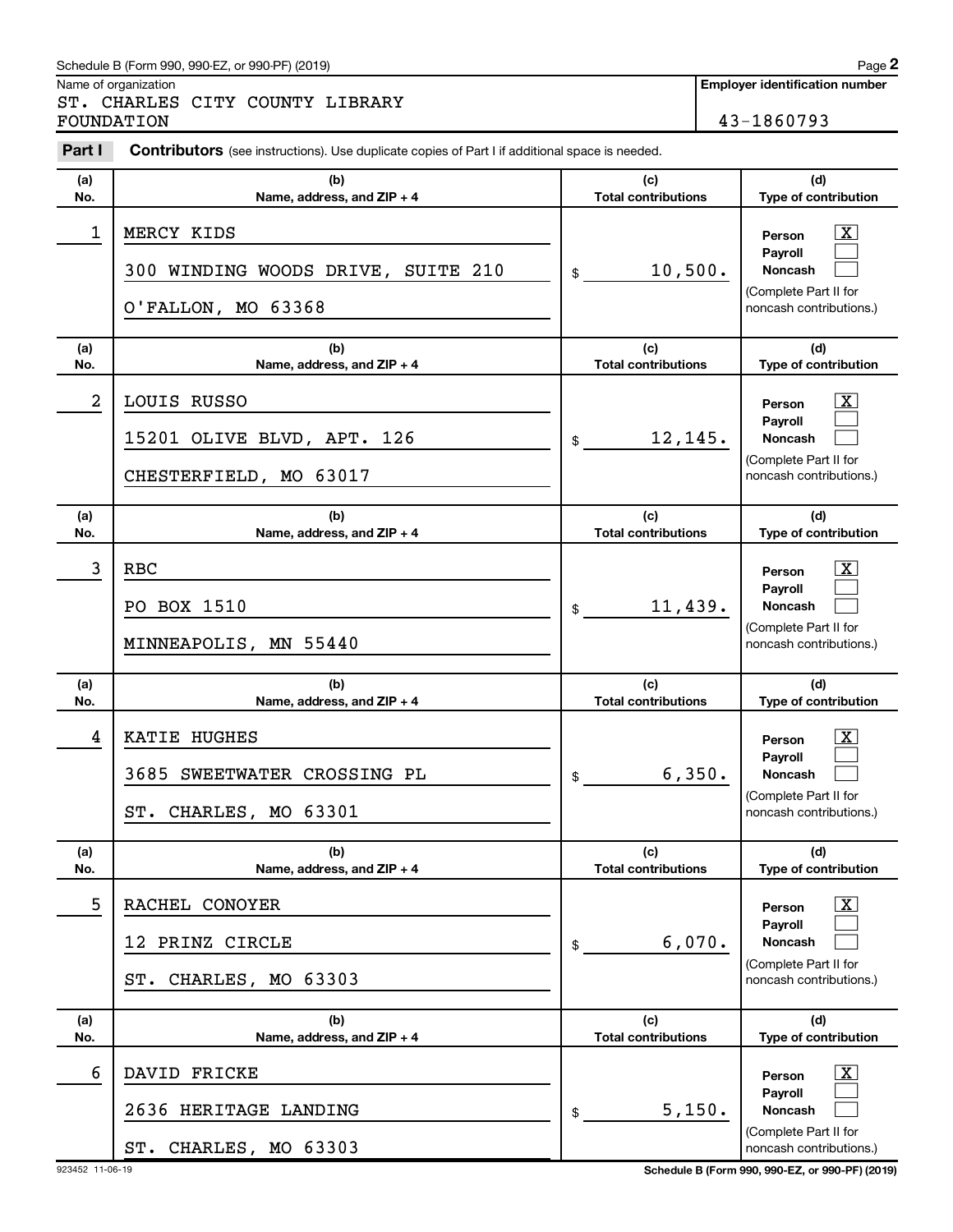#### Schedule B (Form 990, 990-EZ, or 990-PF) (2019)

Name of organization

ST. CHARLES CITY COUNTY LIBRARY FOUNDATION 43-1860793

| Part I     | <b>Contributors</b> (see instructions). Use duplicate copies of Part I if additional space is needed. |                                   |                                                                                                                    |  |  |
|------------|-------------------------------------------------------------------------------------------------------|-----------------------------------|--------------------------------------------------------------------------------------------------------------------|--|--|
| (a)<br>No. | (b)<br>Name, address, and ZIP + 4                                                                     | (c)<br><b>Total contributions</b> | (d)<br>Type of contribution                                                                                        |  |  |
| 7          | CITY OF ST. CHARLES<br>NORTH SECOND STREET<br>200<br>ST. CHARLES, MO 63301                            | 5,000.<br>\$                      | $\mathbf{X}$<br>Person<br>Payroll<br>Noncash<br>(Complete Part II for<br>noncash contributions.)                   |  |  |
| (a)<br>No. | (b)<br>Name, address, and ZIP + 4                                                                     | (c)<br><b>Total contributions</b> | (d)<br>Type of contribution                                                                                        |  |  |
| 8          | PACIFIC LIFE FOUNDATION<br>700 NEWPORT CENTER DR<br>NEWPORT BEACH, CA 92660                           | 5,000.<br>\$                      | $\overline{\mathbf{X}}$<br>Person<br>Payroll<br>Noncash<br>(Complete Part II for<br>noncash contributions.)        |  |  |
| (a)<br>No. | (b)<br>Name, address, and ZIP + 4                                                                     | (c)<br><b>Total contributions</b> | (d)<br>Type of contribution                                                                                        |  |  |
| 9          | DANA BROWN CHARITABLE TRUST<br>10<br>N. HANLEY ROAD<br>CLAYTON, MO 63105                              | 9,763.<br>\$                      | $\overline{\mathbf{X}}$<br>Person<br>Payroll<br><b>Noncash</b><br>(Complete Part II for<br>noncash contributions.) |  |  |
| (a)<br>No. | (b)<br>Name, address, and ZIP + 4                                                                     | (c)<br><b>Total contributions</b> | (d)<br>Type of contribution                                                                                        |  |  |
|            |                                                                                                       | \$                                | Person<br>Payroll<br>Noncash<br>(Complete Part II for<br>noncash contributions.)                                   |  |  |
| (a)<br>No. | (b)<br>Name, address, and ZIP + 4                                                                     | (c)<br><b>Total contributions</b> | (d)<br>Type of contribution                                                                                        |  |  |
|            |                                                                                                       | \$                                | Person<br>Payroll<br><b>Noncash</b><br>(Complete Part II for<br>noncash contributions.)                            |  |  |
| (a)<br>No. | (b)<br>Name, address, and ZIP + 4                                                                     | (c)<br><b>Total contributions</b> | (d)<br>Type of contribution                                                                                        |  |  |
|            |                                                                                                       | \$                                | Person<br>Payroll<br><b>Noncash</b><br>(Complete Part II for<br>noncash contributions.)                            |  |  |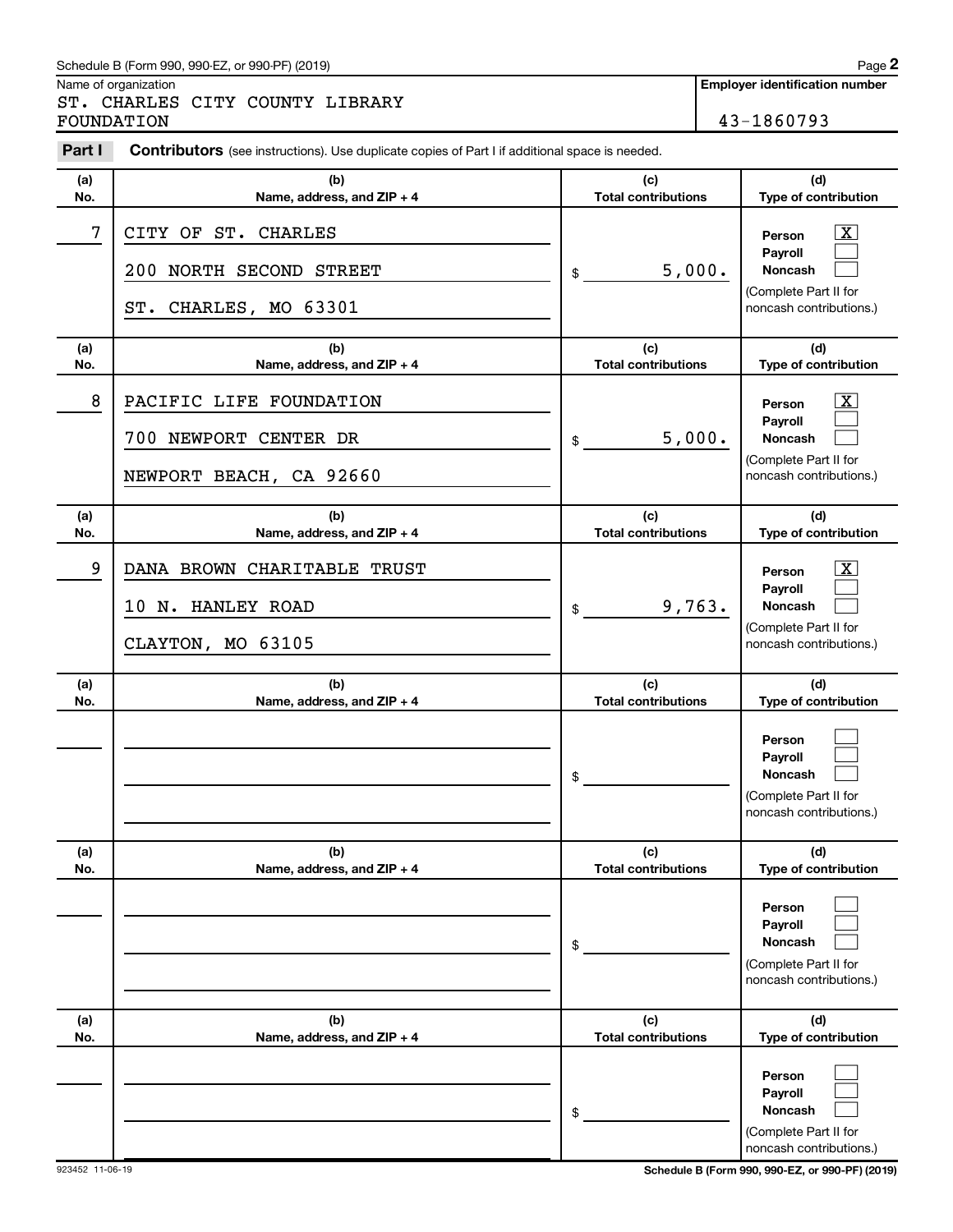|                              |                                              | Noncash Property (see instructions). Use duplicate copies of Part II if additional space is needed. |                      |
|------------------------------|----------------------------------------------|-----------------------------------------------------------------------------------------------------|----------------------|
| (a)<br>No.<br>from<br>Part I | (b)<br>Description of noncash property given | (c)<br>FMV (or estimate)<br>(See instructions.)                                                     | (d)<br>Date received |
|                              |                                              | \$                                                                                                  |                      |
| (a)<br>No.<br>from<br>Part I | (b)<br>Description of noncash property given | (c)<br>FMV (or estimate)<br>(See instructions.)                                                     | (d)<br>Date received |
|                              |                                              | \$                                                                                                  |                      |
| (a)<br>No.<br>from<br>Part I | (b)<br>Description of noncash property given | (c)<br>FMV (or estimate)<br>(See instructions.)                                                     | (d)<br>Date received |
|                              |                                              | \$                                                                                                  |                      |
| (a)<br>No.<br>from<br>Part I | (b)<br>Description of noncash property given | (c)<br>FMV (or estimate)<br>(See instructions.)                                                     | (d)<br>Date received |
|                              |                                              | \$                                                                                                  |                      |
| (a)<br>No.<br>from<br>Part I | (b)<br>Description of noncash property given | (c)<br>FMV (or estimate)<br>(See instructions.)                                                     | (d)<br>Date received |
|                              |                                              | \$                                                                                                  |                      |
| (a)<br>No.<br>from<br>Part I | (b)<br>Description of noncash property given | (c)<br>FMV (or estimate)<br>(See instructions.)                                                     | (d)<br>Date received |
|                              |                                              |                                                                                                     |                      |

Name of organization

# ST. CHARLES CITY COUNTY LIBRARY FOUNDATION 43-1860793

**Employer identification number**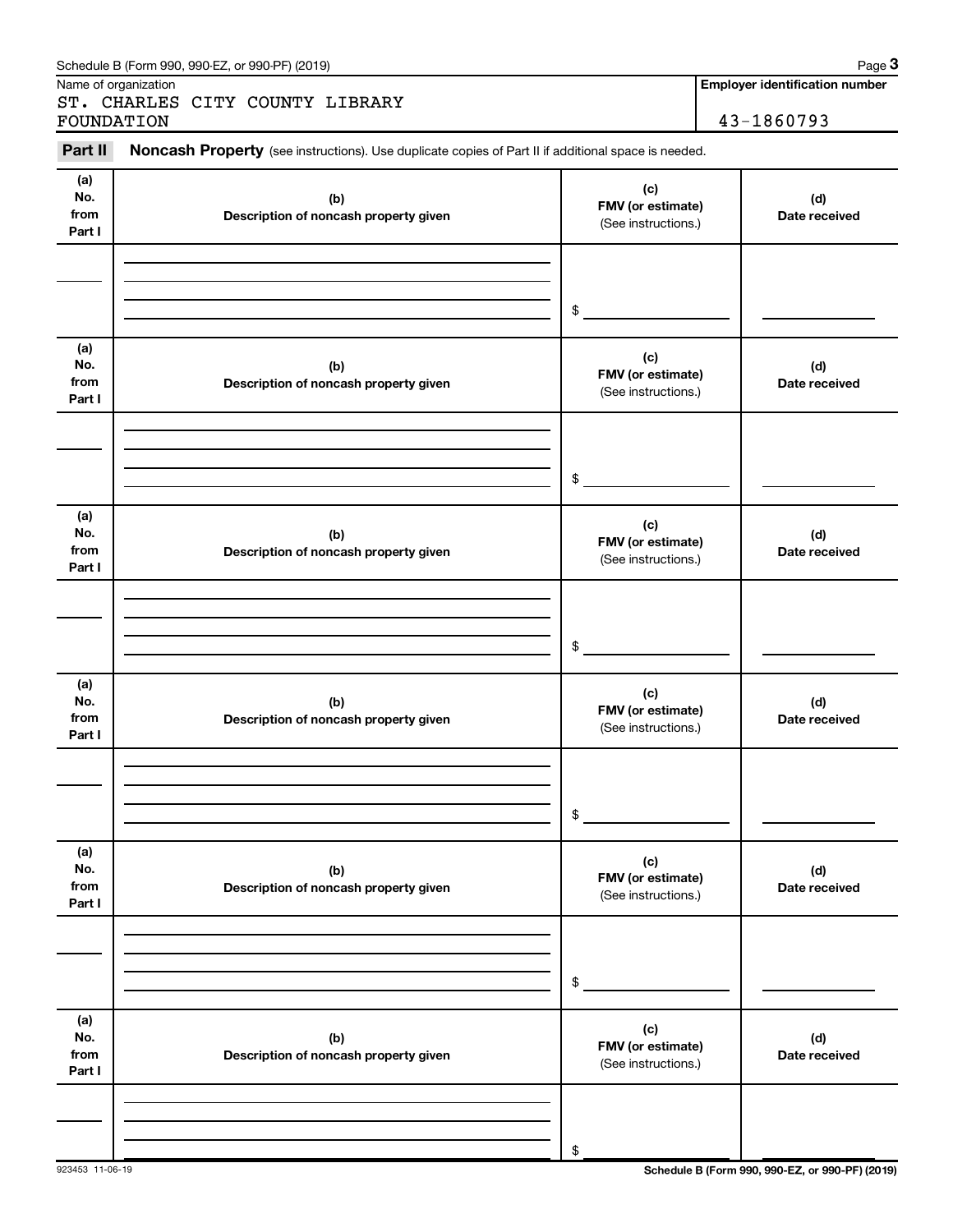|                 | Schedule B (Form 990, 990-EZ, or 990-PF) (2019)                                                                                                                                                                                                                              |                      |  |                                          | Page 4                                   |  |  |  |  |
|-----------------|------------------------------------------------------------------------------------------------------------------------------------------------------------------------------------------------------------------------------------------------------------------------------|----------------------|--|------------------------------------------|------------------------------------------|--|--|--|--|
|                 | Name of organization                                                                                                                                                                                                                                                         |                      |  |                                          | <b>Employer identification number</b>    |  |  |  |  |
|                 | ST. CHARLES CITY COUNTY LIBRARY                                                                                                                                                                                                                                              |                      |  |                                          |                                          |  |  |  |  |
| FOUNDATION      |                                                                                                                                                                                                                                                                              |                      |  |                                          | 43-1860793                               |  |  |  |  |
| Part III        | Exclusively religious, charitable, etc., contributions to organizations described in section 501(c)(7), (8), or (10) that total more than \$1,000 for the year<br>from any one contributor. Complete columns (a) through (e) and the following line entry. For organizations |                      |  |                                          |                                          |  |  |  |  |
|                 | completing Part III, enter the total of exclusively religious, charitable, etc., contributions of \$1,000 or less for the year. (Enter this info. once.) $\blacktriangleright$ \$<br>Use duplicate copies of Part III if additional space is needed.                         |                      |  |                                          |                                          |  |  |  |  |
| $(a)$ No.       |                                                                                                                                                                                                                                                                              |                      |  |                                          |                                          |  |  |  |  |
| from<br>Part I  | (b) Purpose of gift                                                                                                                                                                                                                                                          | (c) Use of gift      |  |                                          | (d) Description of how gift is held      |  |  |  |  |
|                 |                                                                                                                                                                                                                                                                              |                      |  |                                          |                                          |  |  |  |  |
|                 |                                                                                                                                                                                                                                                                              |                      |  |                                          |                                          |  |  |  |  |
|                 |                                                                                                                                                                                                                                                                              |                      |  |                                          |                                          |  |  |  |  |
|                 |                                                                                                                                                                                                                                                                              |                      |  |                                          |                                          |  |  |  |  |
|                 |                                                                                                                                                                                                                                                                              | (e) Transfer of gift |  |                                          |                                          |  |  |  |  |
|                 | Transferee's name, address, and ZIP + 4                                                                                                                                                                                                                                      |                      |  |                                          | Relationship of transferor to transferee |  |  |  |  |
|                 |                                                                                                                                                                                                                                                                              |                      |  |                                          |                                          |  |  |  |  |
|                 |                                                                                                                                                                                                                                                                              |                      |  |                                          |                                          |  |  |  |  |
|                 |                                                                                                                                                                                                                                                                              |                      |  |                                          |                                          |  |  |  |  |
|                 |                                                                                                                                                                                                                                                                              |                      |  |                                          |                                          |  |  |  |  |
| (a) No.<br>from | (b) Purpose of gift                                                                                                                                                                                                                                                          | (c) Use of gift      |  |                                          | (d) Description of how gift is held      |  |  |  |  |
| Part I          |                                                                                                                                                                                                                                                                              |                      |  |                                          |                                          |  |  |  |  |
|                 |                                                                                                                                                                                                                                                                              |                      |  |                                          |                                          |  |  |  |  |
|                 |                                                                                                                                                                                                                                                                              |                      |  |                                          |                                          |  |  |  |  |
|                 |                                                                                                                                                                                                                                                                              |                      |  |                                          |                                          |  |  |  |  |
|                 | (e) Transfer of gift                                                                                                                                                                                                                                                         |                      |  |                                          |                                          |  |  |  |  |
|                 |                                                                                                                                                                                                                                                                              |                      |  |                                          |                                          |  |  |  |  |
|                 | Transferee's name, address, and ZIP + 4                                                                                                                                                                                                                                      |                      |  | Relationship of transferor to transferee |                                          |  |  |  |  |
|                 |                                                                                                                                                                                                                                                                              |                      |  |                                          |                                          |  |  |  |  |
|                 |                                                                                                                                                                                                                                                                              |                      |  |                                          |                                          |  |  |  |  |
|                 |                                                                                                                                                                                                                                                                              |                      |  |                                          |                                          |  |  |  |  |
| $(a)$ No.       |                                                                                                                                                                                                                                                                              |                      |  |                                          |                                          |  |  |  |  |
| from<br>Part I  | (b) Purpose of gift                                                                                                                                                                                                                                                          | (c) Use of gift      |  |                                          | (d) Description of how gift is held      |  |  |  |  |
|                 |                                                                                                                                                                                                                                                                              |                      |  |                                          |                                          |  |  |  |  |
|                 |                                                                                                                                                                                                                                                                              |                      |  |                                          |                                          |  |  |  |  |
|                 |                                                                                                                                                                                                                                                                              |                      |  |                                          |                                          |  |  |  |  |
|                 |                                                                                                                                                                                                                                                                              |                      |  |                                          |                                          |  |  |  |  |
|                 |                                                                                                                                                                                                                                                                              | (e) Transfer of gift |  |                                          |                                          |  |  |  |  |
|                 | Transferee's name, address, and ZIP + 4                                                                                                                                                                                                                                      |                      |  |                                          | Relationship of transferor to transferee |  |  |  |  |
|                 |                                                                                                                                                                                                                                                                              |                      |  |                                          |                                          |  |  |  |  |
|                 |                                                                                                                                                                                                                                                                              |                      |  |                                          |                                          |  |  |  |  |
|                 |                                                                                                                                                                                                                                                                              |                      |  |                                          |                                          |  |  |  |  |
|                 |                                                                                                                                                                                                                                                                              |                      |  |                                          |                                          |  |  |  |  |
| (a) No.<br>from | (b) Purpose of gift                                                                                                                                                                                                                                                          | (c) Use of gift      |  |                                          | (d) Description of how gift is held      |  |  |  |  |
| Part I          |                                                                                                                                                                                                                                                                              |                      |  |                                          |                                          |  |  |  |  |
|                 |                                                                                                                                                                                                                                                                              |                      |  |                                          |                                          |  |  |  |  |
|                 |                                                                                                                                                                                                                                                                              |                      |  |                                          |                                          |  |  |  |  |
|                 |                                                                                                                                                                                                                                                                              |                      |  |                                          |                                          |  |  |  |  |
|                 |                                                                                                                                                                                                                                                                              | (e) Transfer of gift |  |                                          |                                          |  |  |  |  |
|                 |                                                                                                                                                                                                                                                                              |                      |  |                                          |                                          |  |  |  |  |
|                 | Transferee's name, address, and ZIP + 4                                                                                                                                                                                                                                      |                      |  |                                          | Relationship of transferor to transferee |  |  |  |  |
|                 |                                                                                                                                                                                                                                                                              |                      |  |                                          |                                          |  |  |  |  |
|                 |                                                                                                                                                                                                                                                                              |                      |  |                                          |                                          |  |  |  |  |
|                 |                                                                                                                                                                                                                                                                              |                      |  |                                          |                                          |  |  |  |  |
|                 |                                                                                                                                                                                                                                                                              |                      |  |                                          |                                          |  |  |  |  |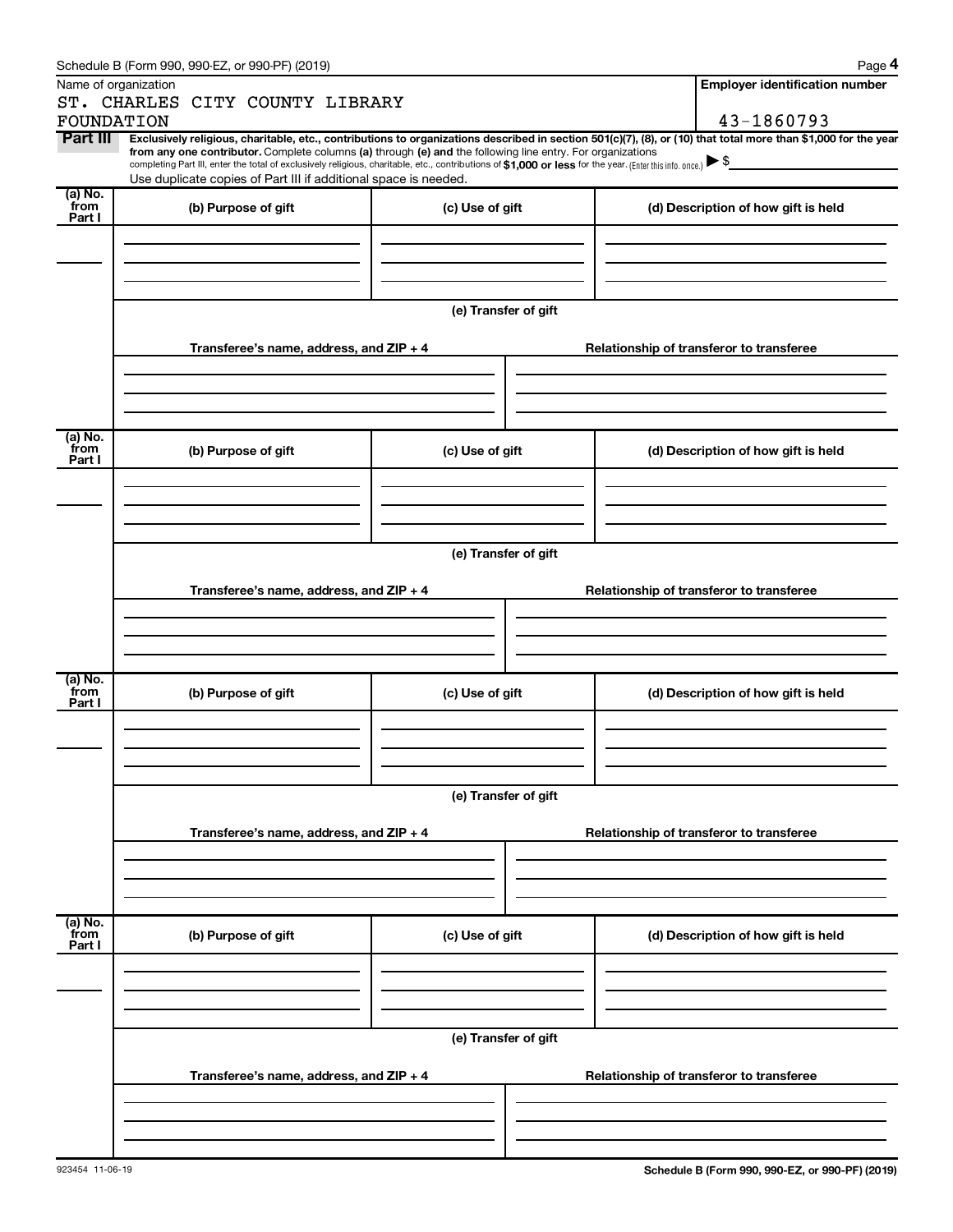|         | <b>SCHEDULE D</b>                                      |                                                                                                             |                                                                                                                                                |                          | OMB No. 1545-0047                                   |
|---------|--------------------------------------------------------|-------------------------------------------------------------------------------------------------------------|------------------------------------------------------------------------------------------------------------------------------------------------|--------------------------|-----------------------------------------------------|
|         | (Form 990)                                             |                                                                                                             | Supplemental Financial Statements<br>Complete if the organization answered "Yes" on Form 990,                                                  |                          |                                                     |
|         |                                                        |                                                                                                             | Part IV, line 6, 7, 8, 9, 10, 11a, 11b, 11c, 11d, 11e, 11f, 12a, or 12b.                                                                       |                          | <b>Open to Public</b>                               |
|         | Department of the Treasury<br>Internal Revenue Service |                                                                                                             | Attach to Form 990.<br>Go to www.irs.gov/Form990 for instructions and the latest information.                                                  | Inspection               |                                                     |
|         | Name of the organization                               | ST. CHARLES CITY COUNTY LIBRARY<br>FOUNDATION                                                               |                                                                                                                                                |                          | <b>Employer identification number</b><br>43-1860793 |
| Part I  |                                                        |                                                                                                             | Organizations Maintaining Donor Advised Funds or Other Similar Funds or Accounts. Complete if the                                              |                          |                                                     |
|         |                                                        | organization answered "Yes" on Form 990, Part IV, line 6.                                                   |                                                                                                                                                |                          |                                                     |
|         |                                                        |                                                                                                             | (a) Donor advised funds                                                                                                                        |                          | (b) Funds and other accounts                        |
| 1.      |                                                        |                                                                                                             |                                                                                                                                                |                          |                                                     |
| 2       |                                                        | Aggregate value of contributions to (during year)                                                           |                                                                                                                                                |                          |                                                     |
| з       |                                                        | Aggregate value of grants from (during year)                                                                |                                                                                                                                                |                          |                                                     |
| 4       |                                                        |                                                                                                             |                                                                                                                                                |                          |                                                     |
| 5       |                                                        |                                                                                                             | Did the organization inform all donors and donor advisors in writing that the assets held in donor advised funds                               |                          |                                                     |
|         |                                                        |                                                                                                             |                                                                                                                                                |                          | Yes<br>No                                           |
| 6       |                                                        |                                                                                                             | Did the organization inform all grantees, donors, and donor advisors in writing that grant funds can be used only                              |                          |                                                     |
|         |                                                        |                                                                                                             | for charitable purposes and not for the benefit of the donor or donor advisor, or for any other purpose conferring                             |                          |                                                     |
|         | impermissible private benefit?                         |                                                                                                             |                                                                                                                                                |                          | Yes<br>No                                           |
| Part II |                                                        |                                                                                                             | Conservation Easements. Complete if the organization answered "Yes" on Form 990, Part IV, line 7.                                              |                          |                                                     |
| 1.      |                                                        | Purpose(s) of conservation easements held by the organization (check all that apply).                       |                                                                                                                                                |                          |                                                     |
|         |                                                        | Preservation of land for public use (for example, recreation or education)<br>Protection of natural habitat | Preservation of a certified historic structure                                                                                                 |                          | Preservation of a historically important land area  |
|         |                                                        | Preservation of open space                                                                                  |                                                                                                                                                |                          |                                                     |
| 2       |                                                        |                                                                                                             | Complete lines 2a through 2d if the organization held a qualified conservation contribution in the form of a conservation easement on the last |                          |                                                     |
|         | day of the tax year.                                   |                                                                                                             |                                                                                                                                                |                          | Held at the End of the Tax Year                     |
|         |                                                        |                                                                                                             |                                                                                                                                                | 2a                       |                                                     |
| b       |                                                        | Total acreage restricted by conservation easements                                                          |                                                                                                                                                | 2b                       |                                                     |
| c       |                                                        |                                                                                                             |                                                                                                                                                | 2c                       |                                                     |
| d       |                                                        |                                                                                                             | Number of conservation easements included in (c) acquired after 7/25/06, and not on a historic structure                                       |                          |                                                     |
|         |                                                        |                                                                                                             |                                                                                                                                                | 2d                       |                                                     |
| 3       |                                                        |                                                                                                             | Number of conservation easements modified, transferred, released, extinguished, or terminated by the organization during the tax               |                          |                                                     |
|         | $year \triangleright$                                  |                                                                                                             |                                                                                                                                                |                          |                                                     |
| 4       |                                                        | Number of states where property subject to conservation easement is located >                               |                                                                                                                                                |                          |                                                     |
| 5       |                                                        | Does the organization have a written policy regarding the periodic monitoring, inspection, handling of      |                                                                                                                                                |                          |                                                     |
|         |                                                        | violations, and enforcement of the conservation easements it holds?                                         |                                                                                                                                                |                          | Yes<br>No                                           |
| 6       |                                                        |                                                                                                             | Staff and volunteer hours devoted to monitoring, inspecting, handling of violations, and enforcing conservation easements during the year      |                          |                                                     |
|         |                                                        |                                                                                                             |                                                                                                                                                |                          |                                                     |
| 7       |                                                        |                                                                                                             | Amount of expenses incurred in monitoring, inspecting, handling of violations, and enforcing conservation easements during the year            |                          |                                                     |
| 8       | $\blacktriangleright$ \$                               |                                                                                                             | Does each conservation easement reported on line 2(d) above satisfy the requirements of section 170(h)(4)(B)(i)                                |                          |                                                     |
|         |                                                        |                                                                                                             |                                                                                                                                                |                          | Yes<br><b>No</b>                                    |
| 9       |                                                        |                                                                                                             | In Part XIII, describe how the organization reports conservation easements in its revenue and expense statement and                            |                          |                                                     |
|         |                                                        |                                                                                                             | balance sheet, and include, if applicable, the text of the footnote to the organization's financial statements that describes the              |                          |                                                     |
|         |                                                        | organization's accounting for conservation easements.                                                       |                                                                                                                                                |                          |                                                     |
|         | Part III                                               |                                                                                                             | Organizations Maintaining Collections of Art, Historical Treasures, or Other Similar Assets.                                                   |                          |                                                     |
|         |                                                        | Complete if the organization answered "Yes" on Form 990, Part IV, line 8.                                   |                                                                                                                                                |                          |                                                     |
|         |                                                        |                                                                                                             | 1a If the organization elected, as permitted under FASB ASC 958, not to report in its revenue statement and balance sheet works                |                          |                                                     |
|         |                                                        |                                                                                                             | of art, historical treasures, or other similar assets held for public exhibition, education, or research in furtherance of public              |                          |                                                     |
|         |                                                        |                                                                                                             | service, provide in Part XIII the text of the footnote to its financial statements that describes these items.                                 |                          |                                                     |
|         |                                                        |                                                                                                             | <b>b</b> If the organization elected, as permitted under FASB ASC 958, to report in its revenue statement and balance sheet works of           |                          |                                                     |
|         |                                                        |                                                                                                             | art, historical treasures, or other similar assets held for public exhibition, education, or research in furtherance of public service,        |                          |                                                     |
|         |                                                        | provide the following amounts relating to these items:                                                      |                                                                                                                                                |                          |                                                     |
|         | (i)                                                    |                                                                                                             |                                                                                                                                                |                          |                                                     |
|         |                                                        |                                                                                                             | (ii) Assets included in Form 990, Part X <b>Process and Construction</b> Assets included in Form 990, Part X                                   |                          | $\blacktriangleright$ \$                            |
| 2       |                                                        |                                                                                                             | If the organization received or held works of art, historical treasures, or other similar assets for financial gain, provide                   |                          |                                                     |
|         |                                                        | the following amounts required to be reported under FASB ASC 958 relating to these items:                   |                                                                                                                                                | $\blacktriangleright$ \$ |                                                     |
|         |                                                        |                                                                                                             |                                                                                                                                                |                          |                                                     |

| \$

| <b>b</b> Assets included in Form 990, Part X |  |
|----------------------------------------------|--|

932051 10-02-19 **For Paperwork Reduction Act Notice, see the Instructions for Form 990. Schedule D (Form 990) 2019** LHA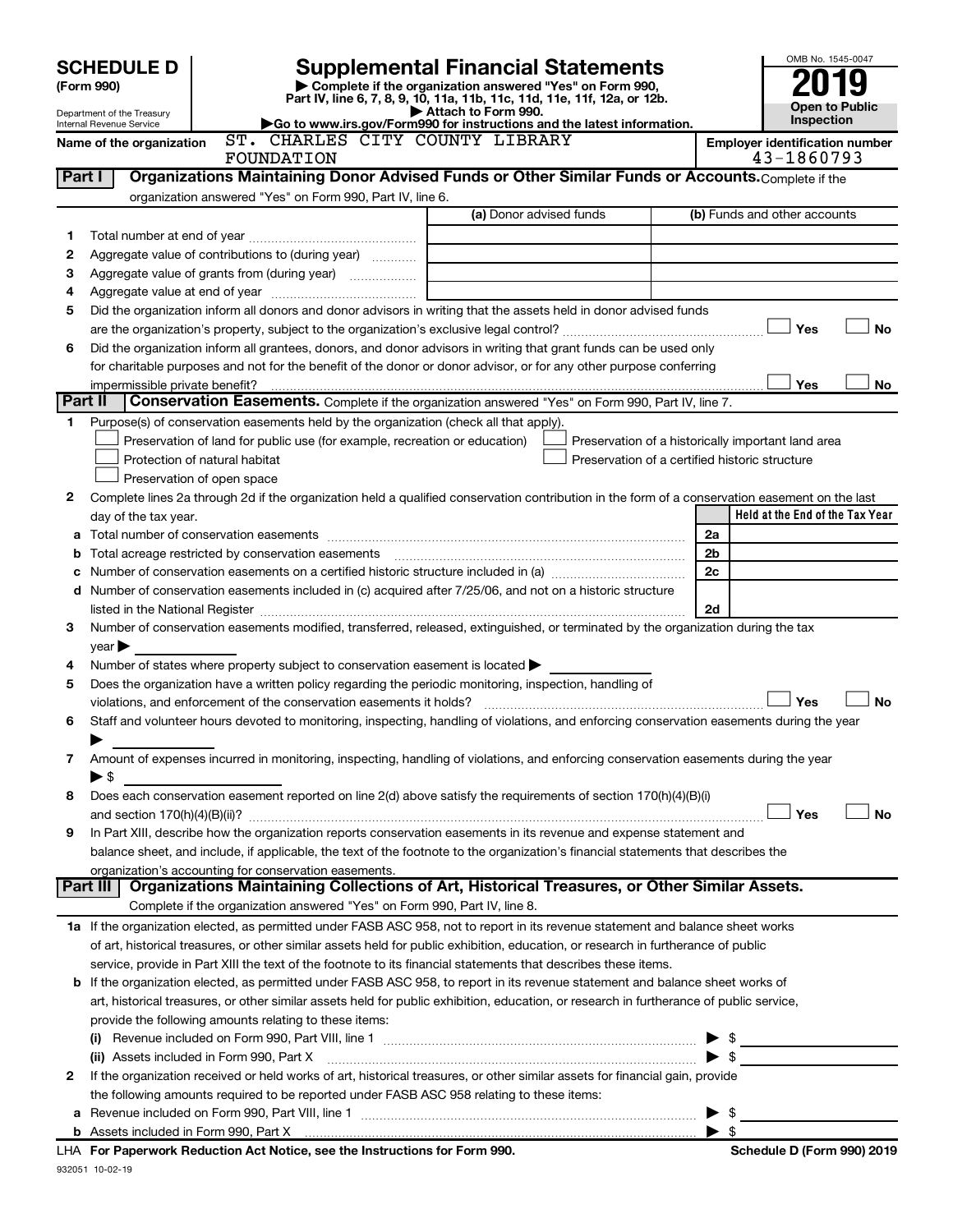|               |                                                                                                                                                                                                                                | ST. CHARLES CITY COUNTY LIBRARY         |   |                |                                                                                                                                                                                                                               |                                                                             |                                 |  |                       |     |           |
|---------------|--------------------------------------------------------------------------------------------------------------------------------------------------------------------------------------------------------------------------------|-----------------------------------------|---|----------------|-------------------------------------------------------------------------------------------------------------------------------------------------------------------------------------------------------------------------------|-----------------------------------------------------------------------------|---------------------------------|--|-----------------------|-----|-----------|
|               | FOUNDATION<br>Schedule D (Form 990) 2019                                                                                                                                                                                       |                                         |   |                |                                                                                                                                                                                                                               |                                                                             |                                 |  | $43 - 1860793$ Page 2 |     |           |
|               | Part III<br>Organizations Maintaining Collections of Art, Historical Treasures, or Other Similar Assets (continued)                                                                                                            |                                         |   |                |                                                                                                                                                                                                                               |                                                                             |                                 |  |                       |     |           |
| 3             | Using the organization's acquisition, accession, and other records, check any of the following that make significant use of its                                                                                                |                                         |   |                |                                                                                                                                                                                                                               |                                                                             |                                 |  |                       |     |           |
|               | collection items (check all that apply):                                                                                                                                                                                       |                                         |   |                |                                                                                                                                                                                                                               |                                                                             |                                 |  |                       |     |           |
| a             | Public exhibition                                                                                                                                                                                                              | d                                       |   |                | Loan or exchange program                                                                                                                                                                                                      |                                                                             |                                 |  |                       |     |           |
| b             | Scholarly research                                                                                                                                                                                                             | е                                       |   |                | Other and the contract of the contract of the contract of the contract of the contract of the contract of the contract of the contract of the contract of the contract of the contract of the contract of the contract of the |                                                                             |                                 |  |                       |     |           |
| c             | Preservation for future generations                                                                                                                                                                                            |                                         |   |                |                                                                                                                                                                                                                               |                                                                             |                                 |  |                       |     |           |
| 4             | Provide a description of the organization's collections and explain how they further the organization's exempt purpose in Part XIII.                                                                                           |                                         |   |                |                                                                                                                                                                                                                               |                                                                             |                                 |  |                       |     |           |
| 5             | During the year, did the organization solicit or receive donations of art, historical treasures, or other similar assets                                                                                                       |                                         |   |                |                                                                                                                                                                                                                               |                                                                             |                                 |  |                       |     |           |
|               | Yes<br>No                                                                                                                                                                                                                      |                                         |   |                |                                                                                                                                                                                                                               |                                                                             |                                 |  |                       |     |           |
|               | Part IV<br><b>Escrow and Custodial Arrangements.</b> Complete if the organization answered "Yes" on Form 990, Part IV, line 9, or                                                                                              |                                         |   |                |                                                                                                                                                                                                                               |                                                                             |                                 |  |                       |     |           |
|               | reported an amount on Form 990, Part X, line 21.                                                                                                                                                                               |                                         |   |                |                                                                                                                                                                                                                               |                                                                             |                                 |  |                       |     |           |
|               | 1a Is the organization an agent, trustee, custodian or other intermediary for contributions or other assets not included                                                                                                       |                                         |   |                |                                                                                                                                                                                                                               |                                                                             |                                 |  |                       |     |           |
|               | on Form 990, Part X? [11] matter contracts and contracts and contracts are contracted and contracts are contracted and contract and contract of the contract of the contract of the contract of the contract of the contract o |                                         |   |                |                                                                                                                                                                                                                               |                                                                             |                                 |  | Yes                   |     | <b>No</b> |
|               | b If "Yes," explain the arrangement in Part XIII and complete the following table:                                                                                                                                             |                                         |   |                |                                                                                                                                                                                                                               |                                                                             |                                 |  |                       |     |           |
|               |                                                                                                                                                                                                                                |                                         |   |                |                                                                                                                                                                                                                               |                                                                             |                                 |  | Amount                |     |           |
|               |                                                                                                                                                                                                                                |                                         |   |                |                                                                                                                                                                                                                               |                                                                             | 1c                              |  |                       |     |           |
|               |                                                                                                                                                                                                                                |                                         |   |                |                                                                                                                                                                                                                               |                                                                             | 1d                              |  |                       |     |           |
|               | e Distributions during the year measurement contained and all the contract of the contract of the set of the s                                                                                                                 |                                         |   |                |                                                                                                                                                                                                                               |                                                                             | 1e                              |  |                       |     |           |
| f             |                                                                                                                                                                                                                                |                                         |   |                |                                                                                                                                                                                                                               |                                                                             | 1f                              |  |                       |     |           |
|               | 2a Did the organization include an amount on Form 990, Part X, line 21, for escrow or custodial account liability?                                                                                                             |                                         |   |                |                                                                                                                                                                                                                               |                                                                             |                                 |  | Yes                   |     | No        |
| <b>Part V</b> | <b>b</b> If "Yes," explain the arrangement in Part XIII. Check here if the explanation has been provided on Part XIII<br>Endowment Funds. Complete if the organization answered "Yes" on Form 990, Part IV, line 10.           |                                         |   |                |                                                                                                                                                                                                                               |                                                                             |                                 |  |                       |     |           |
|               |                                                                                                                                                                                                                                | (a) Current year                        |   | (b) Prior year |                                                                                                                                                                                                                               | (c) Two years back $\vert$ (d) Three years back $\vert$ (e) Four years back |                                 |  |                       |     |           |
|               |                                                                                                                                                                                                                                |                                         |   |                |                                                                                                                                                                                                                               |                                                                             |                                 |  |                       |     |           |
|               | 1a Beginning of year balance                                                                                                                                                                                                   |                                         |   |                |                                                                                                                                                                                                                               |                                                                             |                                 |  |                       |     |           |
| b             | Net investment earnings, gains, and losses                                                                                                                                                                                     |                                         |   |                |                                                                                                                                                                                                                               |                                                                             |                                 |  |                       |     |           |
| с             |                                                                                                                                                                                                                                |                                         |   |                |                                                                                                                                                                                                                               |                                                                             |                                 |  |                       |     |           |
|               | e Other expenditures for facilities                                                                                                                                                                                            |                                         |   |                |                                                                                                                                                                                                                               |                                                                             |                                 |  |                       |     |           |
|               |                                                                                                                                                                                                                                |                                         |   |                |                                                                                                                                                                                                                               |                                                                             |                                 |  |                       |     |           |
|               |                                                                                                                                                                                                                                |                                         |   |                |                                                                                                                                                                                                                               |                                                                             |                                 |  |                       |     |           |
| g             |                                                                                                                                                                                                                                |                                         |   |                |                                                                                                                                                                                                                               |                                                                             |                                 |  |                       |     |           |
| 2             | Provide the estimated percentage of the current year end balance (line 1g, column (a)) held as:                                                                                                                                |                                         |   |                |                                                                                                                                                                                                                               |                                                                             |                                 |  |                       |     |           |
| а             | Board designated or quasi-endowment >                                                                                                                                                                                          |                                         | % |                |                                                                                                                                                                                                                               |                                                                             |                                 |  |                       |     |           |
|               | Permanent endowment $\blacktriangleright$                                                                                                                                                                                      | %                                       |   |                |                                                                                                                                                                                                                               |                                                                             |                                 |  |                       |     |           |
|               | $\frac{0}{0}$<br>$\mathbf c$ Term endowment $\blacktriangleright$                                                                                                                                                              |                                         |   |                |                                                                                                                                                                                                                               |                                                                             |                                 |  |                       |     |           |
|               | The percentages on lines 2a, 2b, and 2c should equal 100%.                                                                                                                                                                     |                                         |   |                |                                                                                                                                                                                                                               |                                                                             |                                 |  |                       |     |           |
|               | 3a Are there endowment funds not in the possession of the organization that are held and administered for the organization                                                                                                     |                                         |   |                |                                                                                                                                                                                                                               |                                                                             |                                 |  |                       |     |           |
|               | by:                                                                                                                                                                                                                            |                                         |   |                |                                                                                                                                                                                                                               |                                                                             |                                 |  |                       | Yes | No        |
|               | (i)                                                                                                                                                                                                                            |                                         |   |                |                                                                                                                                                                                                                               |                                                                             |                                 |  | 3a(i)                 |     |           |
|               |                                                                                                                                                                                                                                |                                         |   |                |                                                                                                                                                                                                                               |                                                                             |                                 |  | 3a(ii)                |     |           |
|               |                                                                                                                                                                                                                                |                                         |   |                |                                                                                                                                                                                                                               |                                                                             |                                 |  | 3b                    |     |           |
| 4             | Describe in Part XIII the intended uses of the organization's endowment funds.                                                                                                                                                 |                                         |   |                |                                                                                                                                                                                                                               |                                                                             |                                 |  |                       |     |           |
|               | <b>Land, Buildings, and Equipment.</b><br>Part VI                                                                                                                                                                              |                                         |   |                |                                                                                                                                                                                                                               |                                                                             |                                 |  |                       |     |           |
|               | Complete if the organization answered "Yes" on Form 990, Part IV, line 11a. See Form 990, Part X, line 10.                                                                                                                     |                                         |   |                |                                                                                                                                                                                                                               |                                                                             |                                 |  |                       |     |           |
|               | Description of property                                                                                                                                                                                                        | (a) Cost or other<br>basis (investment) |   |                | (b) Cost or other<br>basis (other)                                                                                                                                                                                            |                                                                             | (c) Accumulated<br>depreciation |  | (d) Book value        |     |           |
|               |                                                                                                                                                                                                                                |                                         |   |                |                                                                                                                                                                                                                               |                                                                             |                                 |  |                       |     |           |
| b             |                                                                                                                                                                                                                                |                                         |   |                |                                                                                                                                                                                                                               |                                                                             |                                 |  |                       |     |           |
| с             | Leasehold improvements                                                                                                                                                                                                         |                                         |   |                |                                                                                                                                                                                                                               |                                                                             |                                 |  |                       |     |           |
| d             |                                                                                                                                                                                                                                |                                         |   |                |                                                                                                                                                                                                                               |                                                                             |                                 |  |                       |     |           |
|               |                                                                                                                                                                                                                                |                                         |   |                |                                                                                                                                                                                                                               |                                                                             |                                 |  |                       |     |           |
|               | Total. Add lines 1a through 1e. (Column (d) must equal Form 990, Part X, column (B), line 10c.)                                                                                                                                |                                         |   |                |                                                                                                                                                                                                                               |                                                                             |                                 |  |                       |     | 0.        |
|               |                                                                                                                                                                                                                                |                                         |   |                |                                                                                                                                                                                                                               |                                                                             |                                 |  |                       |     |           |

**Schedule D (Form 990) 2019**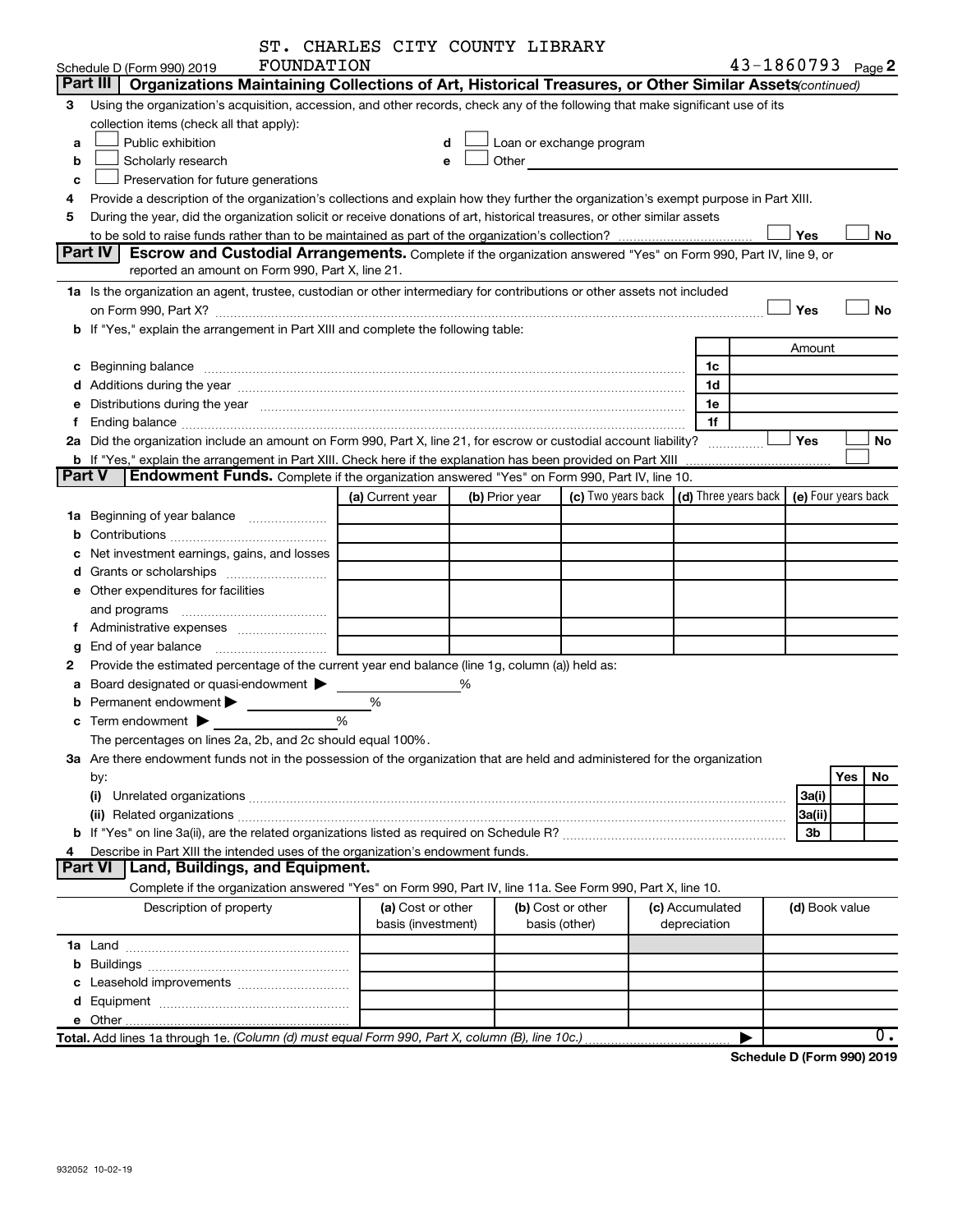| ST. CHARLES CITY COUNTY LIBRARY |  |  |
|---------------------------------|--|--|
|                                 |  |  |

|             | FOUNDATION<br>Schedule D (Form 990) 2019                                                                          |                 |                                                           | $43 - 1860793$ Page 3 |
|-------------|-------------------------------------------------------------------------------------------------------------------|-----------------|-----------------------------------------------------------|-----------------------|
| Part VIII   | <b>Investments - Other Securities.</b>                                                                            |                 |                                                           |                       |
|             | Complete if the organization answered "Yes" on Form 990, Part IV, line 11b. See Form 990, Part X, line 12.        |                 |                                                           |                       |
|             | (a) Description of security or category (including name of security)                                              | (b) Book value  | (c) Method of valuation: Cost or end-of-year market value |                       |
|             |                                                                                                                   |                 |                                                           |                       |
|             |                                                                                                                   |                 |                                                           |                       |
| $(3)$ Other |                                                                                                                   |                 |                                                           |                       |
| (A)         |                                                                                                                   |                 |                                                           |                       |
| (B)         |                                                                                                                   |                 |                                                           |                       |
|             |                                                                                                                   |                 |                                                           |                       |
| (C)         |                                                                                                                   |                 |                                                           |                       |
| (D)         |                                                                                                                   |                 |                                                           |                       |
| (E)         |                                                                                                                   |                 |                                                           |                       |
| (F)         |                                                                                                                   |                 |                                                           |                       |
| (G)         |                                                                                                                   |                 |                                                           |                       |
| (H)         |                                                                                                                   |                 |                                                           |                       |
|             | Total. (Col. (b) must equal Form 990, Part X, col. (B) line 12.)                                                  |                 |                                                           |                       |
|             | Part VIII Investments - Program Related.                                                                          |                 |                                                           |                       |
|             | Complete if the organization answered "Yes" on Form 990, Part IV, line 11c. See Form 990, Part X, line 13.        |                 |                                                           |                       |
|             | (a) Description of investment                                                                                     | (b) Book value  | (c) Method of valuation: Cost or end-of-year market value |                       |
| (1)         |                                                                                                                   |                 |                                                           |                       |
| (2)         |                                                                                                                   |                 |                                                           |                       |
| (3)         |                                                                                                                   |                 |                                                           |                       |
| (4)         |                                                                                                                   |                 |                                                           |                       |
| (5)         |                                                                                                                   |                 |                                                           |                       |
| (6)         |                                                                                                                   |                 |                                                           |                       |
| (7)         |                                                                                                                   |                 |                                                           |                       |
|             |                                                                                                                   |                 |                                                           |                       |
| (8)         |                                                                                                                   |                 |                                                           |                       |
| (9)         | Total. (Col. (b) must equal Form 990, Part X, col. (B) line 13.)                                                  |                 |                                                           |                       |
| Part IX     | <b>Other Assets.</b>                                                                                              |                 |                                                           |                       |
|             |                                                                                                                   |                 |                                                           |                       |
|             | Complete if the organization answered "Yes" on Form 990, Part IV, line 11d. See Form 990, Part X, line 15.        | (a) Description |                                                           | (b) Book value        |
|             |                                                                                                                   |                 |                                                           |                       |
| (1)         |                                                                                                                   |                 |                                                           |                       |
| (2)         |                                                                                                                   |                 |                                                           |                       |
| (3)         |                                                                                                                   |                 |                                                           |                       |
| (4)         |                                                                                                                   |                 |                                                           |                       |
| (5)         |                                                                                                                   |                 |                                                           |                       |
| (6)         |                                                                                                                   |                 |                                                           |                       |
| (7)         |                                                                                                                   |                 |                                                           |                       |
| (8)         |                                                                                                                   |                 |                                                           |                       |
| (9)         |                                                                                                                   |                 |                                                           |                       |
|             | Total. (Column (b) must equal Form 990, Part X, col. (B) line 15.)                                                |                 |                                                           |                       |
| Part X      | <b>Other Liabilities.</b>                                                                                         |                 |                                                           |                       |
|             | Complete if the organization answered "Yes" on Form 990, Part IV, line 11e or 11f. See Form 990, Part X, line 25. |                 |                                                           |                       |
| 1.          | (a) Description of liability                                                                                      |                 |                                                           | (b) Book value        |
| (1)         | Federal income taxes                                                                                              |                 |                                                           |                       |
| (2)         |                                                                                                                   |                 |                                                           |                       |
| (3)         |                                                                                                                   |                 |                                                           |                       |
|             |                                                                                                                   |                 |                                                           |                       |
| (4)         |                                                                                                                   |                 |                                                           |                       |
| (5)         |                                                                                                                   |                 |                                                           |                       |
| (6)         |                                                                                                                   |                 |                                                           |                       |
| (7)         |                                                                                                                   |                 |                                                           |                       |
| (8)         |                                                                                                                   |                 |                                                           |                       |
| (9)         |                                                                                                                   |                 |                                                           |                       |
|             |                                                                                                                   |                 |                                                           |                       |

**2.** Liability for uncertain tax positions. In Part XIII, provide the text of the footnote to the organization's financial statements that reports the organization's liability for uncertain tax positions under FASB ASC 740. Check here if the text of the footnote has been provided in Part XIII ...  $\fbox{\bf X}$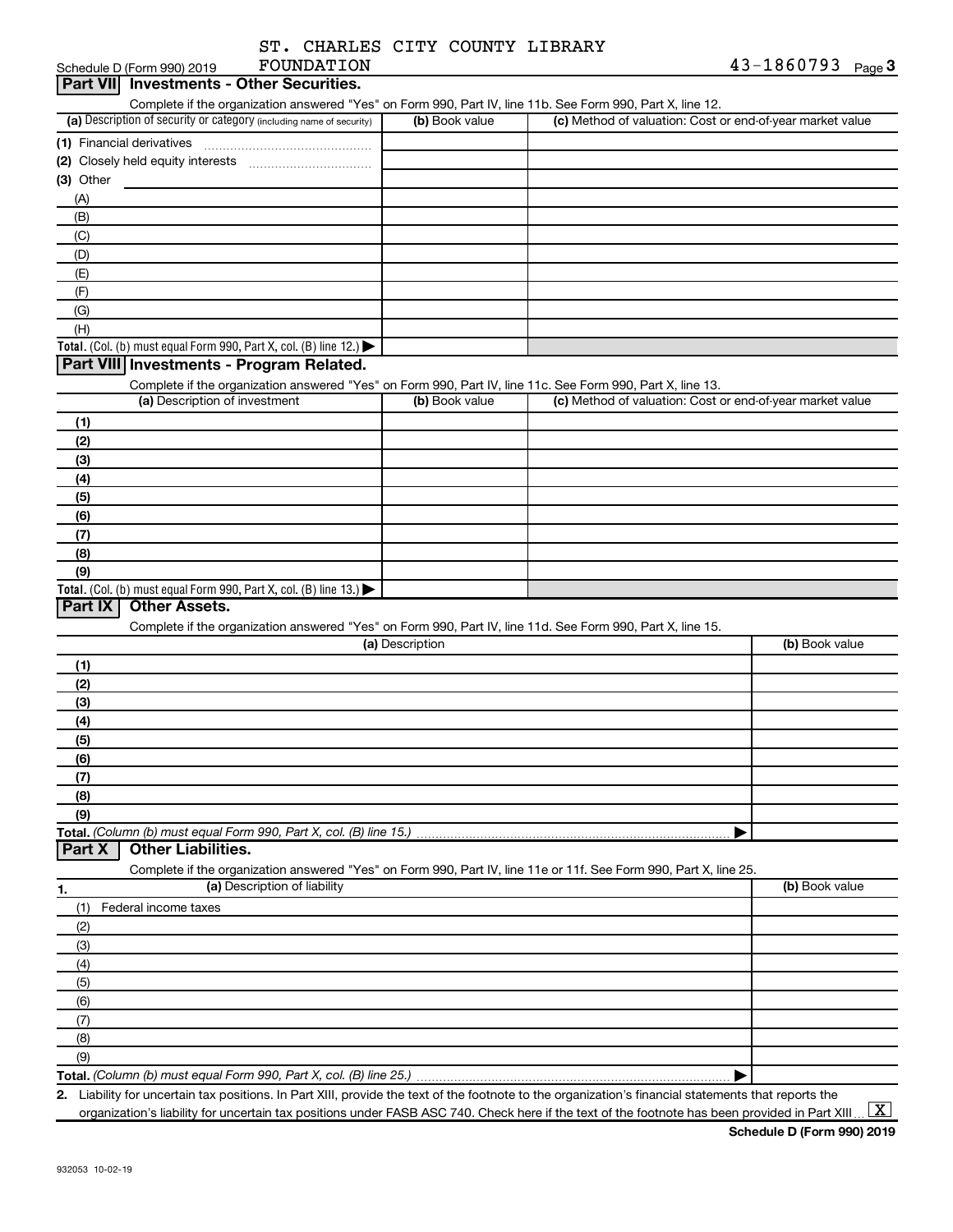|    | ST. CHARLES CITY COUNTY LIBRARY                                                                                                                                                                                                     |                |             |                |                   |
|----|-------------------------------------------------------------------------------------------------------------------------------------------------------------------------------------------------------------------------------------|----------------|-------------|----------------|-------------------|
|    | FOUNDATION<br>Schedule D (Form 990) 2019                                                                                                                                                                                            |                |             |                | 43-1860793 Page 4 |
|    | Reconciliation of Revenue per Audited Financial Statements With Revenue per Return.<br><b>Part XI</b>                                                                                                                               |                |             |                |                   |
|    | Complete if the organization answered "Yes" on Form 990, Part IV, line 12a.                                                                                                                                                         |                |             |                |                   |
| 1  | Total revenue, gains, and other support per audited financial statements                                                                                                                                                            |                |             | $\blacksquare$ | 457,915.          |
| 2  | Amounts included on line 1 but not on Form 990, Part VIII, line 12:                                                                                                                                                                 |                |             |                |                   |
| a  |                                                                                                                                                                                                                                     | 2a             | $-13, 363.$ |                |                   |
| b  |                                                                                                                                                                                                                                     | 2 <sub>b</sub> | 229,805.    |                |                   |
|    |                                                                                                                                                                                                                                     | 2c             |             |                |                   |
| d  |                                                                                                                                                                                                                                     | 2d             | 36,316.     |                |                   |
| e  | Add lines 2a through 2d                                                                                                                                                                                                             |                |             | 2e             | 252,758.          |
| 3  |                                                                                                                                                                                                                                     |                |             | 3              | 205, 157.         |
| 4  | Amounts included on Form 990, Part VIII, line 12, but not on line 1:                                                                                                                                                                |                |             |                |                   |
| а  | Investment expenses not included on Form 990, Part VIII, line 7b [100] [100] [100] [100] [100] [100] [100] [10                                                                                                                      | 4a             |             |                |                   |
| b  |                                                                                                                                                                                                                                     | 4 <sub>h</sub> |             |                |                   |
| c  | Add lines 4a and 4b                                                                                                                                                                                                                 |                |             | 4с             | $0 \cdot$         |
| 5. |                                                                                                                                                                                                                                     |                | 5           | 205, 157.      |                   |
|    | Part XII   Reconciliation of Expenses per Audited Financial Statements With Expenses per Return.                                                                                                                                    |                |             |                |                   |
|    | Complete if the organization answered "Yes" on Form 990, Part IV, line 12a.                                                                                                                                                         |                |             |                |                   |
| 1  |                                                                                                                                                                                                                                     |                |             | $\blacksquare$ | 475,654.          |
| 2  | Amounts included on line 1 but not on Form 990, Part IX, line 25:                                                                                                                                                                   |                |             |                |                   |
| a  |                                                                                                                                                                                                                                     | 2a             | 229,805.    |                |                   |
| b  |                                                                                                                                                                                                                                     | 2 <sub>b</sub> |             |                |                   |
|    |                                                                                                                                                                                                                                     | 2c             |             |                |                   |
|    |                                                                                                                                                                                                                                     | 2d             | 36,316.     |                |                   |
| е  | Add lines 2a through 2d <b>contained a contained a contained a contained a</b> contained a contained a contained a contained a contained a contained a contained a contained a contained a contained a contained a contained a cont |                |             | 2е             | 266, 121.         |
| 3  |                                                                                                                                                                                                                                     |                |             | $\mathbf{a}$   | 209,533.          |
| 4  | Amounts included on Form 990, Part IX, line 25, but not on line 1:                                                                                                                                                                  |                |             |                |                   |
| a  |                                                                                                                                                                                                                                     | 4a             |             |                |                   |
| b  |                                                                                                                                                                                                                                     | 4b             |             |                |                   |
| c  | Add lines 4a and 4b                                                                                                                                                                                                                 |                |             | 4с             |                   |
|    |                                                                                                                                                                                                                                     |                |             | 5              | 209,533.          |
|    | Part XIII Supplemental Information.                                                                                                                                                                                                 |                |             |                |                   |

Provide the descriptions required for Part II, lines 3, 5, and 9; Part III, lines 1a and 4; Part IV, lines 1b and 2b; Part V, line 4; Part X, line 2; Part XI, lines 2d and 4b; and Part XII, lines 2d and 4b. Also complete this part to provide any additional information.

PART X, LINE 2:

| THE FASB ACCOUNTING STANDARDS CODIFICATION TOPIC 740, INCOME TAXES,       |
|---------------------------------------------------------------------------|
| PROVIDES FOR THE RECOGNITION OF TAX BENEFITS RELATED TO UNCERTAIN TAX     |
| POSITIONS. FOR THE YEAR ENDED JUNE 30, 2020, MANAGEMENT BELIEVES THERE    |
| ARE NO MATERIAL UNCERTAIN TAX POSITIONS. THE FOUNDATION FILES FORM 990    |
| RETURN OF ORGANIZATION EXEMPT FROM INCOME TAX.  RETURNS PRIOR TO 2016 ARE |
| CLOSED.                                                                   |
|                                                                           |

#### PART XI, LINE 2D - OTHER ADJUSTMENTS:

# OTHER SPECIAL EVENT EXPENSES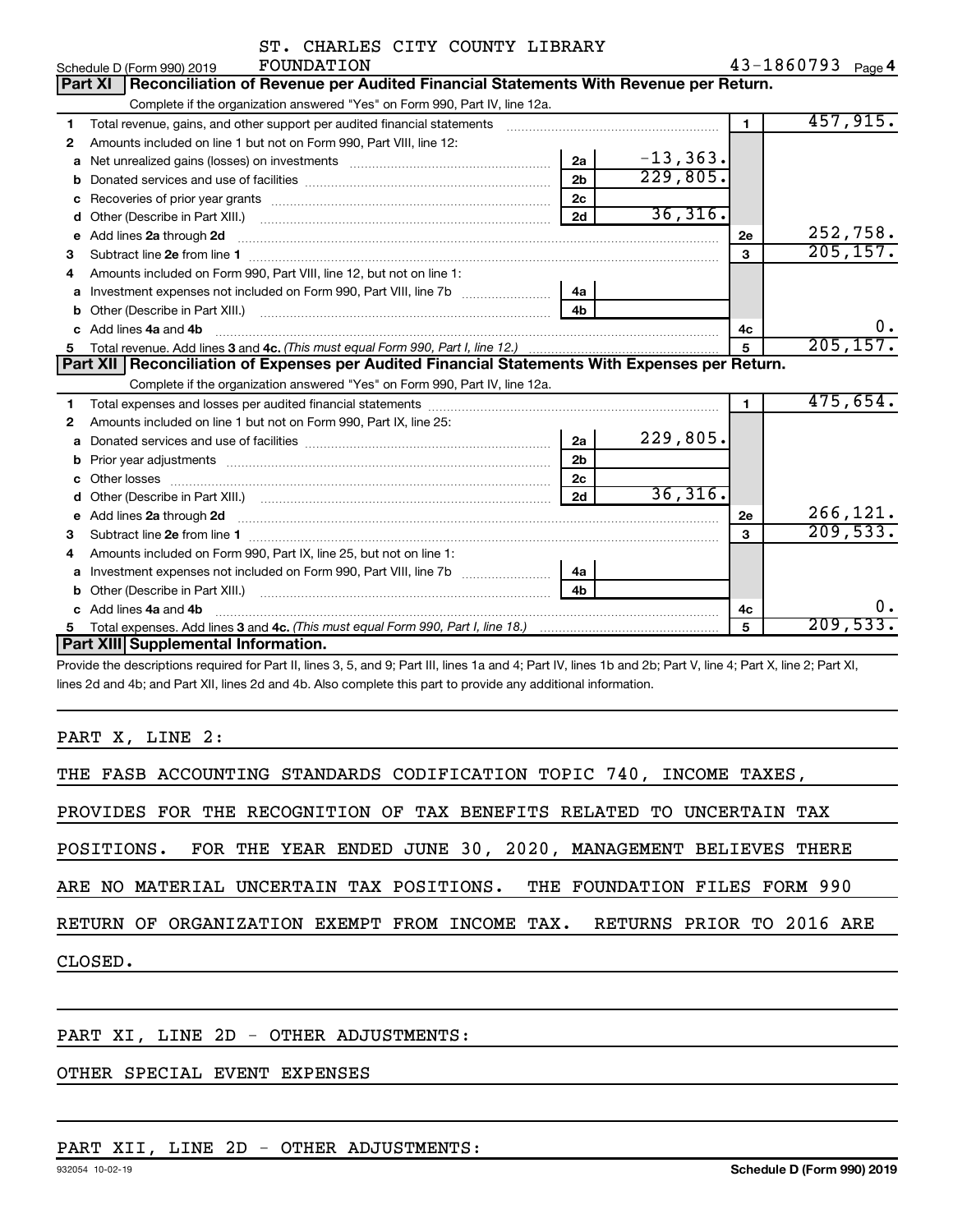| Schedule D (Form 990) 2019<br>Part XIII Supplemental Information (continued) | ST. CHARLES CITY COUNTY LIBRARY<br>FOUNDATION |  | $43 - 1860793$ Page 5 |
|------------------------------------------------------------------------------|-----------------------------------------------|--|-----------------------|
| OTHER SPECIAL EVENT EXPENSES                                                 |                                               |  |                       |
|                                                                              |                                               |  |                       |
|                                                                              |                                               |  |                       |
|                                                                              |                                               |  |                       |
|                                                                              |                                               |  |                       |
|                                                                              |                                               |  |                       |
|                                                                              |                                               |  |                       |
|                                                                              |                                               |  |                       |
|                                                                              |                                               |  |                       |
|                                                                              |                                               |  |                       |
|                                                                              |                                               |  |                       |
|                                                                              |                                               |  |                       |
|                                                                              |                                               |  |                       |
|                                                                              |                                               |  |                       |
|                                                                              |                                               |  |                       |

 $\overline{\phantom{0}}$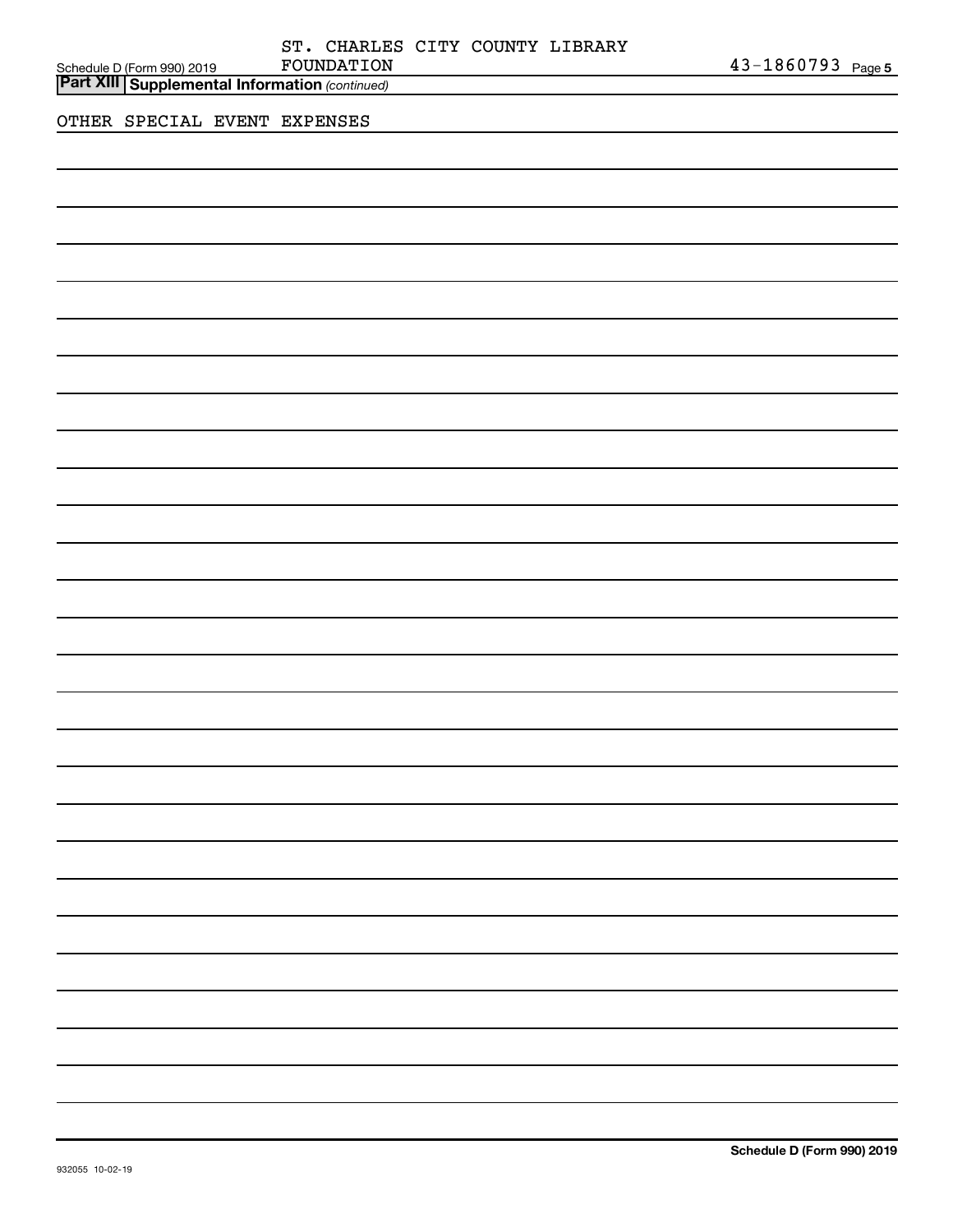| <b>SCHEDULE G</b>                                                                                                                                                                                                                                                                                                                                                                                                                                                                                                                                                                                                                                                                                                                                                                                                                         | <b>Supplemental Information Regarding Fundraising or Gaming Activities</b>                                                                                          |     |     |                                                                            |                                                         | OMB No. 1545-0047                     |  |  |  |  |
|-------------------------------------------------------------------------------------------------------------------------------------------------------------------------------------------------------------------------------------------------------------------------------------------------------------------------------------------------------------------------------------------------------------------------------------------------------------------------------------------------------------------------------------------------------------------------------------------------------------------------------------------------------------------------------------------------------------------------------------------------------------------------------------------------------------------------------------------|---------------------------------------------------------------------------------------------------------------------------------------------------------------------|-----|-----|----------------------------------------------------------------------------|---------------------------------------------------------|---------------------------------------|--|--|--|--|
| (Form 990 or 990-EZ)                                                                                                                                                                                                                                                                                                                                                                                                                                                                                                                                                                                                                                                                                                                                                                                                                      | Complete if the organization answered "Yes" on Form 990, Part IV, line 17, 18, or 19, or if the<br>organization entered more than \$15,000 on Form 990-EZ, line 6a. |     |     |                                                                            |                                                         |                                       |  |  |  |  |
| Department of the Treasury                                                                                                                                                                                                                                                                                                                                                                                                                                                                                                                                                                                                                                                                                                                                                                                                                | Attach to Form 990 or Form 990-EZ.                                                                                                                                  |     |     |                                                                            |                                                         | <b>Open to Public</b>                 |  |  |  |  |
| Internal Revenue Service                                                                                                                                                                                                                                                                                                                                                                                                                                                                                                                                                                                                                                                                                                                                                                                                                  | $\triangleright$ Go to www.irs.gov/Form990 for instructions and the latest information.                                                                             |     |     |                                                                            |                                                         | Inspection                            |  |  |  |  |
| Name of the organization                                                                                                                                                                                                                                                                                                                                                                                                                                                                                                                                                                                                                                                                                                                                                                                                                  | ST. CHARLES CITY COUNTY LIBRARY                                                                                                                                     |     |     |                                                                            |                                                         | <b>Employer identification number</b> |  |  |  |  |
| 43-1860793<br>FOUNDATION                                                                                                                                                                                                                                                                                                                                                                                                                                                                                                                                                                                                                                                                                                                                                                                                                  |                                                                                                                                                                     |     |     |                                                                            |                                                         |                                       |  |  |  |  |
| Part I<br>Fundraising Activities. Complete if the organization answered "Yes" on Form 990, Part IV, line 17. Form 990-EZ filers are not<br>required to complete this part.                                                                                                                                                                                                                                                                                                                                                                                                                                                                                                                                                                                                                                                                |                                                                                                                                                                     |     |     |                                                                            |                                                         |                                       |  |  |  |  |
| 1 Indicate whether the organization raised funds through any of the following activities. Check all that apply.<br>Mail solicitations<br>Solicitation of non-government grants<br>e<br>a<br>Internet and email solicitations<br>Solicitation of government grants<br>f<br>b<br>Phone solicitations<br>Special fundraising events<br>g<br>с<br>In-person solicitations<br>d<br>2 a Did the organization have a written or oral agreement with any individual (including officers, directors, trustees, or<br>Yes<br><b>No</b><br>key employees listed in Form 990, Part VII) or entity in connection with professional fundraising services?<br>b If "Yes," list the 10 highest paid individuals or entities (fundraisers) pursuant to agreements under which the fundraiser is to be<br>compensated at least \$5,000 by the organization. |                                                                                                                                                                     |     |     |                                                                            |                                                         |                                       |  |  |  |  |
| (i) Name and address of individual<br>or entity (fundraiser)                                                                                                                                                                                                                                                                                                                                                                                                                                                                                                                                                                                                                                                                                                                                                                              | (iii) Did<br>(iv) Gross receipts<br>fundraiser<br>have custody<br>(ii) Activity<br>from activity<br>or control of<br>contributions?                                 |     |     | (v) Amount paid<br>to (or retained by)<br>fundraiser<br>listed in col. (i) | (vi) Amount paid<br>to (or retained by)<br>organization |                                       |  |  |  |  |
|                                                                                                                                                                                                                                                                                                                                                                                                                                                                                                                                                                                                                                                                                                                                                                                                                                           |                                                                                                                                                                     | Yes | No. |                                                                            |                                                         |                                       |  |  |  |  |
|                                                                                                                                                                                                                                                                                                                                                                                                                                                                                                                                                                                                                                                                                                                                                                                                                                           |                                                                                                                                                                     |     |     |                                                                            |                                                         |                                       |  |  |  |  |
|                                                                                                                                                                                                                                                                                                                                                                                                                                                                                                                                                                                                                                                                                                                                                                                                                                           |                                                                                                                                                                     |     |     |                                                                            |                                                         |                                       |  |  |  |  |
|                                                                                                                                                                                                                                                                                                                                                                                                                                                                                                                                                                                                                                                                                                                                                                                                                                           |                                                                                                                                                                     |     |     |                                                                            |                                                         |                                       |  |  |  |  |
|                                                                                                                                                                                                                                                                                                                                                                                                                                                                                                                                                                                                                                                                                                                                                                                                                                           |                                                                                                                                                                     |     |     |                                                                            |                                                         |                                       |  |  |  |  |
|                                                                                                                                                                                                                                                                                                                                                                                                                                                                                                                                                                                                                                                                                                                                                                                                                                           |                                                                                                                                                                     |     |     |                                                                            |                                                         |                                       |  |  |  |  |
|                                                                                                                                                                                                                                                                                                                                                                                                                                                                                                                                                                                                                                                                                                                                                                                                                                           |                                                                                                                                                                     |     |     |                                                                            |                                                         |                                       |  |  |  |  |
|                                                                                                                                                                                                                                                                                                                                                                                                                                                                                                                                                                                                                                                                                                                                                                                                                                           |                                                                                                                                                                     |     |     |                                                                            |                                                         |                                       |  |  |  |  |
|                                                                                                                                                                                                                                                                                                                                                                                                                                                                                                                                                                                                                                                                                                                                                                                                                                           |                                                                                                                                                                     |     |     |                                                                            |                                                         |                                       |  |  |  |  |
|                                                                                                                                                                                                                                                                                                                                                                                                                                                                                                                                                                                                                                                                                                                                                                                                                                           |                                                                                                                                                                     |     |     |                                                                            |                                                         |                                       |  |  |  |  |
| Total                                                                                                                                                                                                                                                                                                                                                                                                                                                                                                                                                                                                                                                                                                                                                                                                                                     |                                                                                                                                                                     |     |     |                                                                            |                                                         |                                       |  |  |  |  |
| 3 List all states in which the organization is registered or licensed to solicit contributions or has been notified it is exempt from registration<br>or licensing.                                                                                                                                                                                                                                                                                                                                                                                                                                                                                                                                                                                                                                                                       |                                                                                                                                                                     |     |     |                                                                            |                                                         |                                       |  |  |  |  |
|                                                                                                                                                                                                                                                                                                                                                                                                                                                                                                                                                                                                                                                                                                                                                                                                                                           |                                                                                                                                                                     |     |     |                                                                            |                                                         |                                       |  |  |  |  |

**For Paperwork Reduction Act Notice, see the Instructions for Form 990 or 990-EZ. Schedule G (Form 990 or 990-EZ) 2019** LHA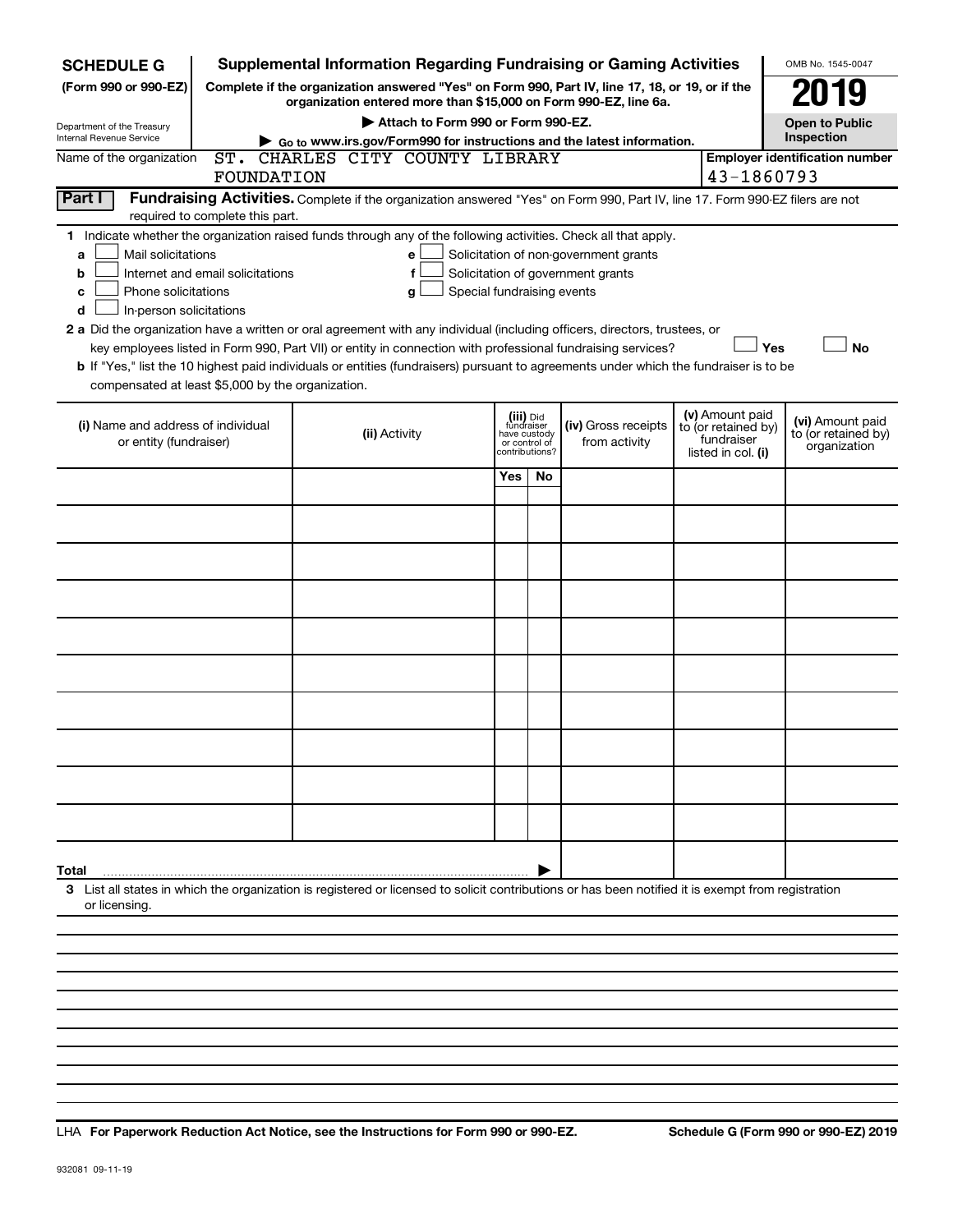#### **2** FOUNDATION **2 2** Schedule G (Form 990 or 990-EZ) 2019 FOUNDATION ST. CHARLES CITY COUNTY LIBRARY

Part II | Fundraising Events. Complete if the organization answered "Yes" on Form 990, Part IV, line 18, or reported more than \$15,000 of fundraising event contributions and gross income on Form 990-EZ, lines 1 and 6b. List events with gross receipts greater than \$5,000.

|                        |              |                                                                                                                                               | $(a)$ Event #1 |                          |      | (b) Event #2            | (c) Other events |        | (d) Total events           |
|------------------------|--------------|-----------------------------------------------------------------------------------------------------------------------------------------------|----------------|--------------------------|------|-------------------------|------------------|--------|----------------------------|
|                        |              |                                                                                                                                               |                | IMAGINE GALATRIVIA NIGHT |      |                         |                  | 1      | (add col. (a) through      |
|                        |              |                                                                                                                                               | (event type)   |                          |      | (event type)            | (total number)   |        | col. (c)                   |
|                        |              |                                                                                                                                               |                |                          |      |                         |                  |        |                            |
| Revenue                |              |                                                                                                                                               |                | 145,820.                 |      | 30,088.                 |                  | 1,824. | 177,732.                   |
|                        |              |                                                                                                                                               |                | 78,674.                  |      | 19,384.                 |                  | 568.   | 98,626.                    |
|                        |              |                                                                                                                                               |                |                          |      |                         |                  |        |                            |
|                        |              | 3 Gross income (line 1 minus line 2)                                                                                                          |                | 67,146.                  |      | 10,704.                 |                  | 1,256. | 79,106.                    |
|                        |              |                                                                                                                                               |                |                          |      | 375.                    |                  |        | 375.                       |
|                        |              |                                                                                                                                               |                |                          |      |                         |                  |        |                            |
| <b>Direct Expenses</b> | 5            |                                                                                                                                               |                | 2,579.                   |      | 1,130.                  |                  |        | 3,709.                     |
|                        |              |                                                                                                                                               |                |                          |      |                         |                  |        |                            |
|                        | 6            |                                                                                                                                               |                | 2,112.                   |      | 3,583.                  |                  |        | 5,695.                     |
|                        | $\mathbf{7}$ | Food and beverages                                                                                                                            | 24,385.        |                          |      | 1,250.                  | 1,056.           |        | 26,691.                    |
|                        |              |                                                                                                                                               |                |                          |      |                         |                  |        |                            |
|                        | 8            |                                                                                                                                               |                | 200.                     | 250. |                         | 242.             |        | 692.                       |
|                        | 9            |                                                                                                                                               |                | 25, 296.                 |      | 495.                    |                  | 54.    | 25,845.                    |
|                        | 10           | Direct expense summary. Add lines 4 through 9 in column (d)                                                                                   |                |                          |      |                         |                  |        | 63,007.                    |
|                        |              | 11 Net income summary. Subtract line 10 from line 3, column (d)                                                                               |                |                          |      |                         |                  |        | 16,099.                    |
| <b>Part III</b>        |              | Gaming. Complete if the organization answered "Yes" on Form 990, Part IV, line 19, or reported more than<br>\$15,000 on Form 990-EZ, line 6a. |                |                          |      |                         |                  |        |                            |
|                        |              |                                                                                                                                               |                |                          |      | (b) Pull tabs/instant   |                  |        | (d) Total gaming (add      |
| Revenue                |              |                                                                                                                                               | (a) Bingo      |                          |      | bingo/progressive bingo | (c) Other gaming |        | col. (a) through col. (c)) |
|                        |              |                                                                                                                                               |                |                          |      |                         |                  |        |                            |
|                        | 1.           |                                                                                                                                               |                |                          |      |                         |                  |        |                            |
|                        |              |                                                                                                                                               |                |                          |      |                         |                  |        |                            |
|                        |              |                                                                                                                                               |                |                          |      |                         |                  |        |                            |
|                        | 3            |                                                                                                                                               |                |                          |      |                         |                  |        |                            |
|                        |              |                                                                                                                                               |                |                          |      |                         |                  |        |                            |
| <b>Direct Expenses</b> |              |                                                                                                                                               |                |                          |      |                         |                  |        |                            |
|                        | 5            |                                                                                                                                               |                |                          |      |                         |                  |        |                            |
|                        |              |                                                                                                                                               | <b>Yes</b>     | %                        |      | Yes<br>%                | Yes              | %      |                            |
|                        |              | 6 Volunteer labor                                                                                                                             | No             |                          |      | No                      | No               |        |                            |
|                        |              |                                                                                                                                               |                |                          |      |                         |                  |        |                            |

|   | Direct expense summary. Add lines 2 through 5 in column (d)        |  |
|---|--------------------------------------------------------------------|--|
| 8 | Net gaming income summary. Subtract line 7 from line 1, column (d) |  |
|   | .<br>.<br>.<br>.                                                   |  |

**9** Enter the state(s) in which the organization conducts gaming activities:

| a Is the organization licensed to conduct gaming activities in each of these states? |  |  | No |
|--------------------------------------------------------------------------------------|--|--|----|
| <b>b</b> If "No," explain:                                                           |  |  |    |

**10 a Yes No** Were any of the organization's gaming licenses revoked, suspended, or terminated during the tax year? ~~~~~~~~~ † † **b** If "Yes," explain: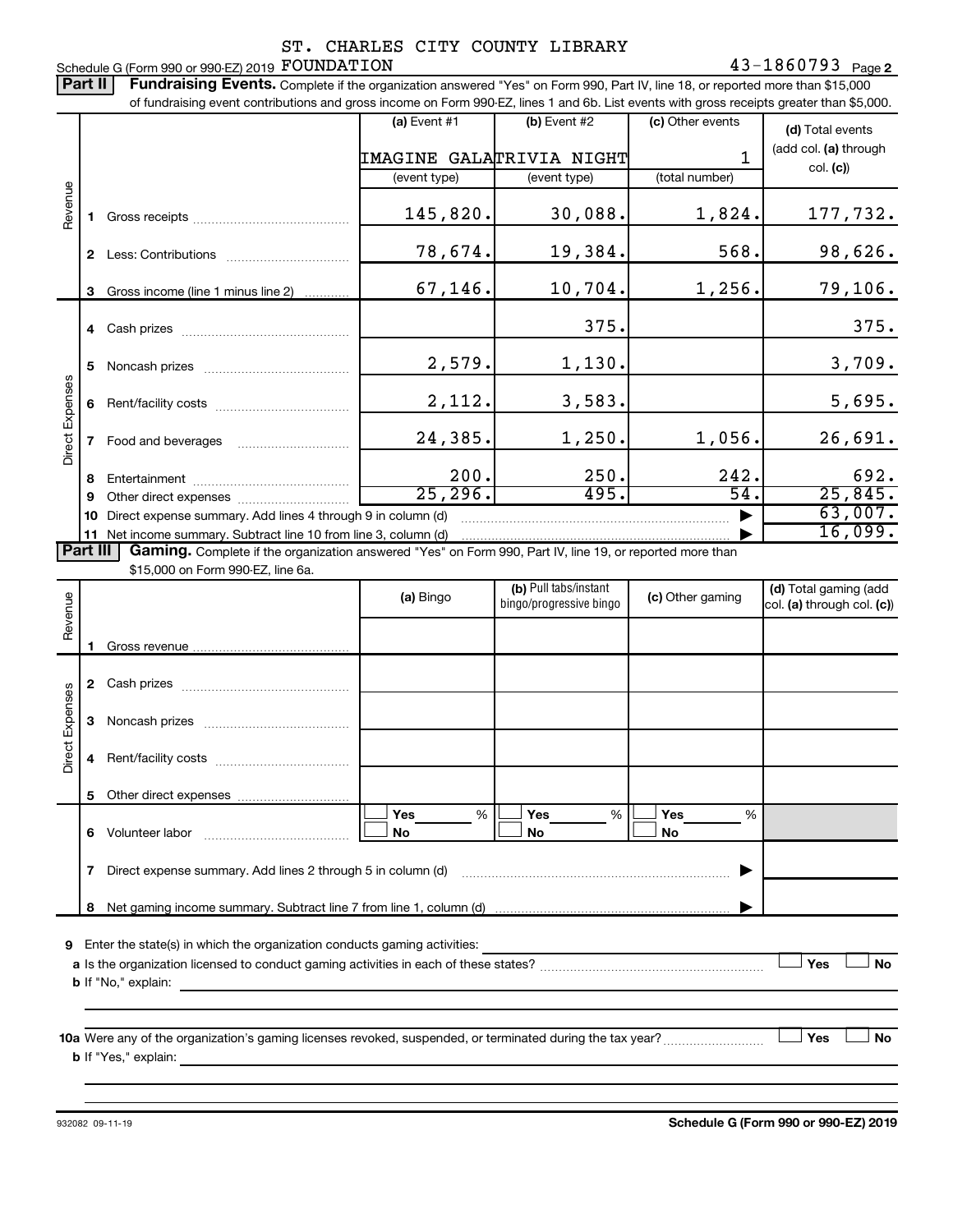|     | ST. CHARLES CITY COUNTY LIBRARY                                                                                                                                                                                                                                |     |     |                       |
|-----|----------------------------------------------------------------------------------------------------------------------------------------------------------------------------------------------------------------------------------------------------------------|-----|-----|-----------------------|
|     | Schedule G (Form 990 or 990-EZ) 2019 FOUNDATION                                                                                                                                                                                                                |     |     | $43 - 1860793$ Page 3 |
|     |                                                                                                                                                                                                                                                                |     | Yes | No                    |
|     | 12 Is the organization a grantor, beneficiary or trustee of a trust, or a member of a partnership or other entity formed                                                                                                                                       |     |     |                       |
|     |                                                                                                                                                                                                                                                                |     | Yes | No                    |
|     | 13 Indicate the percentage of gaming activity conducted in:                                                                                                                                                                                                    |     |     |                       |
|     |                                                                                                                                                                                                                                                                | 13a |     | ℅                     |
|     |                                                                                                                                                                                                                                                                | 13b |     | %                     |
|     | 14 Enter the name and address of the person who prepares the organization's gaming/special events books and records:                                                                                                                                           |     |     |                       |
|     | Name $\blacktriangleright$<br><u> 1989 - Johann Barn, amerikansk politiker (d. 1989)</u>                                                                                                                                                                       |     |     |                       |
|     | Address $\blacktriangleright$<br>the control of the control of the control of the control of the control of the control of the control of the control of the control of the control of the control of the control of the control of the control of the control |     |     |                       |
|     | 15a Does the organization have a contract with a third party from whom the organization receives gaming revenue?                                                                                                                                               |     | Yes | <b>No</b>             |
|     |                                                                                                                                                                                                                                                                |     |     |                       |
|     | of gaming revenue retained by the third party $\triangleright$ \$                                                                                                                                                                                              |     |     |                       |
|     | c If "Yes," enter name and address of the third party:                                                                                                                                                                                                         |     |     |                       |
|     |                                                                                                                                                                                                                                                                |     |     |                       |
|     | Name $\blacktriangleright$<br><u> 1989 - Andrea Stadt British, fransk politik (d. 1989)</u>                                                                                                                                                                    |     |     |                       |
|     |                                                                                                                                                                                                                                                                |     |     |                       |
|     | Address $\blacktriangleright$                                                                                                                                                                                                                                  |     |     |                       |
| 16. | Gaming manager information:                                                                                                                                                                                                                                    |     |     |                       |
|     | Name $\blacktriangleright$                                                                                                                                                                                                                                     |     |     |                       |
|     |                                                                                                                                                                                                                                                                |     |     |                       |
|     |                                                                                                                                                                                                                                                                |     |     |                       |
|     | Description of services provided ><br><u> 1989 - Johann John Stein, markin film yn y brening yn y brening yn y brening yn y brening yn y brening yn y</u>                                                                                                      |     |     |                       |
|     |                                                                                                                                                                                                                                                                |     |     |                       |
|     |                                                                                                                                                                                                                                                                |     |     |                       |
|     | Director/officer<br>Employee<br>Independent contractor                                                                                                                                                                                                         |     |     |                       |
|     | 17 Mandatory distributions:                                                                                                                                                                                                                                    |     |     |                       |
|     | a Is the organization required under state law to make charitable distributions from the gaming proceeds to                                                                                                                                                    |     |     |                       |
|     | retain the state gaming license?                                                                                                                                                                                                                               |     | Yes | <b>No</b>             |
|     | <b>b</b> Enter the amount of distributions required under state law to be distributed to other exempt organizations or spent in the                                                                                                                            |     |     |                       |
|     | organization's own exempt activities during the tax year $\triangleright$ \$                                                                                                                                                                                   |     |     |                       |
|     | <b>Part IV</b><br>Supplemental Information. Provide the explanations required by Part I, line 2b, columns (iii) and (v); and Part III, lines 9, 9b, 10b,                                                                                                       |     |     |                       |
|     | 15b, 15c, 16, and 17b, as applicable. Also provide any additional information. See instructions.                                                                                                                                                               |     |     |                       |
|     |                                                                                                                                                                                                                                                                |     |     |                       |
|     |                                                                                                                                                                                                                                                                |     |     |                       |
|     |                                                                                                                                                                                                                                                                |     |     |                       |
|     |                                                                                                                                                                                                                                                                |     |     |                       |
|     |                                                                                                                                                                                                                                                                |     |     |                       |
|     |                                                                                                                                                                                                                                                                |     |     |                       |
|     |                                                                                                                                                                                                                                                                |     |     |                       |
|     |                                                                                                                                                                                                                                                                |     |     |                       |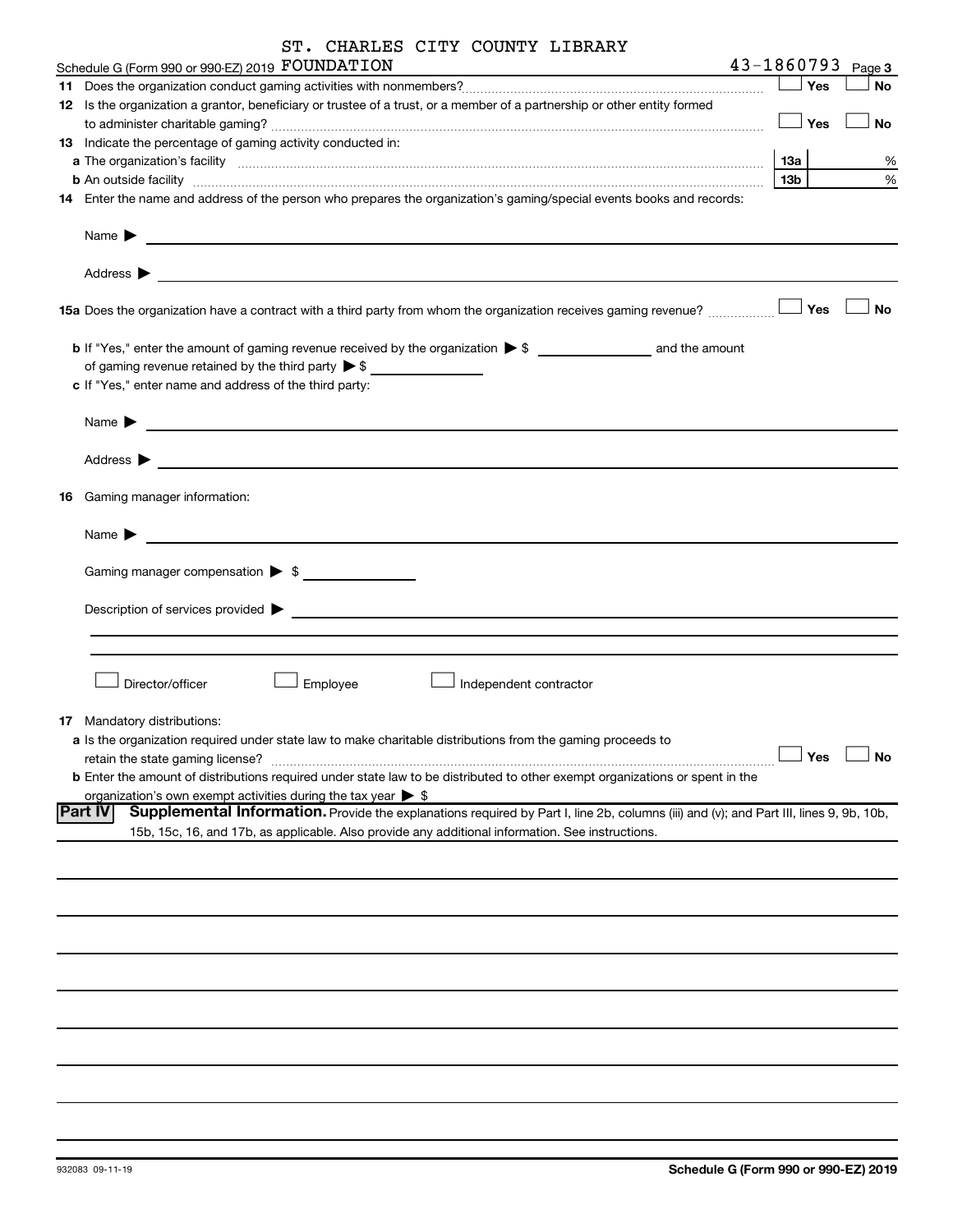|                                                                                                     | ST. CHARLES CITY COUNTY LIBRARY |  |                   |
|-----------------------------------------------------------------------------------------------------|---------------------------------|--|-------------------|
| Schedule G (Form 990 or 990-EZ) FOUNDATION<br><b>Part IV   Supplemental Information</b> (continued) | FOUNDATION                      |  | 43-1860793 Page 4 |
|                                                                                                     |                                 |  |                   |
|                                                                                                     |                                 |  |                   |
|                                                                                                     |                                 |  |                   |
|                                                                                                     |                                 |  |                   |
|                                                                                                     |                                 |  |                   |
|                                                                                                     |                                 |  |                   |
|                                                                                                     |                                 |  |                   |
|                                                                                                     |                                 |  |                   |
|                                                                                                     |                                 |  |                   |
|                                                                                                     |                                 |  |                   |
|                                                                                                     |                                 |  |                   |
|                                                                                                     |                                 |  |                   |
|                                                                                                     |                                 |  |                   |
|                                                                                                     |                                 |  |                   |
|                                                                                                     |                                 |  |                   |
|                                                                                                     |                                 |  |                   |
|                                                                                                     |                                 |  |                   |
|                                                                                                     |                                 |  |                   |
|                                                                                                     |                                 |  |                   |
|                                                                                                     |                                 |  |                   |
|                                                                                                     |                                 |  |                   |
|                                                                                                     |                                 |  |                   |
|                                                                                                     |                                 |  |                   |
|                                                                                                     |                                 |  |                   |
|                                                                                                     |                                 |  |                   |
|                                                                                                     |                                 |  |                   |
|                                                                                                     |                                 |  |                   |
|                                                                                                     |                                 |  |                   |
|                                                                                                     |                                 |  |                   |
|                                                                                                     |                                 |  |                   |
|                                                                                                     |                                 |  |                   |
|                                                                                                     |                                 |  |                   |
|                                                                                                     |                                 |  |                   |
|                                                                                                     |                                 |  |                   |
|                                                                                                     |                                 |  |                   |
|                                                                                                     |                                 |  |                   |
|                                                                                                     |                                 |  |                   |
|                                                                                                     |                                 |  |                   |
|                                                                                                     |                                 |  |                   |
|                                                                                                     |                                 |  |                   |
|                                                                                                     |                                 |  |                   |
|                                                                                                     |                                 |  |                   |
|                                                                                                     |                                 |  |                   |
|                                                                                                     |                                 |  |                   |
|                                                                                                     |                                 |  |                   |
|                                                                                                     |                                 |  |                   |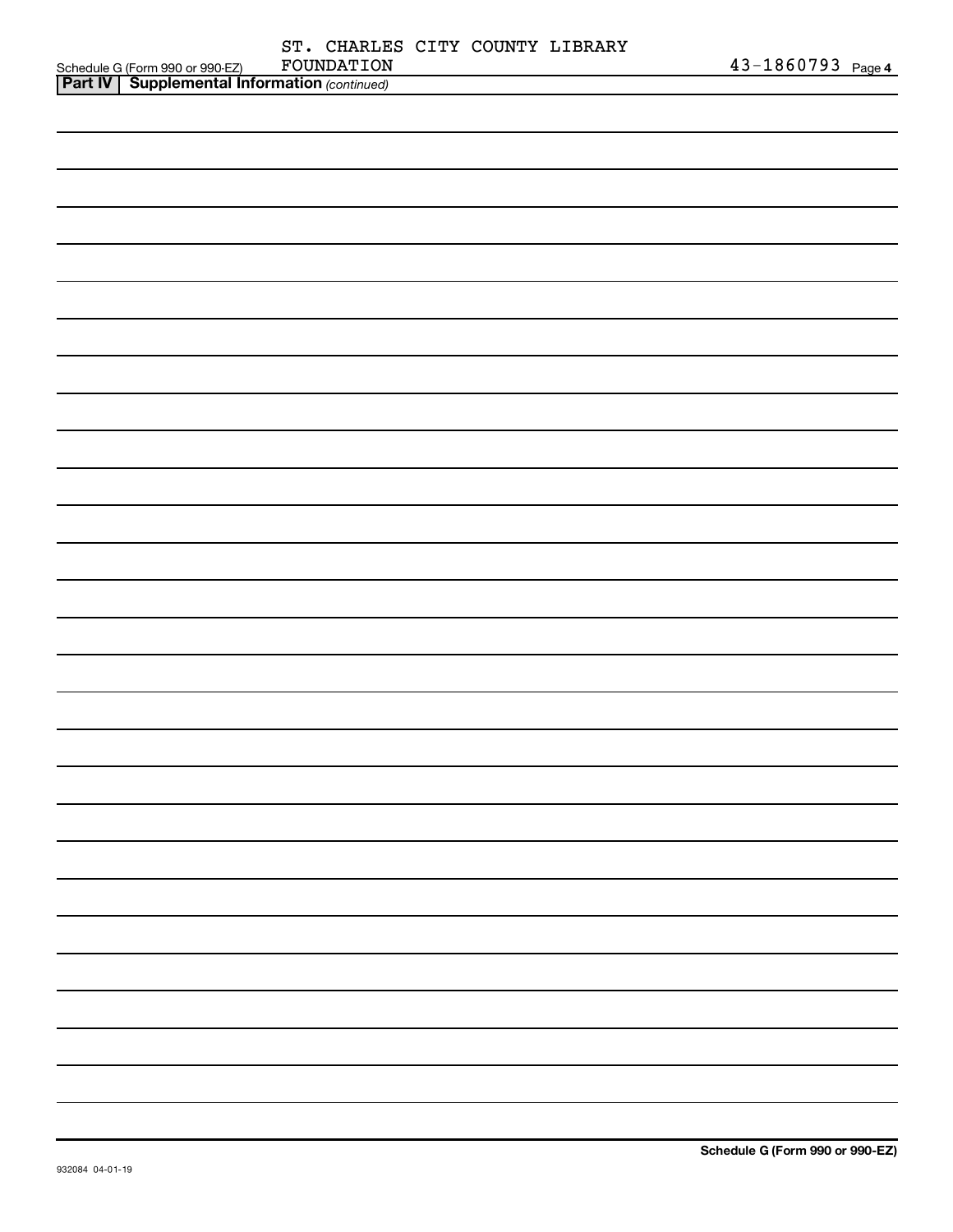| <b>SCHEDULE I</b><br>(Form 990)<br>Department of the Treasury<br>Internal Revenue Service    | <b>Grants and Other Assistance to Organizations,</b><br>Governments, and Individuals in the United States<br>Complete if the organization answered "Yes" on Form 990, Part IV, line 21 or 22.<br>Attach to Form 990.<br>Go to www.irs.gov/Form990 for the latest information.                                                                      |            |                                    |                             |                                         |                                                                |                                          |                                                     |  |  |  |  |  |
|----------------------------------------------------------------------------------------------|----------------------------------------------------------------------------------------------------------------------------------------------------------------------------------------------------------------------------------------------------------------------------------------------------------------------------------------------------|------------|------------------------------------|-----------------------------|-----------------------------------------|----------------------------------------------------------------|------------------------------------------|-----------------------------------------------------|--|--|--|--|--|
| Name of the organization                                                                     | FOUNDATION                                                                                                                                                                                                                                                                                                                                         |            | ST. CHARLES CITY COUNTY LIBRARY    |                             |                                         |                                                                |                                          | <b>Employer identification number</b><br>43-1860793 |  |  |  |  |  |
| Part I<br>$\mathbf{2}$                                                                       | <b>General Information on Grants and Assistance</b><br>1 Does the organization maintain records to substantiate the amount of the grants or assistance, the grantees' eligibility for the grants or assistance, and the selection<br>Describe in Part IV the organization's procedures for monitoring the use of grant funds in the United States. |            |                                    |                             |                                         |                                                                |                                          | $\boxed{\text{X}}$ No<br>Yes                        |  |  |  |  |  |
| Part II                                                                                      | Grants and Other Assistance to Domestic Organizations and Domestic Governments. Complete if the organization answered "Yes" on Form 990, Part IV, line 21, for any                                                                                                                                                                                 |            |                                    |                             |                                         |                                                                |                                          |                                                     |  |  |  |  |  |
|                                                                                              | recipient that received more than \$5,000. Part II can be duplicated if additional space is needed.<br>1 (a) Name and address of organization<br>or government                                                                                                                                                                                     | $(b)$ EIN  | (c) IRC section<br>(if applicable) | (d) Amount of<br>cash grant | (e) Amount of<br>non-cash<br>assistance | (f) Method of<br>valuation (book,<br>FMV, appraisal,<br>other) | (g) Description of<br>noncash assistance | (h) Purpose of grant<br>or assistance               |  |  |  |  |  |
| ST. CHARLES CITY-COUNTY LIBRARY<br>DISTRICT - 77 BOONE HILLS DRIVE -<br>ST. PETERS, MO 63385 |                                                                                                                                                                                                                                                                                                                                                    | 43-1011304 |                                    | 70,582.                     | $\mathbf 0$                             |                                                                |                                          | <b>BOOKMOBILE AND LARGE</b><br><b>GAMES</b>         |  |  |  |  |  |
|                                                                                              |                                                                                                                                                                                                                                                                                                                                                    |            |                                    |                             |                                         |                                                                |                                          |                                                     |  |  |  |  |  |
|                                                                                              |                                                                                                                                                                                                                                                                                                                                                    |            |                                    |                             |                                         |                                                                |                                          |                                                     |  |  |  |  |  |
|                                                                                              |                                                                                                                                                                                                                                                                                                                                                    |            |                                    |                             |                                         |                                                                |                                          |                                                     |  |  |  |  |  |
|                                                                                              |                                                                                                                                                                                                                                                                                                                                                    |            |                                    |                             |                                         |                                                                |                                          |                                                     |  |  |  |  |  |
|                                                                                              |                                                                                                                                                                                                                                                                                                                                                    |            |                                    |                             |                                         |                                                                |                                          |                                                     |  |  |  |  |  |
| 2<br>3                                                                                       |                                                                                                                                                                                                                                                                                                                                                    |            |                                    |                             |                                         |                                                                |                                          | ▶                                                   |  |  |  |  |  |

**For Paperwork Reduction Act Notice, see the Instructions for Form 990. Schedule I (Form 990) (2019)** LHA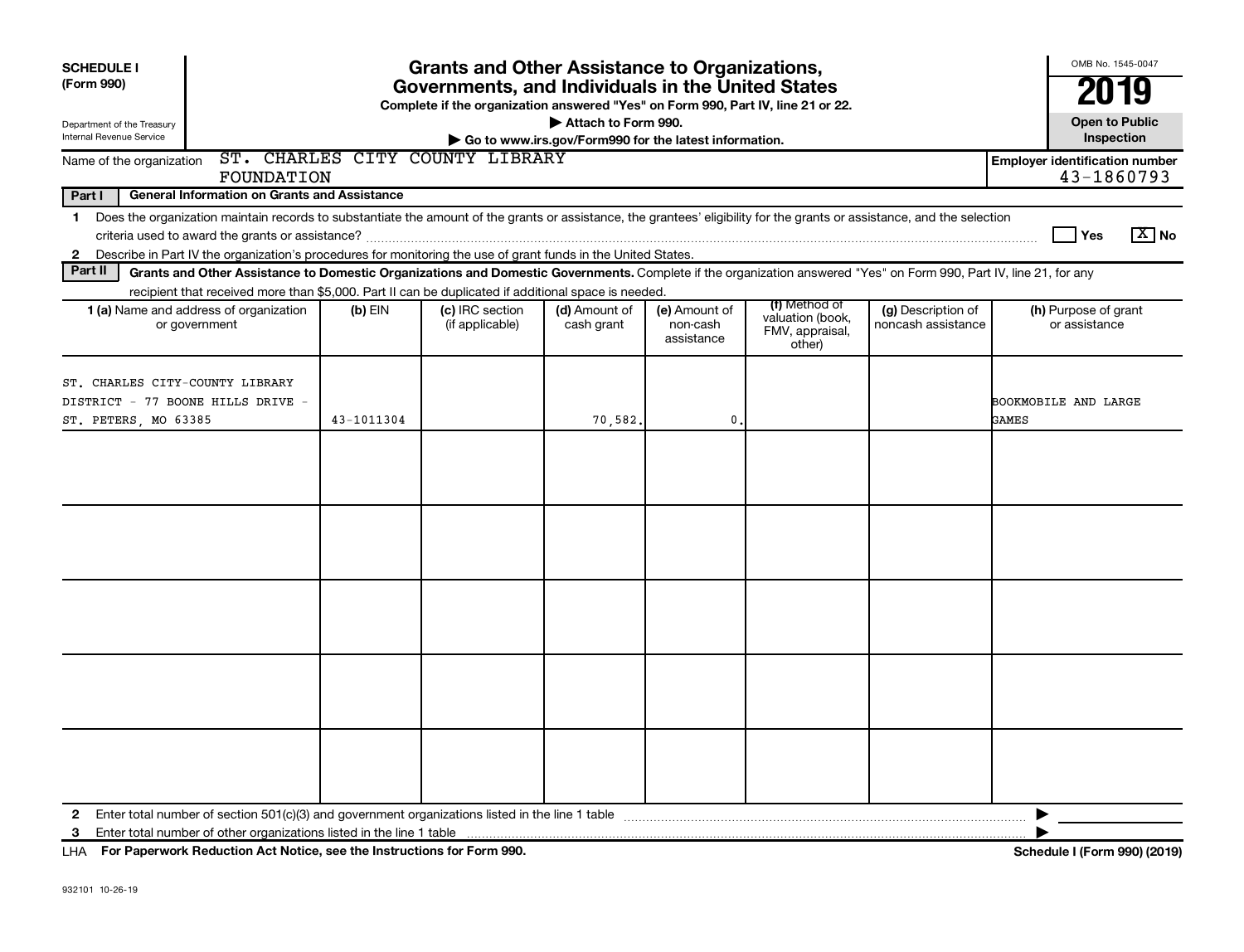FOUNDATION 43-1860793

**2**

Part III | Grants and Other Assistance to Domestic Individuals. Complete if the organization answered "Yes" on Form 990, Part IV, line 22. Schedule I (Form 990) (2019) FOUNDATION<br>Part III | Grants and Other Assistance to Domestic Inc Part III can be duplicated if additional space is needed.

| (a) Type of grant or assistance | (b) Number of<br>recipients | (c) Amount of<br>cash grant | (d) Amount of non-<br>cash assistance | (e) Method of valuation<br>(book, FMV, appraisal, other) | (f) Description of noncash assistance |
|---------------------------------|-----------------------------|-----------------------------|---------------------------------------|----------------------------------------------------------|---------------------------------------|
|                                 |                             |                             |                                       |                                                          |                                       |
|                                 |                             |                             |                                       |                                                          |                                       |
|                                 |                             |                             |                                       |                                                          |                                       |
|                                 |                             |                             |                                       |                                                          |                                       |
|                                 |                             |                             |                                       |                                                          |                                       |
|                                 |                             |                             |                                       |                                                          |                                       |
|                                 |                             |                             |                                       |                                                          |                                       |
|                                 |                             |                             |                                       |                                                          |                                       |
|                                 |                             |                             |                                       |                                                          |                                       |
|                                 |                             |                             |                                       |                                                          |                                       |

Part IV | Supplemental Information. Provide the information required in Part I, line 2; Part III, column (b); and any other additional information.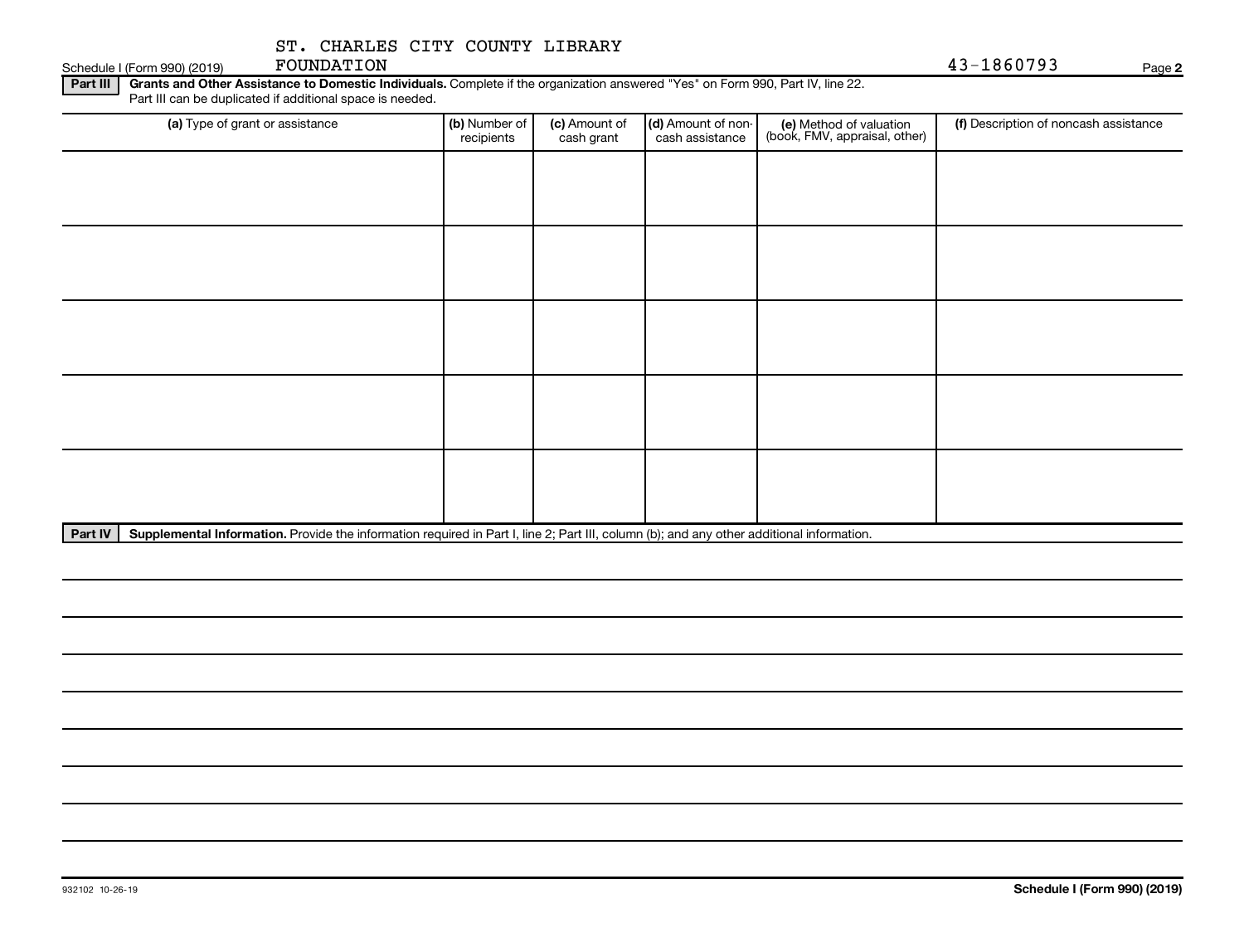**(Form 990 or 990-EZ)**

Department of the Treasury Internal Revenue Service Name of the organization

**Complete to provide information for responses to specific questions on Form 990 or 990-EZ or to provide any additional information. SCHEDULE O Supplemental Information to Form 990 or 990-EZ 2019** 

**| Attach to Form 990 or 990-EZ.**

**| Go to www.irs.gov/Form990 for the latest information.** ST. CHARLES CITY COUNTY LIBRARY

FOUNDATION 43-1860793

**Employer identification number**

OMB No. 1545-0047

**Open to Public Inspection**

FORM 990, PART I, LINE 1, DESCRIPTION OF ORGANIZATION MISSION:

CONTINUALLY WORKING TOGETHER TO ENGAGE THE COMMUNITY THROUGH CHARITABLE

GIVING.

FORM 990, PART VI, SECTION B, LINE 11B:

A PRELIMINARY COPY OF THE FORM 990 WAS PROVIDED FOR REVIEW AND APPROVAL

BEFORE A FINAL COPY WAS PROCESSED.

FORM 990, PART VI, SECTION B, LINE 12C:

ALL CONFLICTS OF INTEREST ARE DISCUSSED AND ADDRESSED WITH THE BOARD OF

DIRECTORS ANNUALLY OR AS THEY ARISE.

FORM 990, PART VI, SECTION C, LINE 19:

ALL GOVERNING DOCUMENTS, POLICIES, AND FINANCIAL DATA IS PROVIDED TO THE

PUBLIC UPON REQUEST.

FORM 990, PART XII, LINC 2C

THE ORGANIZATION UNDERGOES AN AUDIT. THE BOARD OF DIRECTORS ASSUME

RESPONSIBILITY FOR THE AUDIT.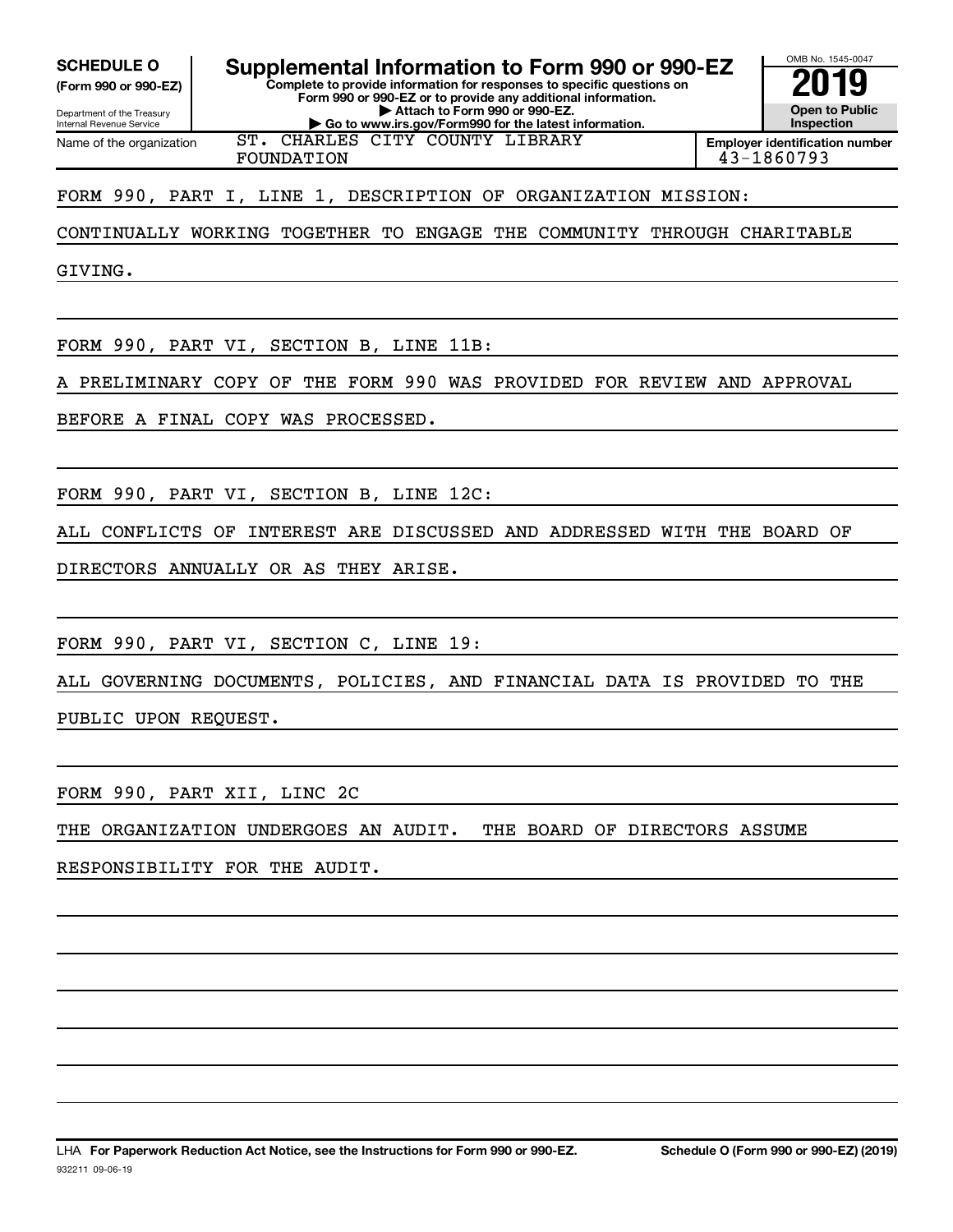| <b>Related Organizations and Unrelated Partnerships</b><br><b>SCHEDULE R</b><br>(Form 990)<br>> Complete if the organization answered "Yes" on Form 990, Part IV, line 33, 34, 35b, 36, or 37.<br>Attach to Form 990.<br>Department of the Treasury<br>Internal Revenue Service<br>Go to www.irs.gov/Form990 for instructions and the latest information.<br>ST. CHARLES CITY COUNTY LIBRARY<br><b>Employer identification number</b> |                         |                                                     |                                      |                                                          |                                     |                                     |                                                      |  |  |  |  |
|---------------------------------------------------------------------------------------------------------------------------------------------------------------------------------------------------------------------------------------------------------------------------------------------------------------------------------------------------------------------------------------------------------------------------------------|-------------------------|-----------------------------------------------------|--------------------------------------|----------------------------------------------------------|-------------------------------------|-------------------------------------|------------------------------------------------------|--|--|--|--|
| Name of the organization<br>FOUNDATION                                                                                                                                                                                                                                                                                                                                                                                                |                         |                                                     |                                      |                                                          |                                     | 43-1860793                          |                                                      |  |  |  |  |
| Part I<br>Identification of Disregarded Entities. Complete if the organization answered "Yes" on Form 990, Part IV, line 33.                                                                                                                                                                                                                                                                                                          |                         |                                                     |                                      |                                                          |                                     |                                     |                                                      |  |  |  |  |
| (a)<br>Name, address, and EIN (if applicable)<br>of disregarded entity                                                                                                                                                                                                                                                                                                                                                                | (b)<br>Primary activity | (c)<br>Legal domicile (state or<br>foreign country) | (d)<br>Total income                  | (e)<br>End-of-year assets                                |                                     | (f)<br>Direct controlling<br>entity |                                                      |  |  |  |  |
|                                                                                                                                                                                                                                                                                                                                                                                                                                       |                         |                                                     |                                      |                                                          |                                     |                                     |                                                      |  |  |  |  |
|                                                                                                                                                                                                                                                                                                                                                                                                                                       |                         |                                                     |                                      |                                                          |                                     |                                     |                                                      |  |  |  |  |
| Identification of Related Tax-Exempt Organizations. Complete if the organization answered "Yes" on Form 990, Part IV, line 34, because it had one or more related tax-exempt<br>Part II<br>organizations during the tax year.                                                                                                                                                                                                         |                         |                                                     |                                      |                                                          |                                     |                                     |                                                      |  |  |  |  |
| (a)<br>Name, address, and EIN<br>of related organization                                                                                                                                                                                                                                                                                                                                                                              | (b)<br>Primary activity | (c)<br>Legal domicile (state or<br>foreign country) | (d)<br><b>Exempt Code</b><br>section | (e)<br>Public charity<br>status (if section<br>501(c)(3) | (f)<br>Direct controlling<br>entity |                                     | $(g)$<br>Section 512(b)(13)<br>controlled<br>entity? |  |  |  |  |
| ST. CHARLES CITY COUNTY LIBRARY DISTRICT -<br>43-1011304, 77 BOONE HILLS DR, SAINT PETERS<br>63376<br>MO                                                                                                                                                                                                                                                                                                                              | LIBRARY                 | MISSOURI                                            |                                      |                                                          |                                     | Yes                                 | No<br>х                                              |  |  |  |  |
|                                                                                                                                                                                                                                                                                                                                                                                                                                       |                         |                                                     |                                      |                                                          |                                     |                                     |                                                      |  |  |  |  |
|                                                                                                                                                                                                                                                                                                                                                                                                                                       |                         |                                                     |                                      |                                                          |                                     |                                     |                                                      |  |  |  |  |
| For Paperwork Reduction Act Notice, see the Instructions for Form 990.                                                                                                                                                                                                                                                                                                                                                                |                         |                                                     |                                      |                                                          |                                     | Schedule R (Form 990) 2019          |                                                      |  |  |  |  |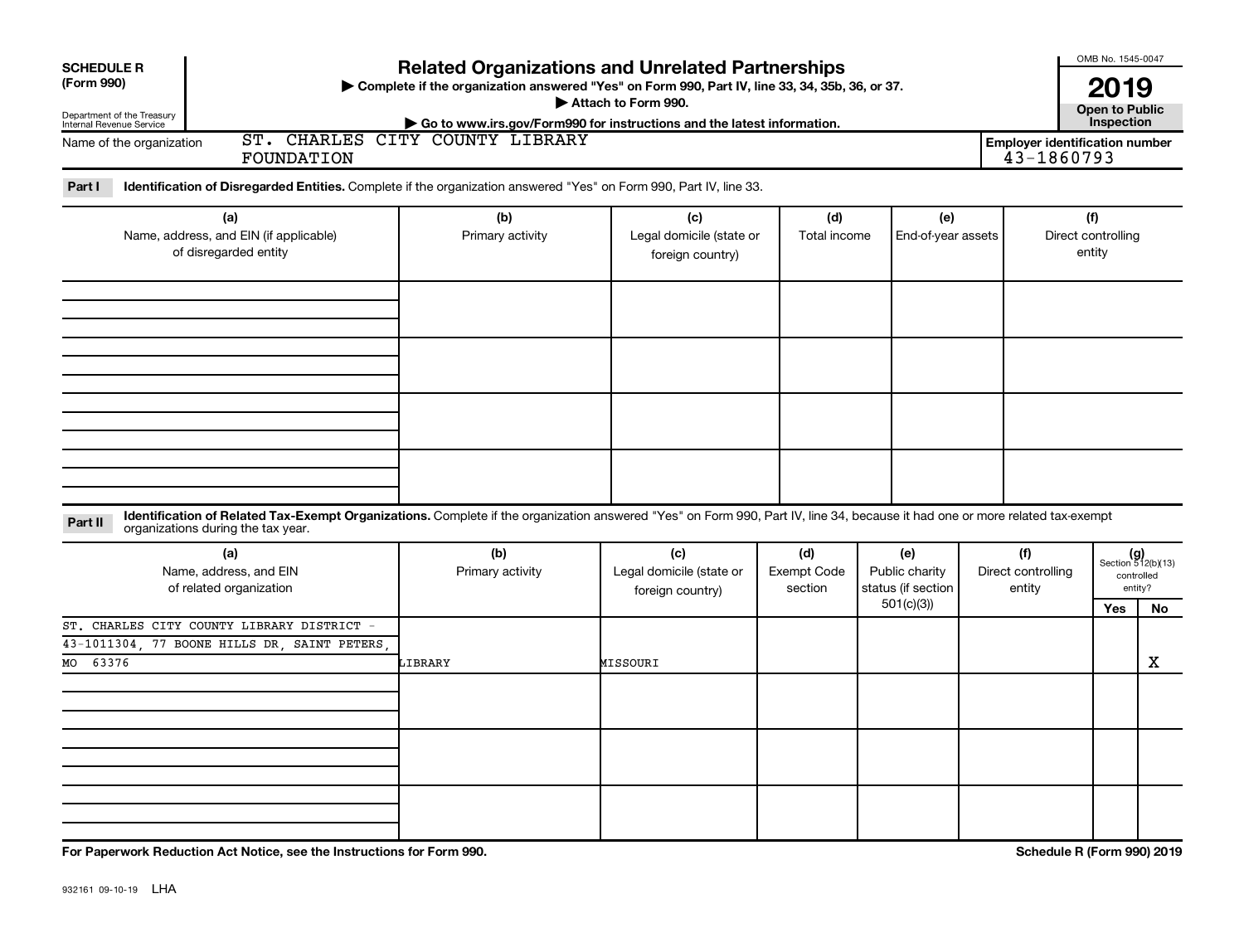# **2**

| Schedule R (Form 990) 2019                                                                                                                                                                                                                                                  | ST. CHARLES CITY COUNTY LIBRARY<br>FOUNDATION |                                                                              |                  |                                                                                           |                              |                          |                                                 |                                                                              |                          |           |                                                                         | 43-1860793                        |                                               |                         | Page 2                              |
|-----------------------------------------------------------------------------------------------------------------------------------------------------------------------------------------------------------------------------------------------------------------------------|-----------------------------------------------|------------------------------------------------------------------------------|------------------|-------------------------------------------------------------------------------------------|------------------------------|--------------------------|-------------------------------------------------|------------------------------------------------------------------------------|--------------------------|-----------|-------------------------------------------------------------------------|-----------------------------------|-----------------------------------------------|-------------------------|-------------------------------------|
| Identification of Related Organizations Taxable as a Partnership. Complete if the organization answered "Yes" on Form 990, Part IV, line 34, because it had one or more related<br>Part III<br>organizations treated as a partnership during the tax year.                  |                                               |                                                                              |                  |                                                                                           |                              |                          |                                                 |                                                                              |                          |           |                                                                         |                                   |                                               |                         |                                     |
| (a)                                                                                                                                                                                                                                                                         | (b)                                           | (c)<br>Legal                                                                 | (d)              |                                                                                           | (e)                          |                          | (f)                                             |                                                                              | (g)                      |           | (h)                                                                     | (i)                               |                                               | (i)                     | (k)                                 |
| Name, address, and EIN<br>of related organization                                                                                                                                                                                                                           | Primary activity                              | Direct controlling<br>domicile<br>entity<br>(state or<br>foreign<br>country) |                  | Predominant income<br>related, unrelated,<br>excluded from tax under<br>sections 512-514) |                              | Share of total<br>income |                                                 | Share of<br>Disproportionate<br>end-of-year<br>allocations?<br>assets<br>Yes |                          | <b>No</b> | Code V-UBI<br>amount in box<br>20 of Schedule<br>K-1 (Form 1065) Yes No |                                   | General or Percentage<br>managing<br>partner? | ownership               |                                     |
|                                                                                                                                                                                                                                                                             |                                               |                                                                              |                  |                                                                                           |                              |                          |                                                 |                                                                              |                          |           |                                                                         |                                   |                                               |                         |                                     |
|                                                                                                                                                                                                                                                                             |                                               |                                                                              |                  |                                                                                           |                              |                          |                                                 |                                                                              |                          |           |                                                                         |                                   |                                               |                         |                                     |
|                                                                                                                                                                                                                                                                             |                                               |                                                                              |                  |                                                                                           |                              |                          |                                                 |                                                                              |                          |           |                                                                         |                                   |                                               |                         |                                     |
|                                                                                                                                                                                                                                                                             |                                               |                                                                              |                  |                                                                                           |                              |                          |                                                 |                                                                              |                          |           |                                                                         |                                   |                                               |                         |                                     |
|                                                                                                                                                                                                                                                                             |                                               |                                                                              |                  |                                                                                           |                              |                          |                                                 |                                                                              |                          |           |                                                                         |                                   |                                               |                         |                                     |
|                                                                                                                                                                                                                                                                             |                                               |                                                                              |                  |                                                                                           |                              |                          |                                                 |                                                                              |                          |           |                                                                         |                                   |                                               |                         |                                     |
|                                                                                                                                                                                                                                                                             |                                               |                                                                              |                  |                                                                                           |                              |                          |                                                 |                                                                              |                          |           |                                                                         |                                   |                                               |                         |                                     |
| Identification of Related Organizations Taxable as a Corporation or Trust. Complete if the organization answered "Yes" on Form 990, Part IV, line 34, because it had one or more related<br>Part IV<br>organizations treated as a corporation or trust during the tax year. |                                               |                                                                              |                  |                                                                                           |                              |                          |                                                 |                                                                              |                          |           |                                                                         |                                   |                                               |                         |                                     |
| (a)                                                                                                                                                                                                                                                                         |                                               |                                                                              | (b)              | (c)                                                                                       | (d)                          |                          | (e)                                             |                                                                              | (f)                      |           |                                                                         | (g)                               |                                               | (h)                     | (i)<br>Section                      |
| Name, address, and EIN<br>of related organization                                                                                                                                                                                                                           |                                               |                                                                              | Primary activity | egal domicile<br>(state or<br>foreign                                                     | Direct controlling<br>entity |                          | Type of entity<br>(C corp, S corp,<br>or trust) |                                                                              | Share of total<br>income |           |                                                                         | Share of<br>end-of-year<br>assets |                                               | Percentage<br>ownership | 512(b)(13)<br>controlled<br>entity? |
|                                                                                                                                                                                                                                                                             |                                               |                                                                              |                  | country)                                                                                  |                              |                          |                                                 |                                                                              |                          |           |                                                                         |                                   |                                               |                         | Yes   No                            |
|                                                                                                                                                                                                                                                                             |                                               |                                                                              |                  |                                                                                           |                              |                          |                                                 |                                                                              |                          |           |                                                                         |                                   |                                               |                         |                                     |
|                                                                                                                                                                                                                                                                             |                                               |                                                                              |                  |                                                                                           |                              |                          |                                                 |                                                                              |                          |           |                                                                         |                                   |                                               |                         |                                     |
|                                                                                                                                                                                                                                                                             |                                               |                                                                              |                  |                                                                                           |                              |                          |                                                 |                                                                              |                          |           |                                                                         |                                   |                                               |                         |                                     |
|                                                                                                                                                                                                                                                                             |                                               |                                                                              |                  |                                                                                           |                              |                          |                                                 |                                                                              |                          |           |                                                                         |                                   |                                               |                         |                                     |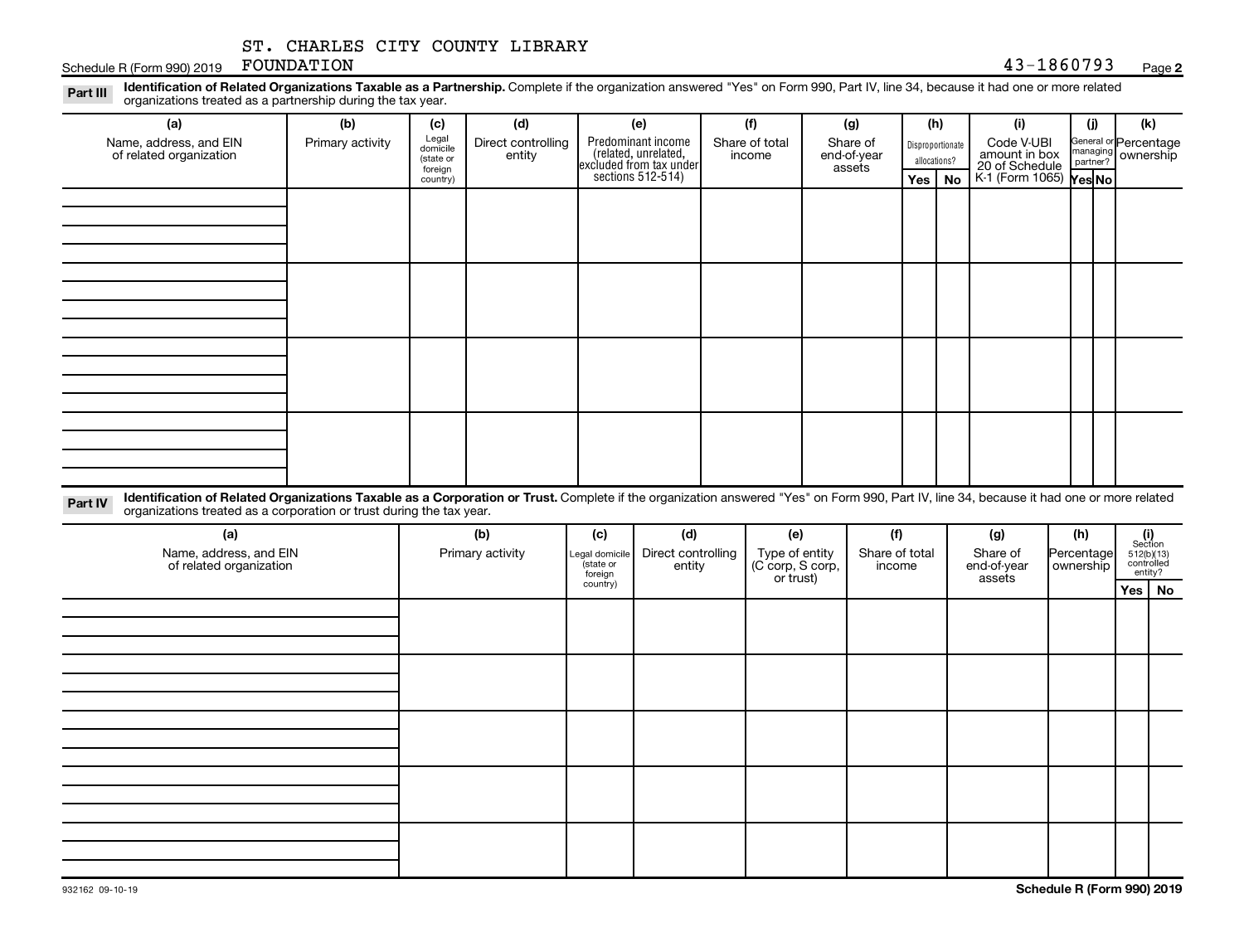Schedule R (Form 990) 2019 FOUNDATION

| Part V | Transactions With Related Organizations. Complete if the organization answered "Yes" on Form 990, Part IV, line 34, 35b, or 36.                                                                                                |                 |                         |                             |
|--------|--------------------------------------------------------------------------------------------------------------------------------------------------------------------------------------------------------------------------------|-----------------|-------------------------|-----------------------------|
|        | Note: Complete line 1 if any entity is listed in Parts II, III, or IV of this schedule.                                                                                                                                        |                 | Yes                     | No.                         |
|        | During the tax year, did the organization engage in any of the following transactions with one or more related organizations listed in Parts II-IV?                                                                            |                 |                         |                             |
|        |                                                                                                                                                                                                                                | 1a              |                         | $\mathbf{x}$                |
|        |                                                                                                                                                                                                                                | 1 <sub>b</sub>  | $\overline{\textbf{x}}$ |                             |
|        |                                                                                                                                                                                                                                | 1 <sub>c</sub>  |                         | $\overline{\mathbf{x}}$     |
|        | d Loans or loan guarantees to or for related organization(s) www.communities.com/www.communities.com/www.communities.com/www.communities.com/www.communities.com/www.communities.com/www.communities.com/www.communities.com/w | 1 <sub>d</sub>  |                         | $\overline{\mathbf{x}}$     |
|        |                                                                                                                                                                                                                                | 1e              |                         | $\overline{\mathbf{x}}$     |
|        |                                                                                                                                                                                                                                |                 |                         |                             |
|        | f Dividends from related organization(s) manufactured and contract and contract or produced and contract and contract and contract and contract and contract and contract and contract and contract and contract and contract  | 1f              |                         | X                           |
|        | g Sale of assets to related organization(s) www.assettion.com/www.assettion.com/www.assettion.com/www.assettion.com/www.assettion.com/www.assettion.com/www.assettion.com/www.assettion.com/www.assettion.com/www.assettion.co | 1g              |                         | $\overline{\textnormal{x}}$ |
|        |                                                                                                                                                                                                                                | 1 <sub>h</sub>  |                         | $\overline{\mathbf{x}}$     |
|        | Exchange of assets with related organization(s) www.wallen.com/www.wallen.com/www.wallen.com/www.wallen.com/www.wallen.com/www.wallen.com/www.wallen.com/www.wallen.com/www.wallen.com/www.wallen.com/www.wallen.com/www.walle | 11              |                         | $\overline{\mathbf{x}}$     |
|        |                                                                                                                                                                                                                                | 1j              |                         | $\mathbf{x}$                |
|        |                                                                                                                                                                                                                                |                 |                         |                             |
|        |                                                                                                                                                                                                                                | 1k              |                         | X                           |
|        |                                                                                                                                                                                                                                | 11              |                         | $\overline{\mathbf{x}}$     |
|        |                                                                                                                                                                                                                                | 1 <sub>m</sub>  |                         | $\overline{\mathbf{x}}$     |
|        |                                                                                                                                                                                                                                | 1n              | $\overline{\mathbf{x}}$ |                             |
|        | o Sharing of paid employees with related organization(s) material content to the content of the state of paid employees with related organization(s) material content of the state of the state of the state of the state of t | 10 <sub>o</sub> | X                       |                             |
|        |                                                                                                                                                                                                                                |                 |                         |                             |
|        |                                                                                                                                                                                                                                | 1p              |                         | X                           |
|        |                                                                                                                                                                                                                                | 1a              |                         | $\mathbf{x}$                |
|        |                                                                                                                                                                                                                                |                 |                         |                             |
|        |                                                                                                                                                                                                                                | 1r              |                         | X                           |
|        |                                                                                                                                                                                                                                | 1s              |                         | $\overline{\mathbf{x}}$     |
|        | 2 If the answer to any of the above is "Yes," see the instructions for information on who must complete this line, including covered relationships and transaction thresholds.                                                 |                 |                         |                             |

| (a)<br>Name of related organization          | (b)<br>Transaction<br>type (a-s) | (c)<br>Amount involved | (d)<br>Method of determining amount involved |
|----------------------------------------------|----------------------------------|------------------------|----------------------------------------------|
| (1) ST. CHARLES CITY-COUNTY LIBRARY DISTRICT | в                                | 70,582.FMV             |                                              |
| (2) ST. CHARLES CITY-COUNTY LIBRARY DISTRICT | O                                | 229,805.FMV            |                                              |
| (3)                                          |                                  |                        |                                              |
| (4)                                          |                                  |                        |                                              |
| (5)                                          |                                  |                        |                                              |
| (6)                                          |                                  |                        |                                              |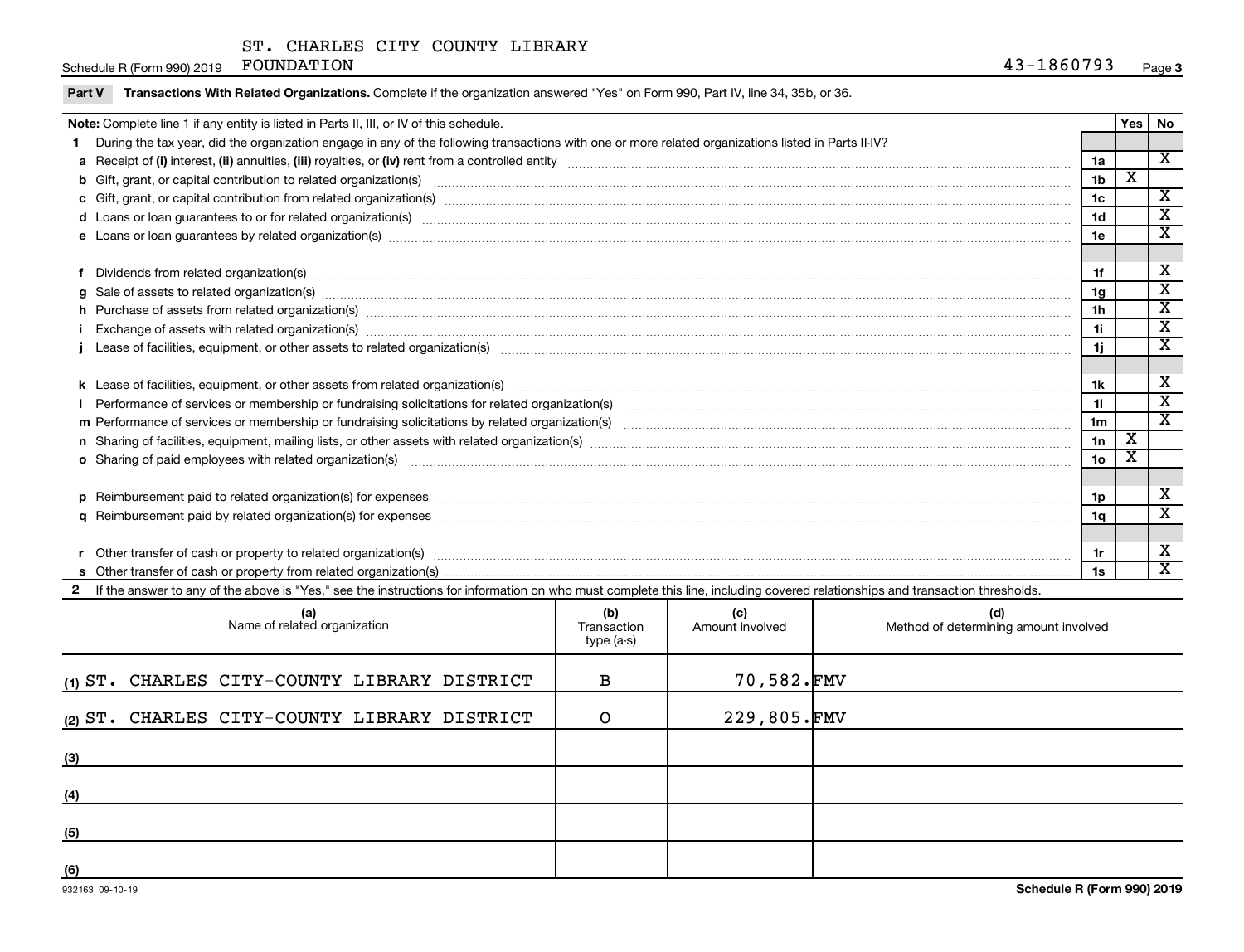Schedule R (Form 990) 2019 FOUNDATION  $43-1860793$  Page

#### Part VI Unrelated Organizations Taxable as a Partnership. Complete if the organization answered "Yes" on Form 990, Part IV, line 37.

Provide the following information for each entity taxed as a partnership through which the organization conducted more than five percent of its activities (measured by total assets or gross revenue) that was not a related organization. See instructions regarding exclusion for certain investment partnerships.

| that was not a related organization. Occ instructions regarding excitation for certain investment partnerships.<br>(a) | (b)              | (c)               |                                                                                                                                                                                                                           |  |  | (f)      | (g)         |        | (h)                                                                                                   | (i)                                                                   | (i)    | (k)                                                     |  |  |  |
|------------------------------------------------------------------------------------------------------------------------|------------------|-------------------|---------------------------------------------------------------------------------------------------------------------------------------------------------------------------------------------------------------------------|--|--|----------|-------------|--------|-------------------------------------------------------------------------------------------------------|-----------------------------------------------------------------------|--------|---------------------------------------------------------|--|--|--|
| Name, address, and EIN                                                                                                 | Primary activity | Legal domicile    | (d)<br>Predominant income<br>(related, unrelated,<br>excluded from tax under<br>sections 512-514)<br>$\begin{array}{r} \n\text{Re all} \\ \text{are also} \\ \text{excillated} \\ \text{sections: } 512-514\n\end{array}$ |  |  | Share of | Share of    |        |                                                                                                       |                                                                       |        |                                                         |  |  |  |
| of entity                                                                                                              |                  | (state or foreign |                                                                                                                                                                                                                           |  |  | total    | end-of-year |        | $\begin{tabular}{c} Dispropor- \quad \quad \text{tionate} \\ \quad \text{allocations?} \end{tabular}$ | Code V-UBI<br>amount in box 20<br>?<br>of Schedule K-1<br>(Form 1065) |        | General or Percentage<br>managing<br>partner? Ownership |  |  |  |
|                                                                                                                        |                  | country)          |                                                                                                                                                                                                                           |  |  | income   | assets      | Yes No |                                                                                                       |                                                                       | Yes NO |                                                         |  |  |  |
|                                                                                                                        |                  |                   |                                                                                                                                                                                                                           |  |  |          |             |        |                                                                                                       |                                                                       |        |                                                         |  |  |  |
|                                                                                                                        |                  |                   |                                                                                                                                                                                                                           |  |  |          |             |        |                                                                                                       |                                                                       |        |                                                         |  |  |  |
|                                                                                                                        |                  |                   |                                                                                                                                                                                                                           |  |  |          |             |        |                                                                                                       |                                                                       |        |                                                         |  |  |  |
|                                                                                                                        |                  |                   |                                                                                                                                                                                                                           |  |  |          |             |        |                                                                                                       |                                                                       |        |                                                         |  |  |  |
|                                                                                                                        |                  |                   |                                                                                                                                                                                                                           |  |  |          |             |        |                                                                                                       |                                                                       |        |                                                         |  |  |  |
|                                                                                                                        |                  |                   |                                                                                                                                                                                                                           |  |  |          |             |        |                                                                                                       |                                                                       |        |                                                         |  |  |  |
|                                                                                                                        |                  |                   |                                                                                                                                                                                                                           |  |  |          |             |        |                                                                                                       |                                                                       |        |                                                         |  |  |  |
|                                                                                                                        |                  |                   |                                                                                                                                                                                                                           |  |  |          |             |        |                                                                                                       |                                                                       |        |                                                         |  |  |  |
|                                                                                                                        |                  |                   |                                                                                                                                                                                                                           |  |  |          |             |        |                                                                                                       |                                                                       |        |                                                         |  |  |  |
|                                                                                                                        |                  |                   |                                                                                                                                                                                                                           |  |  |          |             |        |                                                                                                       |                                                                       |        |                                                         |  |  |  |
|                                                                                                                        |                  |                   |                                                                                                                                                                                                                           |  |  |          |             |        |                                                                                                       |                                                                       |        |                                                         |  |  |  |
|                                                                                                                        |                  |                   |                                                                                                                                                                                                                           |  |  |          |             |        |                                                                                                       |                                                                       |        |                                                         |  |  |  |
|                                                                                                                        |                  |                   |                                                                                                                                                                                                                           |  |  |          |             |        |                                                                                                       |                                                                       |        |                                                         |  |  |  |
|                                                                                                                        |                  |                   |                                                                                                                                                                                                                           |  |  |          |             |        |                                                                                                       |                                                                       |        |                                                         |  |  |  |
|                                                                                                                        |                  |                   |                                                                                                                                                                                                                           |  |  |          |             |        |                                                                                                       |                                                                       |        |                                                         |  |  |  |
|                                                                                                                        |                  |                   |                                                                                                                                                                                                                           |  |  |          |             |        |                                                                                                       |                                                                       |        |                                                         |  |  |  |
|                                                                                                                        |                  |                   |                                                                                                                                                                                                                           |  |  |          |             |        |                                                                                                       |                                                                       |        |                                                         |  |  |  |
|                                                                                                                        |                  |                   |                                                                                                                                                                                                                           |  |  |          |             |        |                                                                                                       |                                                                       |        |                                                         |  |  |  |
|                                                                                                                        |                  |                   |                                                                                                                                                                                                                           |  |  |          |             |        |                                                                                                       |                                                                       |        |                                                         |  |  |  |
|                                                                                                                        |                  |                   |                                                                                                                                                                                                                           |  |  |          |             |        |                                                                                                       |                                                                       |        |                                                         |  |  |  |
|                                                                                                                        |                  |                   |                                                                                                                                                                                                                           |  |  |          |             |        |                                                                                                       |                                                                       |        |                                                         |  |  |  |
|                                                                                                                        |                  |                   |                                                                                                                                                                                                                           |  |  |          |             |        |                                                                                                       |                                                                       |        |                                                         |  |  |  |
|                                                                                                                        |                  |                   |                                                                                                                                                                                                                           |  |  |          |             |        |                                                                                                       |                                                                       |        |                                                         |  |  |  |
|                                                                                                                        |                  |                   |                                                                                                                                                                                                                           |  |  |          |             |        |                                                                                                       |                                                                       |        |                                                         |  |  |  |
|                                                                                                                        |                  |                   |                                                                                                                                                                                                                           |  |  |          |             |        |                                                                                                       |                                                                       |        |                                                         |  |  |  |
|                                                                                                                        |                  |                   |                                                                                                                                                                                                                           |  |  |          |             |        |                                                                                                       |                                                                       |        |                                                         |  |  |  |
|                                                                                                                        |                  |                   |                                                                                                                                                                                                                           |  |  |          |             |        |                                                                                                       |                                                                       |        |                                                         |  |  |  |
|                                                                                                                        |                  |                   |                                                                                                                                                                                                                           |  |  |          |             |        |                                                                                                       |                                                                       |        |                                                         |  |  |  |
|                                                                                                                        |                  |                   |                                                                                                                                                                                                                           |  |  |          |             |        |                                                                                                       |                                                                       |        |                                                         |  |  |  |
|                                                                                                                        |                  |                   |                                                                                                                                                                                                                           |  |  |          |             |        |                                                                                                       |                                                                       |        |                                                         |  |  |  |
|                                                                                                                        |                  |                   |                                                                                                                                                                                                                           |  |  |          |             |        |                                                                                                       |                                                                       |        |                                                         |  |  |  |
|                                                                                                                        |                  |                   |                                                                                                                                                                                                                           |  |  |          |             |        |                                                                                                       |                                                                       |        |                                                         |  |  |  |

**Schedule R (Form 990) 2019**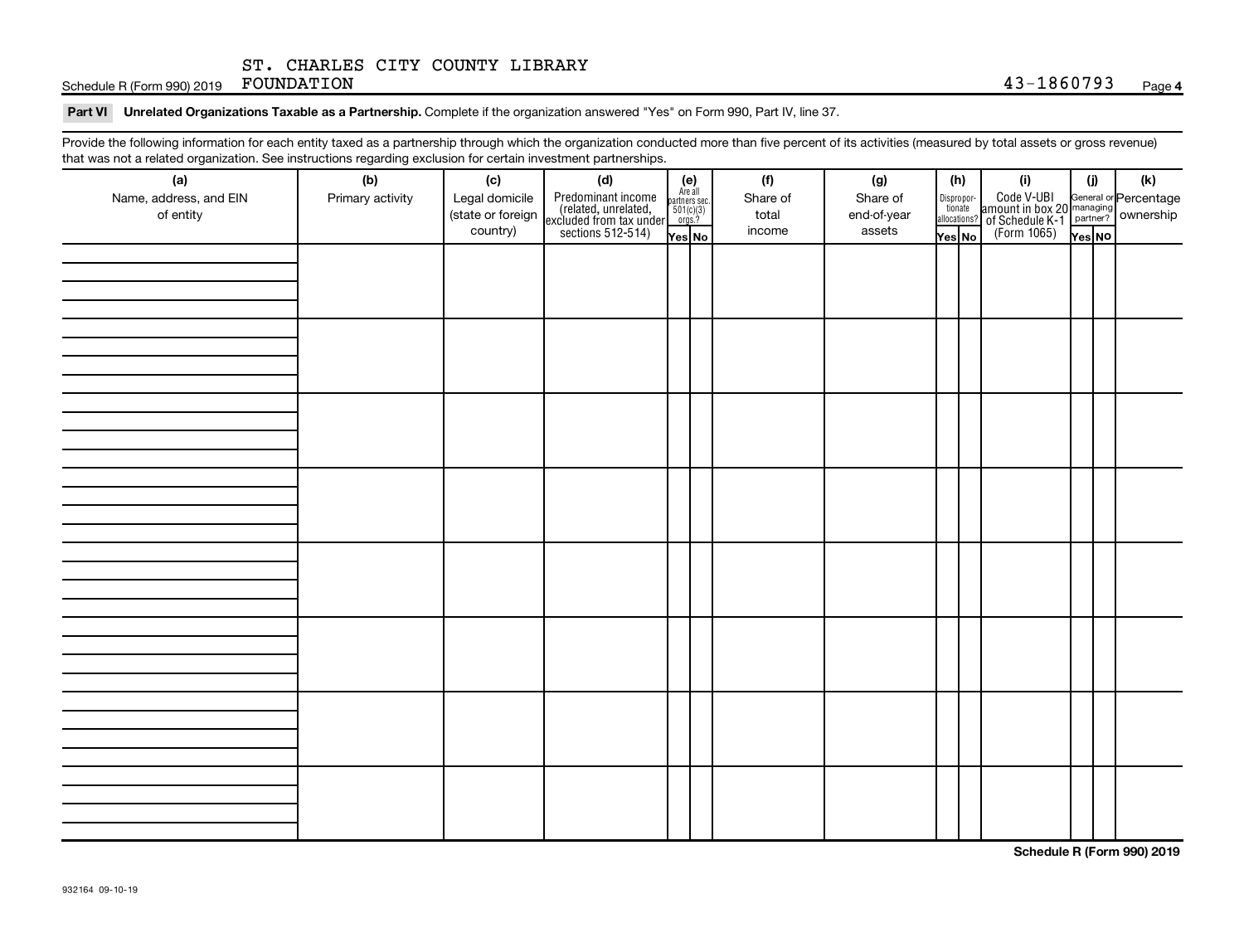Schedule R (Form 990) 2019 FOUNDATION **Part VII Supplemental Information**

Provide additional information for responses to questions on Schedule R. See instructions.

# SCHEDULE R, PART V, LINE 10

#### THE AMOUNT PAID FOR EMPLOYEES WAS AN IN-KIND DONATION.